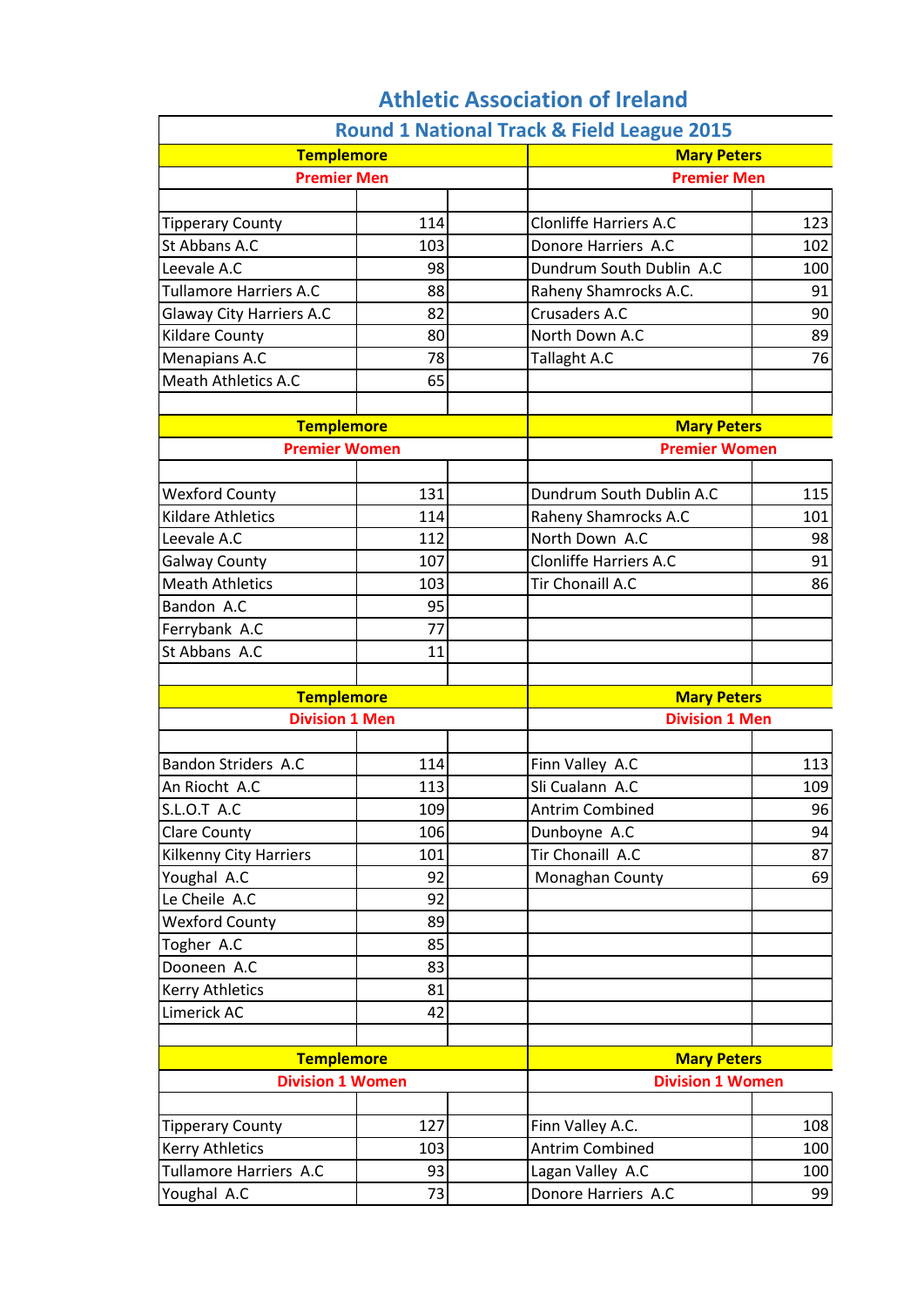| Le Cheile A.C         | 63 | ISli Cualann A.C | 97 |
|-----------------------|----|------------------|----|
| Dooneen A.C           | 63 | Monaghan County  |    |
| <b>IMenapians A.C</b> | 43 |                  |    |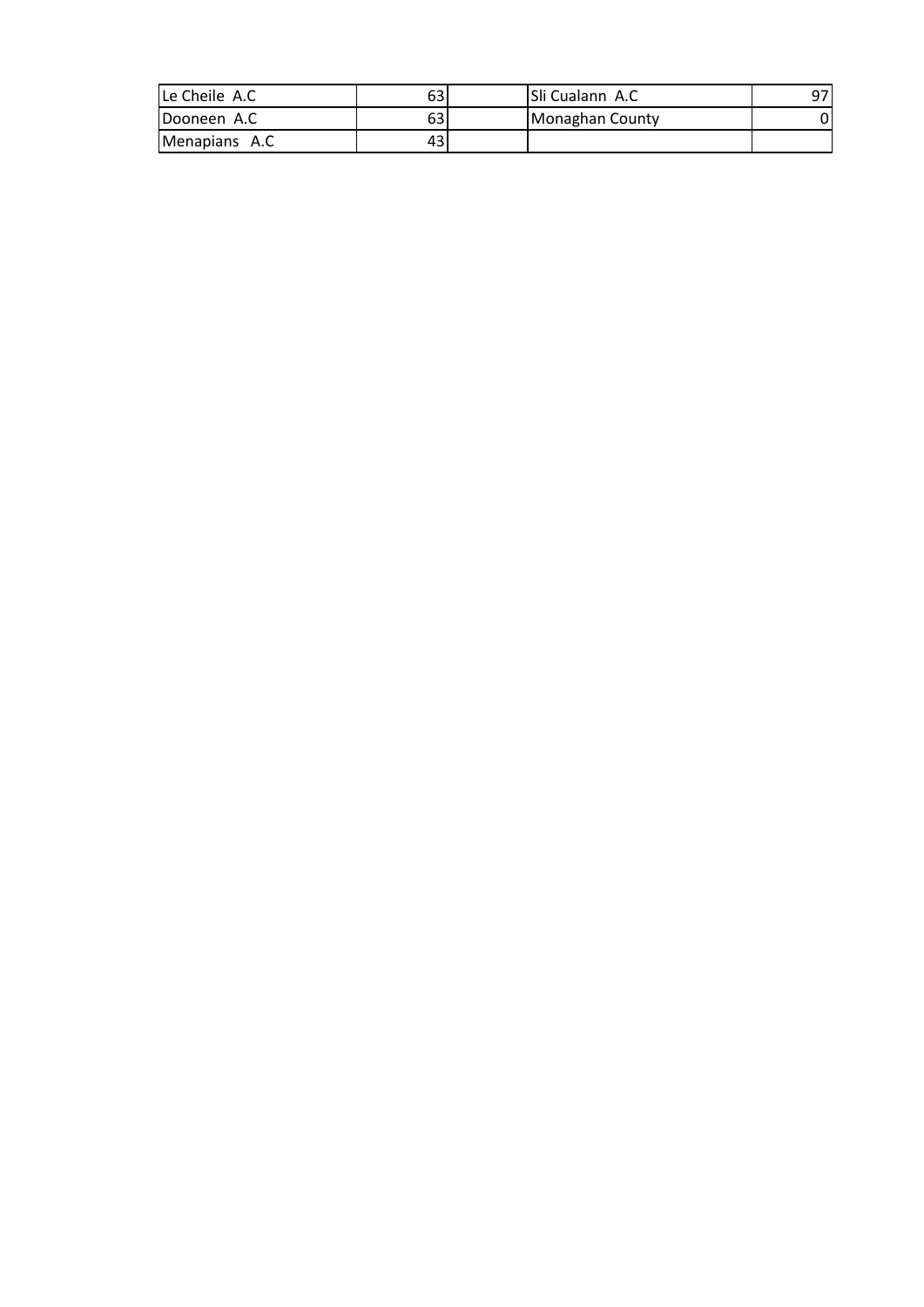|                     |     |                                 | ROUND 1 NATIONAL LEAGUE TEMPLEMORE 24th May 2015 |                |       |                         |            |                                 |                                  |             |  |
|---------------------|-----|---------------------------------|--------------------------------------------------|----------------|-------|-------------------------|------------|---------------------------------|----------------------------------|-------------|--|
|                     |     | <b>Premier Men</b>              |                                                  |                |       |                         |            | <b>Premier Women</b>            |                                  |             |  |
|                     |     |                                 |                                                  |                |       |                         |            |                                 |                                  |             |  |
|                     |     | 110m Hurdles (wind: $+2.2m/s$ ) |                                                  |                |       |                         |            | 100m Hurdles (wind: $+1.7m/s$ ) |                                  |             |  |
| Place               | Num | <b>Athlete</b>                  | <b>Club</b>                                      | Time           | Place |                         | <b>Num</b> | <b>Athlete</b>                  | <b>Club</b>                      | <b>Time</b> |  |
|                     |     | 10 Eoin Kelly                   | St Abbans                                        | 15.32          |       |                         |            | Pool 1                          |                                  |             |  |
| $\overline{2}$      |     | 12 Patrick Heffernan            | <b>Tullamore Harriers</b>                        | 15.86          |       | 1                       |            | 26 Lisa Aspel                   | Kildare Athletics                | 15.71       |  |
| 3                   |     | 11 Oisin Fitzpatrick            | <b>Tipperary County</b>                          | 16.79          |       | $\mathsf{2}$            |            | 25 Sarah Finnegan               | <b>Galway County</b>             | 17.90       |  |
| $\overline{4}$      | 9   | Shane Aston                     | Meath Athletics                                  | 17.29          |       | $\overline{\mathbf{3}}$ |            | 27 Lorraine Carr                | Leevale A.C                      | 18.27       |  |
| 5                   | 13  | Damian Walsh                    |                                                  |                |       | $\overline{4}$          |            | 24 Sinead O Regan               | Ferrybank                        |             |  |
| 6                   |     |                                 | Menapians                                        | 19.71<br>23.47 |       |                         |            |                                 |                                  | 21.48       |  |
|                     |     | 8 Igor Muntean                  | Galway City Harriers                             |                |       |                         |            |                                 |                                  |             |  |
|                     |     |                                 |                                                  |                |       |                         |            | Pool 2                          |                                  |             |  |
|                     |     |                                 |                                                  |                |       | 1                       |            | 21 Niamh Maguire                | <b>Meath Athletics</b>           | 20.23       |  |
|                     |     |                                 |                                                  |                |       |                         |            |                                 |                                  |             |  |
|                     |     | <b>3000m Walk</b>               |                                                  |                |       |                         |            | <b>1500m Walk</b>               |                                  |             |  |
| Place               | Num | <b>Athlete</b>                  | Club                                             | Time           | Place |                         | <b>Num</b> | <b>Athlete</b>                  | Club                             | Time        |  |
| -1                  |     | 15 Alex Wright                  | Leevale                                          | 11.23.30       |       |                         |            | Pool 1                          |                                  |             |  |
| $\overline{2}$<br>3 |     | 11 Evan Lynch                   | <b>Tipperary County</b>                          | 12.46.55       |       | 1<br>$\overline{2}$     |            | 25 Maeve Curley                 | Galway County                    | 6.45.98     |  |
|                     |     | 13 Jimmy McDonald               | Menapians<br>Kildare Athletics                   | 15.06.62       |       |                         |            | 26 Claire Kennedy               | Kildare Athletics<br>Leevale A.C | 7.20.43     |  |
| $\overline{4}$      |     | 14 Nathan Murphy                |                                                  | 15.54.61       |       | 3                       |            | 27 Lauren Whelan                |                                  | 7.29.99     |  |
| 5                   |     | 12 Darren Butler                | <b>Tullamore Harriers</b>                        | 19.49.47       |       | $\overline{4}$          |            | 24 Mary O Connor                | Ferrybank                        | 10.52.69    |  |
|                     |     |                                 |                                                  |                |       |                         |            |                                 |                                  |             |  |
|                     |     |                                 |                                                  |                |       |                         |            | Pool 2                          |                                  |             |  |
|                     |     |                                 |                                                  |                |       | $1\,$                   |            | 23 Marie Mooney                 | <b>Wexford Athletics</b>         | 7.44.36     |  |
|                     |     |                                 |                                                  |                |       |                         |            |                                 |                                  |             |  |
|                     |     | <b>400m Hurdles</b>             |                                                  |                |       |                         |            | 400m Hurdles                    |                                  |             |  |
| Place               | Num | <b>Athlete</b>                  | Club                                             | Time           | Place |                         | Num        | <b>Athlete</b>                  | Club                             | Time        |  |
| -1                  |     | 15 Daniel O'Mahony              | Leevale                                          | 58.81          |       |                         |            | Pool 1                          |                                  |             |  |
| $\overline{2}$      |     | 13 Connor Gaffney               | Menapians                                        | 59.44          |       | $\,1\,$                 |            | 25 Rachel Finnegan              | <b>Galway County</b>             | 72.06       |  |
| 3                   |     | 11 Michael Quilligan            | <b>Tipperary County</b>                          | 62.10          |       | $\overline{2}$          |            | 27 Mollie Healy                 | Leevale A.C                      | 86.87       |  |
| $\overline{4}$      |     | 12 Patrick Heffernan            | <b>Tullamore Harriers</b>                        | 66.67          |       |                         |            |                                 |                                  |             |  |
| 5                   |     | 8 Igor Muntean                  | Galway City Harriers                             | 76.97          |       |                         |            | Pool 2                          |                                  |             |  |
|                     |     |                                 |                                                  |                |       | $\,1\,$                 |            | 23 Sophie Mc Cabe               | <b>Wexford Athletics</b>         | 71.80       |  |
|                     |     |                                 |                                                  |                |       |                         |            |                                 |                                  |             |  |
|                     |     | 4X100m Relay                    |                                                  |                |       |                         |            | 4X100m Relay                    |                                  |             |  |
| Place               | Num | Athlete                         | Club                                             | Time           | Place |                         | <b>Num</b> | <b>Athlete</b>                  | Club                             | Time        |  |
| -1                  | 10  |                                 | St Abbans                                        | 43.97          |       |                         |            | Pool 1                          |                                  |             |  |
| $\overline{2}$      | 11  |                                 | <b>Tipperary County</b>                          | 44.08          |       | $\mathbf{1}$            | 26         |                                 | Kildare Athletics                | 49.28       |  |
| 3                   | 15  |                                 | Leevale                                          | 44.48          |       | $\mathbf 2$             | 25         |                                 | Galway County                    | 49.61       |  |
| $\overline{4}$      | 12  |                                 | <b>Tullamore Harriers</b>                        | 44.77          |       | 3                       | 27         |                                 | Leevale A.C                      | 50.10       |  |
| 5                   | 13  |                                 | Menapians                                        | 45.10          |       | $\overline{4}$          | 24         |                                 | Ferrybank                        | 52.84       |  |
| 6                   | 14  |                                 | Kildare Athletics                                | 45.17          |       |                         |            |                                 |                                  |             |  |
| $\overline{7}$      | 8   |                                 | Galway City Harriers                             | 47.97          |       |                         |            | Pool 2                          |                                  |             |  |
|                     |     |                                 |                                                  |                |       | $\mathbf{1}$            | 23         |                                 | <b>Wexford County</b>            | 52.81       |  |
|                     |     |                                 |                                                  |                |       | $\overline{2}$          | 20         |                                 | Bandon A.C                       | 54.79       |  |
|                     |     |                                 |                                                  |                |       | 3                       | 21         |                                 | <b>Meath Athletics</b>           | 56.10       |  |
|                     |     |                                 |                                                  |                |       |                         |            |                                 |                                  |             |  |
|                     |     | 1500m                           |                                                  |                |       |                         |            | 1500m                           |                                  |             |  |
| Place               |     | <b>Num</b> Athlete              | Club                                             | Time           |       |                         |            | Place Num Athlete               | Club                             | <b>Time</b> |  |
| 1                   |     | 11 Niall McCormack              | <b>Tipperary County</b>                          | 3.55.83        |       |                         |            | Pool 1                          |                                  |             |  |
| $\overline{2}$      |     | 12 Liam Brady                   | Tullamore Harriers                               | 4.00.77        |       | 1                       |            | 27 Carol Finn                   | Leevale A.C                      | 4.40.72     |  |
| 3                   |     | 10 Cormac Kelly                 | St Abbans                                        | 4.09.37        |       | $\mathbf 2$             |            | 25 Laura Shaughnessy            | Galway County                    | 5.12.40     |  |
| $\overline{a}$      |     | 14 Eoin Reidy                   | Kildare Athletics                                | 4.16.68        |       | 3                       |            | 26 Grace Casey                  | Kildare Athletics                | 5.44.01     |  |
| 5                   |     | 13 Enda Cloake                  | Menapians                                        | 4.23.47        |       |                         |            |                                 |                                  |             |  |
| 6                   |     | 15 Michael O'Regan              | Leevale                                          | 4.25.93        |       |                         |            |                                 |                                  |             |  |
| $\overline{7}$      |     | 8 Seamus Leddy                  | Galway City Harriers                             | 4.52.96        |       |                         |            | Pool 2                          |                                  |             |  |
| 8                   |     | 9 Kourosh Fourghi               | Meath Athletics                                  | 5.15.00        |       | $\mathbf{1}$            |            | 23 Ciara Wilson                 | <b>Wexford Athletics</b>         | 4.47.72     |  |
|                     |     |                                 |                                                  |                |       | $\mathbf 2$             |            | 20 Fiona Everard                | Bandon                           | 5.01.69     |  |
|                     |     |                                 |                                                  |                |       | 3                       |            | 21 Eva McNeilis                 | Meath Athletics                  | 5.09.57     |  |
|                     |     |                                 |                                                  |                |       |                         |            |                                 |                                  |             |  |
|                     |     | 400m                            |                                                  |                |       |                         |            | 400m                            |                                  |             |  |
| Place               | Num | <b>Athlete</b>                  | Club                                             | Time           | Place |                         | Num        | <b>Athlete</b>                  | <b>Club</b>                      | Time        |  |
| 1                   |     | 14 John Fitzsimons              | Kildare Athletics                                | 50.57          |       |                         |            | Pool 1                          |                                  |             |  |
| $\overline{2}$      |     | 11 Paul White                   | Tipperary County                                 | 50.66          |       | 1                       |            | 27 Andrea Bickerdike            | Leevale A.C                      | 59.67       |  |
| 3                   |     | 12 Sean Donegan                 | <b>Tullamore Harriers</b>                        | 51.33          |       | $\mathsf{2}$            |            | 26 Katie Quigley                | Kildare Athletics                | 62.73       |  |
| $\overline{4}$      |     | 10 Eoghan Regan                 | St Abbans                                        | 51.50          |       | 3                       |            | 25 Tara McNally                 | Galway County                    | 63.34       |  |
| 5                   |     | 15 Sean O'Callaghan             | Leevale                                          | 51.96          |       | $\overline{4}$          |            | 24 Ann Corcoran                 | Ferrybank                        | 69.35       |  |
| 6                   |     | 13 Shaun Donohue                | Menapians                                        | 53.06          |       |                         |            |                                 |                                  |             |  |
| $\overline{7}$      |     | 8 Owen Mcdonnell                | Galway City Harriers                             | 57.08          |       |                         |            | Pool 2                          |                                  |             |  |
|                     |     |                                 |                                                  |                |       | 1                       |            | 23 Fiona Kehoe                  | <b>Wexford Athletics</b>         | 60.84       |  |
|                     |     | 400m GUEST                      |                                                  |                |       | $\overline{2}$          |            | 21 Karen Crean                  | Meath Athletics                  | 63.88       |  |
| Place               | Num | Athlete                         | Club                                             | Time           |       |                         |            |                                 |                                  |             |  |
| $\mathbf{1}$        | 391 | <b>Barry Upton</b>              | Menapians                                        | 52.24          |       |                         |            |                                 |                                  |             |  |
| $\overline{2}$      |     | 173 Damien Walsh                | Menapians                                        | 58.10          |       |                         |            |                                 |                                  |             |  |
| 3                   |     | 146 Terry Fitzpatrick           | Menapians                                        | 58.66          |       |                         |            |                                 |                                  |             |  |
|                     |     |                                 |                                                  |                |       |                         |            |                                 |                                  |             |  |
|                     |     | 3000m S/C                       |                                                  |                |       |                         |            | 3000m                           |                                  |             |  |
| Place               | Num | <b>Athlete</b>                  | Club                                             | Time           | Place |                         |            | <b>Num</b> Athlete              | <b>Club</b>                      | <b>Time</b> |  |
| $\mathbf{1}$        |     | 11 Killian Cullagh              | <b>Tipperary County</b>                          | 10.28.11       |       |                         |            | Pool 1                          |                                  |             |  |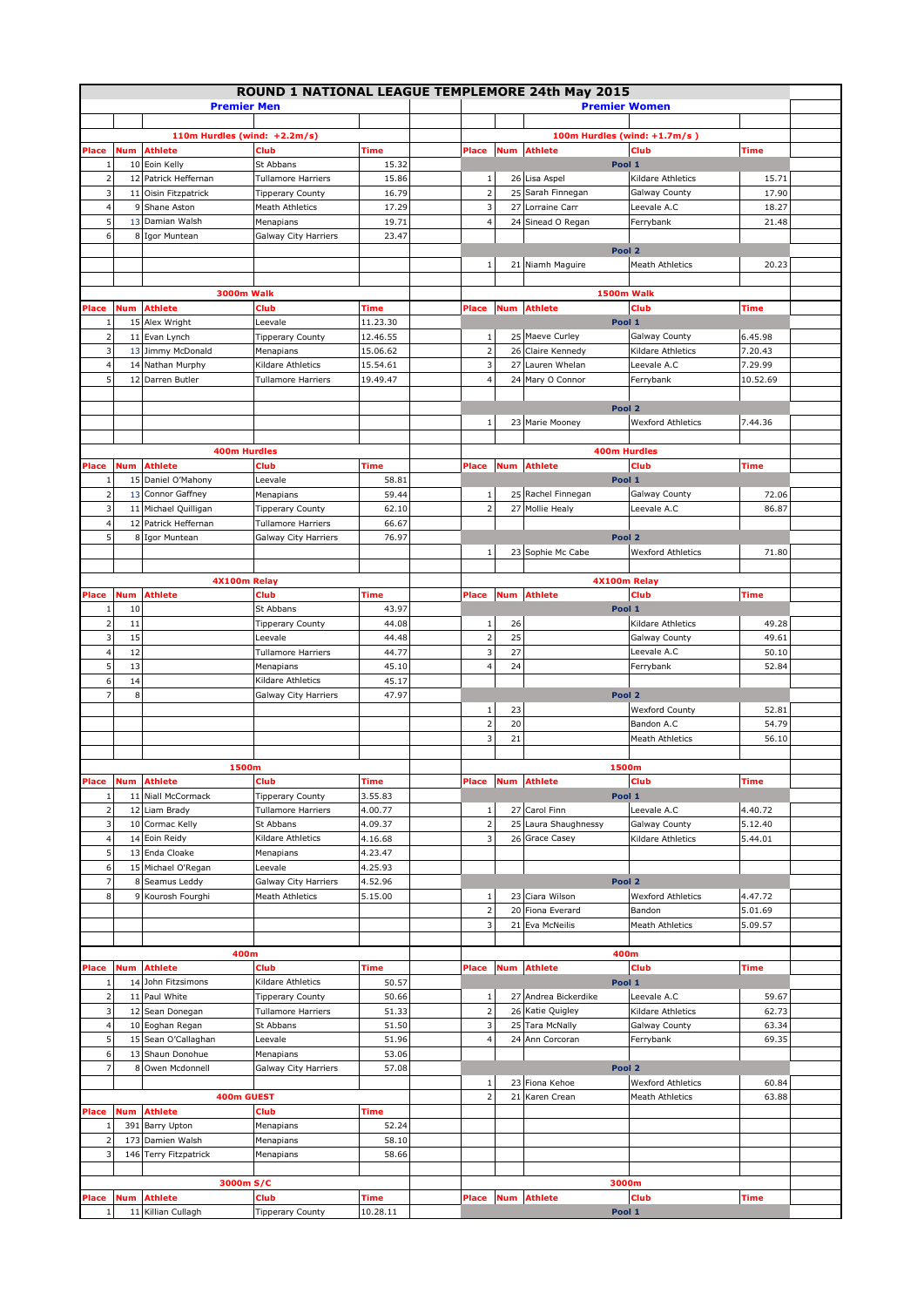|                         |            |                            | ROUND 1 NATIONAL LEAGUE TEMPLEMORE 24th May 2015 |          |                |            |                         |                          |             |  |
|-------------------------|------------|----------------------------|--------------------------------------------------|----------|----------------|------------|-------------------------|--------------------------|-------------|--|
|                         |            | <b>Premier Men</b>         |                                                  |          |                |            | <b>Premier Women</b>    |                          |             |  |
| $\overline{2}$          |            | 13 Enda Cloake             | Menapians                                        | 10.41.61 | 1              |            | 25 Aubree Piepmeier     | Galway County            | 10.16.78    |  |
|                         |            |                            |                                                  |          |                |            |                         |                          |             |  |
| 3                       |            | 15 Philip Crowley          | Leevale                                          | 10.52.77 | $\mathbf 2$    |            | 27 Michelle Kenny       | Leevale A.C              | 10.24.49    |  |
|                         |            | 10 Gary Cantwell           | St Abbans                                        | 11.14.20 | 3              |            | 26 Ruth O'Hara          | Kildare Athletics        | 10.49.03    |  |
| 5                       |            | 12 Ritchie Faulkner        | <b>Tullamore Harriers</b>                        | 11.28.43 |                |            |                         |                          |             |  |
|                         |            |                            |                                                  |          |                |            |                         |                          |             |  |
|                         |            |                            |                                                  |          |                |            | Pool 2                  |                          |             |  |
|                         |            |                            |                                                  |          | $\mathbf{1}$   |            | 23 Elizabeth Egan       | <b>Wexford Athletics</b> | 10.34.16    |  |
|                         |            |                            |                                                  |          | $\overline{2}$ | 21         | Ciara Rooney            | <b>Meath Athletics</b>   | 10.45.33    |  |
|                         |            |                            |                                                  |          |                |            |                         |                          |             |  |
|                         |            |                            |                                                  |          |                |            | Maria McCarthy (G)      | Farrefore Maine Valley   | 10.29.85    |  |
|                         |            |                            |                                                  |          |                |            |                         |                          |             |  |
|                         |            | 200m (wind: +1.8m/s)       |                                                  |          |                |            | 200m (wind: +2.0m/s)    |                          |             |  |
| Place                   | <b>Num</b> | <b>Athlete</b>             | Club                                             | Time     | <b>Place</b>   | <b>Num</b> | <b>Athlete</b>          | Club                     | <b>Time</b> |  |
| $\mathbf{1}$            |            | 12 Rory Martin             | <b>Tullamore Harriers</b>                        | 22.53    |                |            | Pool 1                  |                          |             |  |
| $\overline{2}$          |            | 8 Cillin Greene            | Galway City Harriers                             | 22.53    | $1\,$          |            | 26 Claire Brady         | Kildare Athletics        | 25.07       |  |
| 3                       |            | 13 Conor Wilson            | Menapians                                        | 22.55    | $\mathbf 2$    |            | 27 Shona Lowe           | Leevale A.C              | 26.00       |  |
| $\overline{4}$          |            | 10 Barry Regan             | St Abbans                                        | 22.81    | 3              |            | 25 Roisin Flynn         | Galway County            | 26.40       |  |
| 5                       |            | 11 Paul White              | <b>Tipperary County</b>                          | 22.93    | $\overline{4}$ |            | 24 Sinead O Regan       | Ferrybank                | 28.40       |  |
| 6                       | 9          | Niall Flanagan             | <b>Meath Athletics</b>                           | 22.98    |                |            |                         |                          |             |  |
| $\overline{7}$          |            | 14 Kevin Migge             | Kildare Athletics                                | 23.93    |                |            | Pool 2                  |                          |             |  |
| 8                       |            | 15 David Quilligan         | Leevale                                          | 24.51    | $\mathbf{1}$   |            | 20 Eva Stack            | Bandon                   | 26.78       |  |
|                         |            |                            |                                                  |          | $\mathbf 2$    |            | 23 Antoinette Stafford  | <b>Wexford Athletics</b> | 26.94       |  |
|                         |            | 200m GUEST (wind: +2.3m/s) |                                                  |          | 3              |            | 21 Moira Peppard        | <b>Meath Athletics</b>   | 29.62       |  |
| Place                   | <b>Num</b> | <b>Athlete</b>             | Club                                             | Time     |                |            |                         |                          |             |  |
| $\mathbf{1}$            | 942        | Patrick Lynch              | Newport                                          | 22.89    |                |            |                         |                          |             |  |
| $\overline{2}$          |            | 952 Darragh Mac Namara     | <b>Tullamore Harriers</b>                        | 23.17    |                |            |                         |                          |             |  |
| $\overline{3}$          |            | 125 Adrian Jackman         | Menapians                                        | 23.75    |                |            |                         |                          |             |  |
| $\overline{4}$          |            | 818 David Hayde            | <b>SLOT</b>                                      | 24.65    |                |            |                         |                          |             |  |
| 5                       |            | 146 Terry Fitzgearld       | Menapians                                        | 25.38    |                |            |                         |                          |             |  |
| 6                       | 151        | Dale Murphy                | Menapians                                        | 25.41    |                |            |                         |                          |             |  |
|                         |            |                            |                                                  |          |                |            |                         |                          |             |  |
|                         |            | 800m                       |                                                  |          |                |            | 800m                    |                          |             |  |
| Place                   | <b>Num</b> | <b>Athlete</b>             | Club                                             | Time     | <b>Place</b>   | <b>Num</b> | <b>Athlete</b>          | Club                     | Time        |  |
| $\mathbf{1}$            |            | 10 Danny Lawlor            | St Abbans                                        | 1.55.88  |                |            | Pool 1                  |                          |             |  |
| $\overline{2}$          |            | 8 Keith Fallon             | Galway City Harriers                             | 1.56.90  | 1              |            | 27 Andrea Bickerdike    | Leevale A.C              | 2.21.67     |  |
| 3                       |            | 9 Conor Duncan             | Meath Athletics                                  | 1.57.62  | $\overline{2}$ |            | 25 Sinead Gaffney       | Galway County            | 2.27.80     |  |
| $\overline{4}$          |            | 11 William Hughes          | Tipperary County                                 | 1.57.81  |                |            |                         |                          |             |  |
| 5                       |            | 15 Conor O'Driscoll        | Leevale                                          | 2.00.15  |                |            |                         |                          |             |  |
| 6                       |            | 14 Kevin Kelly             | Kildare Athletics                                | 2.01.09  |                |            |                         |                          |             |  |
| 7                       | 12         | Conor Butler               | <b>Tullamore Harriers</b>                        | 2.07.03  |                |            | Pool 2                  |                          |             |  |
| 8                       | 13         | Conor Gaffney              | Menapians                                        | 2.08.01  | $\,1\,$        |            | 23 Fiona Kehoe          | <b>Wexford Athletics</b> | 2.16.05     |  |
|                         |            |                            |                                                  |          | $\overline{2}$ |            | 21 Karen Dunne          | <b>Meath Athletics</b>   | 2.32.95     |  |
|                         |            | 1433 Michael Keane (G)     | Ennis TC                                         | 2.02.88  |                |            | 20 Fiona Everard        | Bandon                   | 2.33.63     |  |
|                         |            | 1474 Brian Swaby (G)       | Waterford                                        | 2.10.30  |                |            |                         |                          |             |  |
|                         | 1477       | Iain O'Byrne (G)           | Waterford                                        | 2.08.00  |                |            |                         |                          |             |  |
|                         |            |                            |                                                  |          |                |            |                         |                          |             |  |
|                         |            | 5000m                      |                                                  |          |                |            |                         |                          |             |  |
| Place                   | <b>Num</b> | <b>Athlete</b>             | Club                                             | Time     |                |            |                         |                          |             |  |
| $\mathbf{1}$            |            | 14 Pat Roche               | Kildare Athletics                                | 15.04.30 |                |            |                         |                          |             |  |
| $\overline{2}$          |            | 11 William Maunsell        | <b>Tipperary County</b>                          | 15.12.26 |                |            |                         |                          |             |  |
| 3                       |            | 15 Eric Curran             | Leevale                                          | 15.25.81 |                |            |                         |                          |             |  |
| $\overline{4}$          |            | 10 Stephen Lawlor          | St Abbans                                        | 15.39.13 |                |            |                         |                          |             |  |
| 5                       |            | 8 John Moroney             | <b>Galway City Harriers</b>                      | 16.33.68 |                |            |                         |                          |             |  |
| 6                       |            | 12 Darren Butler           | <b>Tullamore Harriers</b>                        | 18.29.60 |                |            |                         |                          |             |  |
| 7                       |            | 13 Lee Savage              | Menapians                                        | 19.40.74 |                |            |                         |                          |             |  |
|                         |            |                            |                                                  |          |                |            |                         |                          |             |  |
|                         |            | 1467 Kevin Chesser (G)     | Ennis TC                                         |          |                |            |                         |                          |             |  |
|                         |            |                            |                                                  |          |                |            |                         |                          |             |  |
|                         |            |                            |                                                  |          |                |            |                         |                          |             |  |
|                         |            | 100m (wind: $+2.6m/s$ )    |                                                  |          |                |            | 100m (wind: $+3.0m/s$ ) |                          |             |  |
| Palce                   | <b>Num</b> | <b>Athlete</b>             | Club                                             | Time     | Place          | Num        | <b>Athlete</b>          | Club                     | Time        |  |
| $\mathbf{1}$            |            | 12 Rory Martin             | <b>Tullamore Harriers</b>                        | 11.05    |                |            | Pool 1                  |                          |             |  |
| $\overline{2}$          |            | 8 Cillin Greene            | Galway City Harriers                             | 11.14    | 1              |            | 26 Claire Brady         | Kildare Athletics        | 12.07       |  |
| $\overline{3}$          |            | 10 Barry Regan             | St Abbans                                        | 11.22    | $\mathbf 2$    |            | 25 Laura Ann Costello   | Galway County            | 12.54       |  |
| $\overline{4}$          |            | 9 Niall Flanagan           | <b>Meath Athletics</b>                           | 11.25    | 3              |            | 27 Shona Lowe           | Leevale A.C              | 12.58       |  |
| 5                       |            | 15 Wesley Oliver Saemiet   | Leevale                                          | 11.28    |                |            |                         |                          |             |  |
| 6                       |            | 13 Michael Deady           | Menapians                                        | 11.35    |                |            |                         |                          |             |  |
| 7                       |            | 11 Daniel Ryan             | <b>Tipperary County</b>                          | 11.37    |                |            | Pool 2                  |                          |             |  |
| 8                       | 14         | Calum Mc Grath             | Kildare Athletics                                | 11.56    | $\mathbf{1}$   |            | 21 Alanna Gonsalves     | <b>Meath Athletics</b>   | 13.24       |  |
|                         |            |                            |                                                  |          | $\mathbf 2$    |            | 23 Sinead Moloney       | <b>Wexford Athletics</b> | 13.32       |  |
|                         |            |                            |                                                  |          | 3              |            | 20 Katie Bernard        | Bandon                   | 14.28       |  |
|                         |            | 100m Guest (wind: +2.2m/s) |                                                  |          |                |            |                         |                          |             |  |
| Place                   | Num        | <b>Athlete</b>             | Club                                             | Time     |                |            |                         |                          |             |  |
| $\mathbf{1}$            | 137        | Conor Wilson               | Menapians                                        | 11.19    |                |            |                         |                          |             |  |
| $\overline{2}$          |            | 942 Patrick Lynch          | Newport                                          | 11.29    |                |            |                         |                          |             |  |
| $\overline{\mathbf{3}}$ |            | 243 Ciaran Maher           | Menapians                                        | 11.67    |                |            |                         |                          |             |  |
| $\overline{4}$          |            | 184 Aaron Meyler           | Menapians                                        | 11.75    |                |            |                         |                          |             |  |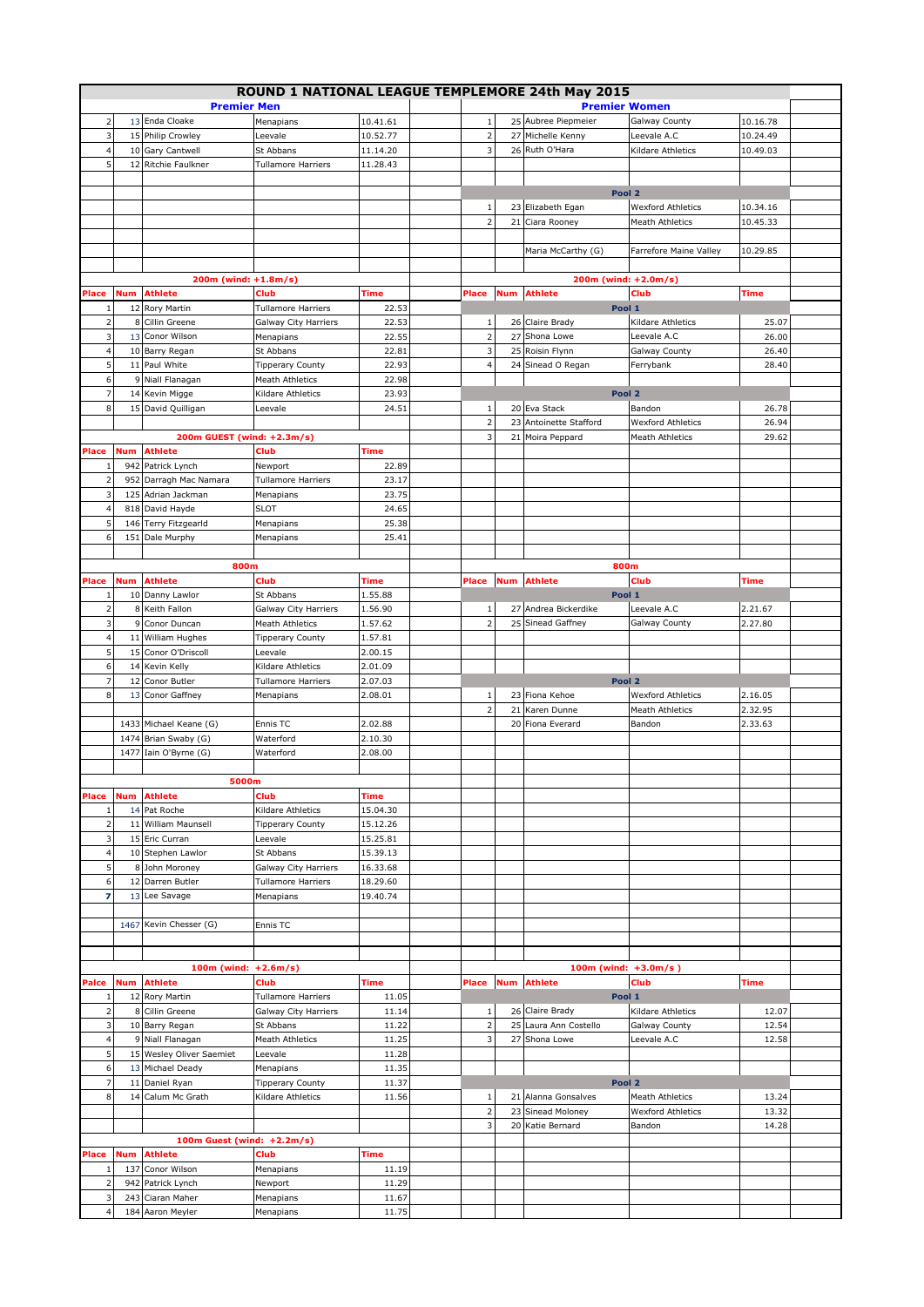|                         |            |                            |                           |                 |          |                         |            | ROUND 1 NATIONAL LEAGUE TEMPLEMORE 24th May 2015 |                          |                 |          |
|-------------------------|------------|----------------------------|---------------------------|-----------------|----------|-------------------------|------------|--------------------------------------------------|--------------------------|-----------------|----------|
|                         |            |                            |                           |                 |          |                         |            |                                                  |                          |                 |          |
|                         |            | <b>Premier Men</b>         |                           |                 |          |                         |            | <b>Premier Women</b>                             |                          |                 |          |
| 5                       |            | 186 John Flynn             | Dooneen                   | 12.36           |          |                         |            |                                                  |                          |                 |          |
|                         |            |                            |                           |                 |          |                         |            |                                                  |                          |                 |          |
|                         |            | 100m Guest (wind: +1.4m/s) |                           |                 |          |                         |            |                                                  |                          |                 |          |
| Lane                    | <b>Num</b> | <b>Athlete</b>             | Club                      | <b>Time</b>     |          |                         |            |                                                  |                          |                 |          |
| 1                       |            | 144 Tony Stafford          | Menapians                 | 11.31           |          |                         |            |                                                  |                          |                 |          |
|                         |            |                            |                           |                 |          |                         |            |                                                  |                          |                 |          |
| $\overline{2}$          |            | 125 Adrian Jackman         | U/A                       | 11.64           |          |                         |            |                                                  |                          |                 |          |
| 3                       |            | 951 Joseph Dolan           | <b>Tullamore Harriers</b> | 11.69           |          |                         |            |                                                  |                          |                 |          |
| 4                       | 123        | Gary Matthews              | An Riocht                 | 12.13           |          |                         |            |                                                  |                          |                 |          |
| 5                       |            | 107 Corey Kissane          | An Riocht                 | 12.19           |          |                         |            |                                                  |                          |                 |          |
|                         |            |                            |                           |                 |          |                         |            |                                                  |                          |                 |          |
|                         |            | 100m Guest (wind: +0.9m/s) |                           |                 |          |                         |            |                                                  |                          |                 |          |
|                         |            |                            |                           |                 |          |                         |            |                                                  |                          |                 |          |
| Lane                    | Num        | <b>Athlete</b>             | Club                      | Time            |          |                         |            |                                                  |                          |                 |          |
| 1                       |            | 197 David McDonald         | Menapians                 | 11.33           |          |                         |            |                                                  |                          |                 |          |
| $\overline{2}$          |            | 1447 Wesley Oliverira      | Leevale                   | 11.75           |          |                         |            |                                                  |                          |                 |          |
| 3                       |            | 214 Sam O'Neill            | Menapians                 | 11.99           |          |                         |            |                                                  |                          |                 |          |
| $\overline{4}$          |            | 1456 Nikolia O'Connor      | Kerry Athletics           | 12.05           |          |                         |            |                                                  |                          |                 |          |
| 5                       |            | 818 David Hayde            | <b>SLOT</b>               | 12.13           |          |                         |            |                                                  |                          |                 |          |
|                         |            |                            |                           |                 |          |                         |            |                                                  |                          |                 |          |
| 6                       |            | 154 Tomas Griffin          | An Riocht                 | 12.55           |          |                         |            |                                                  |                          |                 |          |
|                         |            |                            |                           |                 |          |                         |            |                                                  |                          |                 |          |
|                         |            | 4X400m                     |                           |                 |          |                         |            | 4X400m                                           |                          |                 |          |
| Place                   | Num        | <b>Athlete</b>             | Club                      | <b>Time</b>     |          | Place                   | <b>Num</b> | <b>Athlete</b>                                   | Club                     | Time            |          |
| $\mathbf{1}$            | 13         |                            | Menapians                 | 3.27.62         |          |                         |            | Pool 1                                           |                          |                 |          |
|                         |            |                            |                           |                 |          |                         |            |                                                  |                          |                 |          |
| $\overline{a}$          | 14         |                            | Kildare Athletics         | 3.28.71         |          | 1                       | 27         |                                                  | Leevale A.C              | 4.22.32         |          |
| 3                       | 10         |                            | St Abbans                 | 3.29.51         |          | $\overline{2}$          | 26         |                                                  | Kildare Athletics        | 4.24.84         |          |
| $\overline{a}$          | 11         |                            | <b>Tipperary County</b>   | 3.30.52         |          | 3                       | 25         |                                                  | Galway County            | 4.41.25         |          |
| 5                       | 15         |                            | Leevale                   | 3.35.53         |          |                         |            |                                                  |                          |                 |          |
| 6                       | 9          |                            | <b>Meath Athletics</b>    | 3.37.41         |          |                         |            |                                                  |                          |                 |          |
|                         | 12         |                            | <b>Tullamore Harriers</b> | D.N.F           |          |                         |            | Pool 2                                           |                          |                 |          |
|                         |            |                            |                           |                 |          |                         |            |                                                  |                          |                 |          |
|                         |            |                            |                           |                 |          | $\mathbf{1}$            | 23         |                                                  | <b>Wexford County</b>    | 4.15.53         |          |
|                         |            |                            |                           |                 |          | $\overline{2}$          | 20         |                                                  | Bandon A.C               | 5.02.59         |          |
|                         |            |                            |                           |                 |          | 3                       | 21         |                                                  | <b>Meath Athletics</b>   | 4.26.97         |          |
|                         |            |                            |                           |                 |          |                         |            |                                                  |                          |                 |          |
|                         |            |                            |                           |                 |          |                         |            |                                                  |                          |                 |          |
|                         |            | <b>Hammer</b>              |                           |                 |          |                         |            | <b>Hammer</b>                                    |                          |                 |          |
| Place                   | Num        | <b>Athlete</b>             | Club                      | <b>Distance</b> |          | Place                   | <b>Num</b> | <b>Athlete</b>                                   | Club                     | <b>Distance</b> |          |
| $\mathbf{1}$            |            | 11 John Dwyer              | <b>Tipperary County</b>   | 46.55           |          |                         |            | Pool 1                                           |                          |                 |          |
| $\overline{2}$          |            | 9 Conal Campion            | <b>Meath Athletics</b>    | 46.27           |          | $\mathbf{1}$            |            | 24 Kate Hickey                                   | Ferrybank                | 21.18           |          |
| 3                       |            | 15 James Heffernan         | Leevale                   | 35.62           |          | $\mathbf 2$             |            | 26 Pauline Kenney                                | Kildare Athletics        | 21.04           |          |
| $\overline{4}$          |            | 8 Brendan Staunton         | Galway City Harriers      | 32.42           |          | 3                       |            | 27 Emer O'Byrne                                  | Leevale A.C              | 18.00           |          |
|                         |            |                            |                           |                 |          |                         |            |                                                  |                          |                 |          |
| 5                       |            | 12 Jim Dolan               | Tullamore Harriers        | 18.99           |          |                         |            |                                                  |                          |                 |          |
| 6                       |            | 14 Michael Kenny Snr       | Kildare Athletics         | 18.85           |          |                         |            |                                                  |                          |                 |          |
| $\overline{7}$          |            | 13 Darra Bell              | Menapians                 | 18.60           |          |                         |            | Pool 2                                           |                          |                 |          |
|                         |            |                            |                           |                 |          | 1                       |            | 23 Christine Furlong                             | <b>Wexford Athletics</b> | 44.03           |          |
|                         |            |                            |                           |                 |          | $\overline{2}$          |            | 20 Laura Mc Sweeney                              | Bandon                   | 42.58           |          |
|                         |            |                            |                           |                 |          |                         |            |                                                  |                          |                 |          |
|                         |            |                            |                           |                 |          | 3                       |            | 21 Ciara Maguire                                 | <b>Meath Athletics</b>   | 40.34           |          |
|                         |            |                            |                           |                 |          | $\overline{4}$          |            | 22 Emma Daly                                     | St Abbans                | 37.43           |          |
|                         |            |                            |                           |                 |          |                         |            |                                                  |                          |                 |          |
|                         |            |                            |                           |                 |          |                         |            | 961 Alice Akers (G)                              | Marian                   | 56.82           |          |
|                         |            |                            |                           |                 |          |                         |            |                                                  |                          |                 |          |
|                         |            | <b>Pole Vault</b>          |                           |                 |          |                         |            | <b>Pole Vault</b>                                |                          |                 |          |
| Place                   | Num        | <b>Athlete</b>             | Club                      | <b>Height</b>   |          | Place                   | <b>Num</b> | <b>Athlete</b>                                   | Club                     | <b>Height</b>   |          |
| $\mathbf{1}$            |            | 9 Kourosh Foroughi         | <b>Meath Athletics</b>    | 3.50            |          |                         |            | Pool 1                                           |                          |                 |          |
|                         |            |                            |                           |                 |          |                         |            |                                                  |                          |                 |          |
| $\overline{2}$          |            | 10 Conor Daly              | St Abbans                 | 3.30            |          | $1\,$                   |            | 27 Una Samuels                                   | Leevale A.C              | 2.70            |          |
| $\overline{3}$          |            | 15 Des Kelleher            | Leevale                   | 2.50            |          |                         |            |                                                  |                          |                 |          |
| $\overline{4}$          |            | 11 Dan Finnerty            | <b>Tipperary County</b>   | 2.50            |          |                         |            | Pool 2                                           |                          |                 |          |
|                         |            |                            |                           |                 |          | $\,1\,$                 |            | 20 Carla Hicks                                   | Bandon                   | 2.10            |          |
|                         |            |                            |                           |                 |          | $\overline{2}$          |            | 23 Catherine Corcoran                            | <b>Wexford Athletics</b> | 1.95            |          |
|                         |            |                            |                           |                 |          |                         |            |                                                  |                          |                 |          |
|                         |            |                            |                           |                 |          |                         |            |                                                  |                          |                 |          |
|                         |            |                            |                           |                 |          |                         |            | Molly Healy (G)                                  | Leevale                  | 2.70            |          |
|                         |            |                            |                           |                 |          |                         |            |                                                  |                          |                 |          |
|                         |            | <b>Long Jump</b>           |                           |                 |          |                         |            | <b>Long Jump</b>                                 |                          |                 |          |
| Place                   | <b>Num</b> | <b>Athlete</b>             | Club                      | <b>Distance</b> | Wind m/s | Place                   | <b>Num</b> | <b>Athlete</b>                                   | Club                     | <b>Distance</b> | Wind m/s |
| 1                       |            | 15 David Quilligan         | Leevale                   | 6.98            | 2.40     |                         |            | Pool 1                                           |                          |                 |          |
| $\overline{2}$          |            | 13 Tony Stafford           | Menapians                 | 6.73            | 3.00     | $\mathbf 1$             |            | 26 Vivien Fleischer                              | Kildare Athletics        | 5.47            | 2.8      |
|                         |            |                            |                           |                 |          |                         |            |                                                  |                          |                 |          |
| 3                       |            | 11 Daniel Ryan             | <b>Tipperary County</b>   | 6.73            | 4.40     | $\mathbf 2$             |            | 25 Sinead Treacy                                 | Galway County            | 5.29            | 3.7      |
| $\overline{4}$          |            | 10 Eoin Kelly              | St Abbans                 | 6.65            | 1.30     | $\mathsf 3$             |            | 27 Jess Sheehan                                  | Leevale A.C              | 5.07            | 1.4      |
| 5                       |            | 14 Calum McGrath           | Kildare Athletics         | 5.55            | 1.90     | $\overline{\mathbf{4}}$ |            | 24 Siobhan Whelan                                | Ferrybank                | 4.47            | $1.5$    |
| 6                       |            | 12 Darragh MacNamara       | <b>Tullamore Harriers</b> | 5.47            | 3.10     |                         |            |                                                  |                          |                 |          |
| 7                       |            | 8 Henry Griffin            | Galway City Harriers      | 5.39            | 1.40     |                         |            | Pool 2                                           |                          |                 |          |
|                         |            |                            |                           |                 |          |                         |            |                                                  |                          |                 |          |
|                         |            |                            |                           |                 |          | $\,1\,$                 |            | 23 Antoinette Stafford                           | <b>Wexford Athletics</b> | 5.28            |          |
|                         |            |                            |                           |                 |          | $\mathbf 2$             | 21         | Karen Dunne                                      | <b>Meath Athletics</b>   | 4.98            |          |
|                         |            | 197 David McDonald (G)     | Menapians                 | 6.63            | 1.70     | $\mathsf 3$             |            | 20 Eva Stack                                     | Bandon                   | 3.98            |          |
|                         |            |                            |                           |                 |          |                         |            |                                                  |                          |                 |          |
|                         |            | <b>Shot Putt</b>           |                           |                 |          |                         |            | <b>Shot Putt</b>                                 |                          |                 |          |
|                         | Num        | <b>Athlete</b>             | Club                      | <b>Distance</b> |          | Place                   |            | <b>Athlete</b>                                   | <b>Club</b>              | <b>Distance</b> |          |
| Place                   |            |                            |                           |                 |          |                         | Num        |                                                  |                          |                 |          |
| 1                       |            | 8 Sean Breathnach          | Galway City Harriers      | 17.62           |          |                         |            | Pool 1                                           |                          |                 |          |
| $\overline{\mathbf{2}}$ |            | 15 Dave Tierney            | Leevale                   | 14.27           |          | $\mathbf{1}$            |            | 24 Ann Corcoran                                  | Ferrybank                | 9.49            |          |
| $\overline{3}$          |            | 14 Kieron Stout            | Kildare Athletics         | 12.10           |          | 2                       |            | 25 Mary Barrett                                  | Galway County            | 9.08            |          |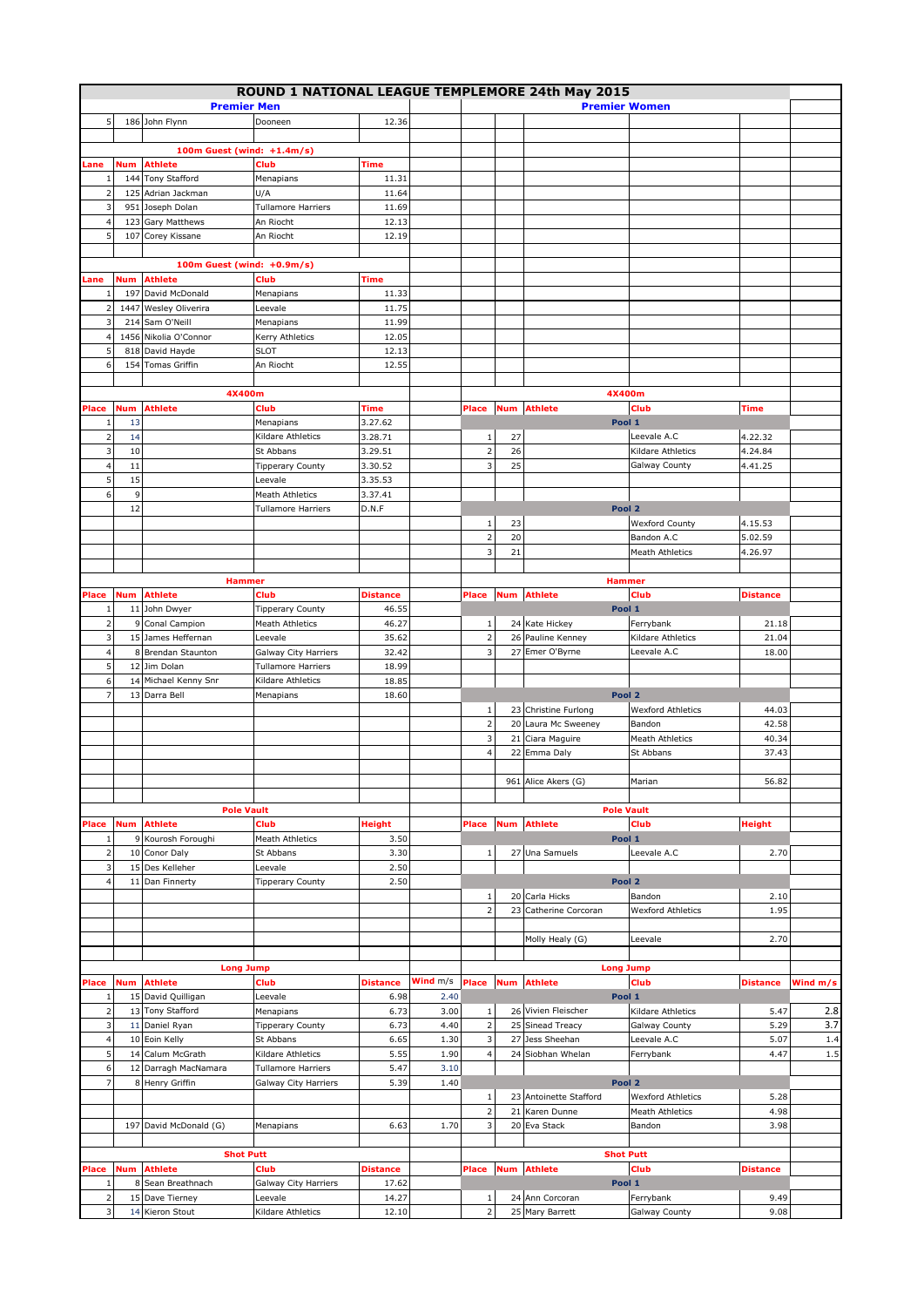|                |     |                                      |                           |                 |          |                         |     | ROUND 1 NATIONAL LEAGUE TEMPLEMORE 24th May 2015 |                          |                 |                |
|----------------|-----|--------------------------------------|---------------------------|-----------------|----------|-------------------------|-----|--------------------------------------------------|--------------------------|-----------------|----------------|
|                |     |                                      |                           |                 |          |                         |     |                                                  |                          |                 |                |
|                |     | <b>Premier Men</b>                   |                           |                 |          |                         |     | <b>Premier Women</b>                             |                          |                 |                |
| $\overline{4}$ |     | 11 Peter Ryan                        | <b>Tipperary County</b>   | 10.45           |          | 3                       |     | 26 Siobhain Brady                                | Kildare Athletics        | 8.37            |                |
| 5              |     | 9 Conal Campion                      | <b>Meath Athletics</b>    | 10.37           |          | $\overline{4}$          | 27  | Lorraine Carr                                    | Leevale A.C              | 6.55            |                |
| 6              |     | 12 Joey Dolan                        | <b>Tullamore Harriers</b> | 9.50            |          |                         |     |                                                  |                          |                 |                |
| 7              |     | 10 Conor Daly                        | St Abbans                 | 8.43            |          |                         |     | Pool 2                                           |                          |                 |                |
| 8              |     | 13 Dale Murphy                       | Menapians                 | 7.38            |          | $\mathbf{1}$            |     | 20 Laura Mc Sweeney                              | Bandon                   | 11.31           |                |
|                |     |                                      |                           |                 |          | $\overline{\mathbf{c}}$ |     | 21 Niamh Maguire                                 | <b>Meath Athletics</b>   | 8.65            |                |
|                |     | 115 Shane McLoughlin (G)             | Shercock                  | 8.20            |          | $\overline{\mathbf{3}}$ |     | 23 Catherine Corcoran                            | Wexford Athletics        | 7.61            |                |
|                |     |                                      |                           |                 |          |                         |     |                                                  |                          |                 |                |
|                |     |                                      |                           |                 |          |                         |     |                                                  |                          |                 |                |
|                |     | <b>High Jump</b>                     |                           |                 |          |                         |     | <b>High Jump</b>                                 |                          |                 |                |
| Place          | Num | <b>Athlete</b>                       | Club                      | Height          |          | Place                   | Num | <b>Athlete</b>                                   | Club                     | <b>Height</b>   |                |
| -1             |     | 10 Barry Pender                      | St Abbans                 | 2.15            |          |                         |     | Pool 1                                           |                          |                 |                |
| $\overline{2}$ |     | 11 Simon Archer                      | <b>Tipperary County</b>   | 1.90            |          | 1                       |     | 26 Vivien Fleischer                              | Kildare Athletics        | 1.60            |                |
| 3              |     | 9 Kourosh Foroughi                   | <b>Meath Athletics</b>    | 1.90            |          | $\overline{2}$          |     | 27 Mollie Healy                                  | Leevale A.C              | 1.45            |                |
| $\overline{4}$ |     | 14 Jonathan Landy                    | Kildare Athletics         | 1.85            |          | 3                       |     | 24 Sinead O Regan                                | Ferrybank                | 1.45            |                |
| 5              |     | 8 Igor Muntean                       |                           | 1.80            |          | $\overline{4}$          |     |                                                  |                          | 1.40            |                |
|                |     |                                      | Galway City Harriers      |                 |          |                         |     | 25 Aisling Keady                                 | Galway County            |                 |                |
| 6              |     | 15 Cian O'Brien                      | Leevale                   | 1.70            |          |                         |     |                                                  |                          |                 |                |
| $\overline{7}$ | 13  | Keith Smith                          | Menapians                 | 1.65            |          |                         |     | Pool 2                                           |                          |                 |                |
| 8              | 12  | Conor Butler                         | <b>Tullamore Harriers</b> | 1.60            |          | $\mathbf 1$             |     | 23 Eimear Doherty                                | <b>Wexford Athletics</b> | 1.55            |                |
|                |     |                                      |                           |                 |          | $\overline{2}$          |     | 21 Siobheal Cummins                              | <b>Meath Athletics</b>   | 1.45            |                |
|                |     |                                      |                           |                 |          |                         |     |                                                  |                          |                 |                |
|                |     | <b>Discus</b>                        |                           |                 |          |                         |     | <b>Discus</b>                                    |                          |                 |                |
| Place          | Num | <b>Athlete</b>                       | Club                      | <b>Distance</b> |          | Place                   | Num | <b>Athlete</b>                                   | Club                     | <b>Distance</b> |                |
| 1              | 8   | Sean Breathnach                      | Galway City Harriers      | 46.38           |          |                         |     | Pool 1                                           |                          |                 |                |
| $\overline{2}$ | 9   |                                      | Meath Athletics           | 33.63           |          | $\mathbf{1}$            |     | 24 Kate Hickey                                   |                          | 26.26           |                |
|                |     |                                      |                           |                 |          |                         |     |                                                  | Ferrybank                |                 |                |
| 3              |     | 14 Kieron Stout                      | Kildare Athletics         | 32.58           |          | $\overline{\mathbf{c}}$ |     | 25 Mary Barrett                                  | Galway County            | 23.54           |                |
| $\overline{4}$ |     | 12 Tom Rafferty                      | <b>Tullamore Harriers</b> | 32.02           |          | 3                       |     | 26 Pauline Kenny                                 | Kildare Athletics        | 22.18           |                |
| 5              |     | 11 Mark Tierney                      | <b>Tipperary County</b>   | 30.18           |          | $\overline{4}$          |     | 27 Lauren Whelan                                 | Leevale A.C              | 18.65           |                |
| 6              |     | 15 Brian Hayes                       | Leevale                   | 30.02           |          |                         |     |                                                  |                          |                 |                |
| $\overline{7}$ | 13  | Darra Bell                           | Menapians                 | 26.06           |          |                         |     | Pool 2                                           |                          |                 |                |
|                |     |                                      |                           |                 |          | $\mathbf{1}$            |     | 23 Emma Owens                                    | <b>Wexford Athletics</b> | 34.23           |                |
|                |     | 136 Liam Healy (G)                   | West Limerick             | 21.20           |          | $\overline{2}$          |     | 20 Fiona Duggan                                  | Bandon                   | 28.05           |                |
|                |     |                                      |                           |                 |          | 3                       | 22  | Shauna Daly                                      | St Abbans                | 26.83           |                |
|                |     |                                      |                           |                 |          |                         |     |                                                  |                          |                 |                |
|                |     |                                      |                           |                 |          | $\overline{4}$          |     | 21 Niamh Maguire                                 | <b>Meath Athletics</b>   | 19.10           |                |
|                |     |                                      |                           |                 |          |                         |     |                                                  |                          |                 |                |
|                |     | <b>Triple Jump</b>                   |                           |                 |          |                         |     | <b>Triple Jump</b>                               |                          |                 |                |
| Place          | Num | <b>Athlete</b>                       | Club                      | Distance        | Wind m/s | Place                   | Num | <b>Athlete</b>                                   | Club                     | <b>Distance</b> | Wind m/s       |
| -1             |     | 10 Eoin Kelly                        | St Abbans                 | 14.05           | 3.00     |                         |     | Pool 1                                           |                          |                 |                |
| $\overline{2}$ |     | 12 Jordan Hoang                      | <b>Tullamore Harriers</b> | 13.13           | 1.80     | $\,1\,$                 |     | 27 Saska Buransha                                | Leevale A.C              | 12.04           | 2.6            |
| 3              |     | 13 Emmanuel Ogbene                   | Menapians                 | 12.40           | 2.10     | $\mathbf 2$             |     | 26 Lisa Aspel                                    | Kildare Athletics        | 10.35           | 1.1            |
| $\overline{4}$ |     | 11 Oisin Fitzpatrick                 |                           | 11.94           | 2.20     | $\overline{\mathbf{3}}$ |     | 25 Sarah Finnegan                                |                          | 9.94            | 1.4            |
|                |     |                                      | <b>Tipperary County</b>   |                 |          |                         |     |                                                  | Galway County            |                 |                |
| 5              | 14  | <b>Andrew Carrol</b>                 | Kildare Athletics         | 10.90           | 4.20     | $\overline{a}$          |     | 24 Siobhan Whelan                                | Ferrybank                | 9.23            | $\overline{2}$ |
| 6              | 8   | Henry Griffin                        | Galway City Harriers      | 10.80           | 2.60     |                         |     |                                                  |                          |                 |                |
| 7              | 15  | Des Kelleher                         | Leevale                   | 9.99            | 2.00     |                         |     | Pool 2                                           |                          |                 |                |
|                |     |                                      |                           |                 |          | $\mathbf{1}$            |     | 23 Sophie Mc Cabe                                | <b>Wexford Athletics</b> | 10.82           | 3.1            |
|                |     | Conor Daly (G)                       | St Abbans                 | 12.31           | 3.30     | $\overline{2}$          | 21  | Karen Blaney                                     | Meath Athletics          | 10.55           | 1.7            |
|                |     |                                      |                           |                 |          | $\overline{\mathbf{3}}$ |     | 20 Carla Hicks                                   | Bandon                   | 8.61            | 2.4            |
|                |     |                                      |                           |                 |          |                         |     |                                                  |                          |                 |                |
|                |     | <b>Javelin</b>                       |                           |                 |          |                         |     | <b>Javelin</b>                                   |                          |                 |                |
|                |     |                                      |                           |                 |          |                         |     | <b>Athlete</b>                                   |                          |                 |                |
| Place          | Num | <b>Athlete</b>                       | Club                      | Distance        |          | Place                   | Num |                                                  | Club                     | <b>Distance</b> |                |
| $\mathbf{1}$   |     | 9 Rory Gunning                       | <b>Meath Athletics</b>    | 56.21           |          |                         |     | Pool 1                                           |                          |                 |                |
| $\overline{2}$ |     | 11 Michael Dineen                    | <b>Tipperary County</b>   | 43.68           |          | $\mathbf{1}$            |     | 24 Orlaith O Brien                               | Ferrybank                | 37.27           |                |
| 3              |     | 8 Evan Maguire                       | Galway City Harriers      | 43.34           |          | $\overline{2}$          |     | 26 Grace Casey                                   | Kildare Athletics        | 33.37           |                |
| $\overline{4}$ |     | 14 Michael Jordan                    | Kildare Athletics         | 43.15           |          | 3                       |     | 27 Lauren Whelan                                 | Leevale A.C              | 19.92           |                |
| 5              |     | 13 Keith Smith                       | Menapians                 | 41.98           |          | $\overline{a}$          |     | 25 Tara McNally                                  | Galway County            | 13.58           |                |
| 6              |     | 12 Tom Rafferty                      | <b>Tullamore Harriers</b> | 41.35           |          |                         |     |                                                  |                          |                 |                |
| $\overline{7}$ |     | 15 Stephen O'Callaghan               | Leevale                   | 38.61           |          |                         |     | Pool 2                                           |                          |                 |                |
|                |     |                                      |                           |                 |          |                         |     |                                                  |                          |                 |                |
| 8              |     | 10 Liam Kelly                        | St Abbans                 | 30.41           |          | $\mathbf{1}$            |     | 20 Rachel Roche                                  | Bandon                   | 31.04           |                |
|                |     |                                      |                           |                 |          | $\overline{2}$          |     | 23 Sinead Moloney                                | <b>Wexford Athletics</b> | 20.65           |                |
|                |     |                                      |                           |                 |          | 3                       |     | 21 Karen Dunne                                   | <b>Meath Athletics</b>   | 19.70           |                |
|                |     |                                      |                           |                 |          |                         |     |                                                  |                          |                 |                |
|                |     | 56 lb Weight                         |                           |                 |          |                         |     |                                                  |                          |                 |                |
| Place          | Num | Athlete                              | Club                      | Distance        |          |                         |     |                                                  |                          |                 |                |
| 1              |     | 15 Dave Tierney                      | Leevale                   | 8.29            |          |                         |     |                                                  |                          |                 |                |
| $\overline{2}$ |     | 11 Peter Ryan                        | <b>Tipperary County</b>   | 7.52            |          |                         |     |                                                  |                          |                 |                |
| 3              |     | 8 Brendan Staunton                   | Galway City Harriers      | 5.65            |          |                         |     |                                                  |                          |                 |                |
|                |     |                                      |                           |                 |          |                         |     |                                                  |                          |                 |                |
| $\overline{4}$ |     | 10 AN Other                          | St Abbans                 | 4.68            |          |                         |     |                                                  |                          |                 |                |
| 5 <sup>1</sup> |     | 12 Jim Dolan                         | <b>Tullamore Harriers</b> | 4.31            |          |                         |     |                                                  |                          |                 |                |
| 6              |     | 14 Michael Kenny Snr                 | Kildare Athletics         | 4.12            |          |                         |     |                                                  |                          |                 |                |
| $\overline{7}$ |     | 13 David Hynes                       | Menapians                 | 3.89            |          |                         |     |                                                  |                          |                 |                |
|                |     |                                      |                           |                 |          |                         |     |                                                  |                          |                 |                |
|                |     |                                      |                           |                 |          |                         |     |                                                  |                          |                 |                |
|                |     |                                      | Templemore                | 7.32            |          |                         |     |                                                  |                          |                 |                |
|                |     |                                      |                           |                 |          |                         |     |                                                  |                          |                 |                |
|                |     | 150 John Dwyer (G)<br>Liam Healy (G) | West Limerick             | 3.75            |          |                         |     |                                                  |                          |                 |                |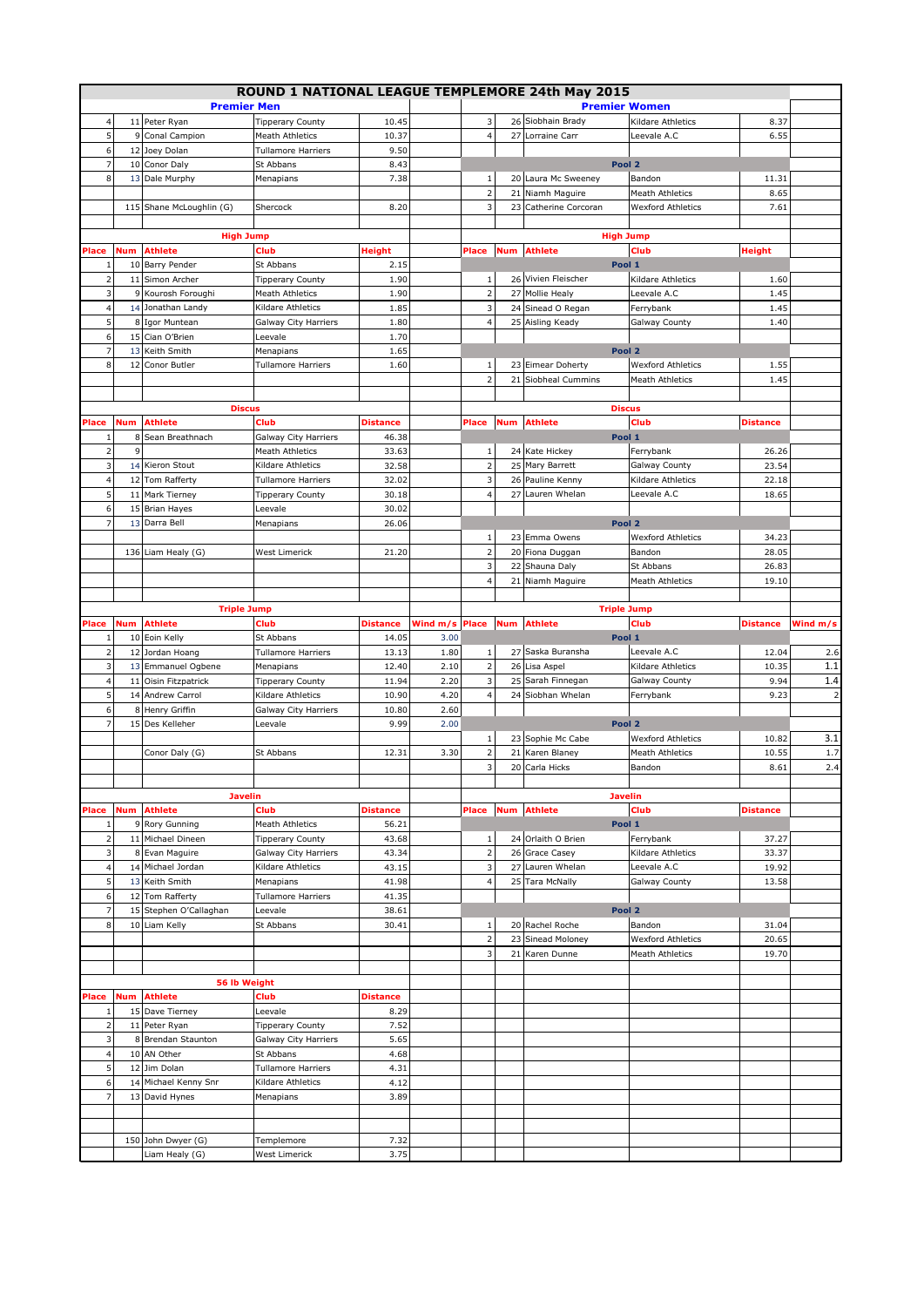|                          |            |                         |                        |                    |                         |                         | ROUND 1 NATIONAL LEAGUE MARY PETERS TRACK 24th May 2015 |                           |                    |
|--------------------------|------------|-------------------------|------------------------|--------------------|-------------------------|-------------------------|---------------------------------------------------------|---------------------------|--------------------|
|                          |            | <b>Premier Women</b>    |                        |                    |                         | <b>Premier Men</b>      |                                                         |                           |                    |
|                          |            | 100m                    | Wind $2.8 m/s$         |                    |                         |                         | 100m                                                    | Wind $-0.8m/s$            |                    |
| Place                    | <b>Num</b> | Athlete                 | Club                   | Performance        | Place                   | <b>Num</b>              | <b>Athlete</b>                                          | Club                      | <b>Performance</b> |
|                          | 28         | Snezana Bechtina        | Clonliffe Harriers     | 12.79              | $\mathbf{1}$            | 5                       | Eamonn Fahey                                            | Donore Harriers           | 11.04              |
|                          | 31         | Fia Donnelly            | Raheny Shamrocks       | 13.56              | 2                       | 6                       | Keith Pike                                              | <b>Clonliffe Harriers</b> | 11.08              |
| 3                        | 29         | Sinead O Neill          | <b>DSD</b>             | 13.59              | 3                       | 3                       | Adam McComb                                             | North Down                | 11.11              |
| 4                        | 30         | Orla Mackle             | <b>Tir Chonaill</b>    | 15.38              | $\overline{\mathbf{4}}$ | $\overline{2}$          | Matthew O Callaghan                                     | <b>DSD</b>                | 11.65              |
|                          | 89         | Saskia Greer            | North Down             |                    | 5                       | $\overline{7}$          | Tope Odelade                                            | Crusaders                 | 11.70              |
|                          |            |                         |                        |                    | $\boldsymbol{6}$        | $1\,$                   | Sean Bolger                                             | Tallaght                  | 11.70              |
|                          | Guest      | Rioghna Moggan          | <b>DSD</b>             | 13.00              | $\overline{7}$          | 4                       | Emmet Mc Govern                                         | Raheny Shamrocks          | 12.02              |
|                          |            |                         |                        |                    |                         |                         |                                                         |                           |                    |
| Place                    | <b>Num</b> | 100m Hurdles<br>Athlete | Wind $0.8 m/s$<br>Club | <b>Performance</b> | Place                   | <b>Num</b>              | 110m Hurdles<br><b>Athlete</b>                          | Wind 0.7m/s<br>Club       | <b>Performance</b> |
|                          | 89         | Sarah Connolly          | North Down             | 14.96              | 1                       | 5                       | Simon Taggart                                           | Donore Harriers           | 15.01              |
|                          | 31         | Maeve Sheehan           | Raheny Shamrocks       | 18.46              | $\overline{2}$          | 3                       | Peter Glass                                             | North Down                | 15.11              |
| 3                        | 28         | Diana Marking           | Clonliffe Harriers     | 24.55              | 3                       | $\mathbf{1}$            | Josh Essuman                                            | Tallaght                  | 15.89              |
|                          |            |                         |                        |                    | 4                       | 4                       | <b>Brian Flatley</b>                                    | Raheny Shamrocks          | 17.36              |
|                          | Guest      | Emma Mc Kay             | City of Daerry         | 16.23              | 5                       | 6                       | Andri Mahin                                             | Clonliffe Harriers        | 17.58              |
|                          |            |                         |                        |                    | 6                       | $\overline{7}$          | Gary Parke                                              | Crusaders                 | 24.11              |
|                          |            |                         |                        |                    |                         |                         |                                                         |                           |                    |
|                          |            |                         |                        |                    |                         |                         |                                                         |                           |                    |
|                          |            | 200m                    | Wind 2.3 m/s           |                    |                         |                         | 200m                                                    | Wind $-0.1m$ /s           |                    |
| Place                    | <b>Num</b> | Athlete                 | Club                   | Performance        | <b>Place</b>            | <b>Num</b>              | <b>Athlete</b>                                          | Club                      | <b>Performance</b> |
|                          | 29         | Katie Magee             | <b>DSD</b>             | 24.96              | $\mathbf{1}$            | 5                       | Eamonn Fahey                                            | Donore Harriers           | 21.93              |
|                          | 31         | Aisling Drumgoole       | Raheny Shamrocks       | 25.11              | $\overline{2}$          | 6                       | Chris Zibanda                                           | Clonliffe Harriers        | 22.12              |
| 3                        | 28         | Snezana Bechtina        | Clonliffe Harriers     | 25.34              | 3                       | 3                       | Adam Mc Comb                                            | North Down                | 22.27              |
| 4                        | 30         | Chloe Masterson         | Tir Chonaill           | 30.20              | 4                       | $\overline{2}$          | Brian Masterson                                         | DSD                       | 22.49              |
|                          | 89         | Saskia Greer            | North Down             |                    | 5                       | 4                       | Kieran Kelly                                            | Raheny Shamrocks          | 23.01              |
|                          |            |                         |                        |                    | 6                       | 7                       | Tope Odelade                                            | Crusaders                 | 23.34              |
|                          | Guest      | <b>Stef Creaner</b>     | <b>DCH</b>             | 23.54              | $\overline{7}$          | $\mathbf 1$             | Sean Morris                                             | Tallaght                  | 23.55              |
|                          |            |                         |                        |                    |                         |                         |                                                         |                           |                    |
|                          |            | 400m                    |                        |                    |                         |                         | 400m                                                    |                           |                    |
| Place                    | <b>Num</b> | Athlete                 | Club                   | <b>Performance</b> | Place                   | <b>Num</b>              | <b>Athlete</b>                                          | Club                      | <b>Performance</b> |
|                          | 31         | Aisling Drumgoole       | Raheny Shamrocks       | 56.92              | $\mathbf{1}$            | 3                       | Andrew Mellon                                           | North Down                | 48.44              |
| $\overline{\mathbf{z}}$  | 29         | Rachel Dunne            | <b>DSD</b>             | 60.14              | $\overline{2}$          | $\overline{\mathbf{4}}$ | Kieran Kelly                                            | Raheny Shamrocks          | 49.46              |
| 3                        | 89         | Rachel Gibson           | North Down             | 60.94              | $\overline{\mathbf{3}}$ | 7                       | Kevin Woods                                             | Crusaders                 | 50.75              |
| 4                        | 28         | Emma Kelly              | Clonliffe Harriers     | 63.80              | $\overline{\mathbf{4}}$ | $\mathbf 1$             | Joeseph Lyons                                           | Tallaght                  | 51.58              |
| 5                        | 30         | Brenda Morris           | <b>Tir Chonaill</b>    | 93.2 HT            | 5                       | $\overline{2}$          | <b>Niall Prior</b>                                      | <b>DSD</b>                | 52.25              |
|                          |            |                         |                        |                    | $6\phantom{a}$          | 5                       | David Campbell                                          | Donore Harriers           | 52.63              |
|                          |            |                         |                        |                    | $\overline{7}$          | 6                       | Israel Ibanu                                            | <b>Clonliffe Harriers</b> | 54.67              |
|                          |            |                         |                        |                    |                         |                         |                                                         |                           |                    |
|                          |            | 400m Hurdles            |                        |                    |                         |                         | 400m hurdles                                            |                           |                    |
| Place                    | <b>Num</b> | Athlete                 | Club                   | Performance        | <b>Place</b>            | <b>Num</b>              | Athlete                                                 | Club                      | <b>Performance</b> |
|                          | 29         | Grace O Rourke          | <b>DSD</b>             | 1.10.26            | $\mathbf{1}$            | 6                       | Andri Mahini                                            | Clonliffe Harriers        | 57.81              |
|                          | 89         | Rebecca Collins         | North Down             | 1.38.51            | $\overline{2}$          | $\overline{2}$          | Joe Halwax                                              | <b>DSD</b>                | 58.11              |
|                          |            |                         |                        |                    | 3                       | 5                       | Simon Taggart                                           | Donore Harriers           | 59.46              |
|                          |            |                         |                        |                    | $\overline{4}$          | $\overline{7}$          | Patrick Saunders                                        | Crusaders                 | 61.83              |
|                          |            |                         |                        |                    | 5                       | $\mathbf{1}$            | Josh Essuman                                            | Tallaght                  | 63.46              |
|                          |            |                         |                        |                    | 6                       | 4                       | Colum O Laoire                                          | Raheny Shamrocks          | 67.28              |
|                          |            |                         |                        |                    |                         | 3                       | Peter Speers                                            | North Down                | 70.78              |
|                          |            |                         |                        |                    |                         | Guest                   | Tommy O Brien                                           | DSD                       | 60.68              |
|                          |            | 800m                    |                        |                    |                         |                         | 800m                                                    |                           |                    |
| Place                    | <b>Num</b> | Athlete                 | Club                   | <b>Performance</b> | Place                   | <b>Num</b>              | Athlete                                                 | Club                      | <b>Performance</b> |
|                          | 29         | Maria Mc Cambridge      | <b>DSD</b>             | 2.17.42            | 1                       | $\mathbf{1}$            | Anthony Leighio                                         | Tallaght                  | 1.53.46            |
| $\overline{\phantom{a}}$ | 89         | Jessica Craig           | North Down             | 2.19.37            | $\overline{2}$          | 3                       | Michael Dyer                                            | North Down                | 1.54.03            |
| 3                        | 31         | Hannah Byrne            | Raheny Shamrocks       | 2.25.07            | 3                       | 4                       | Cillian Kirwan                                          | Raheny Shamrocks          | 1.55.17            |
| 4                        | 28         | Laura Tuite             | Clonliffe Harriers     | 2.28.87            | $\overline{4}$          | 6                       | Andrew Jenkinson                                        | Clonliffe Harriers        | 1.55.62            |
| 5                        | 30         | Philomena Gallagher     | Tir Chonaill           | 3.12.88            | 5                       | $\overline{2}$          | <b>Rick Nally</b>                                       | DSD                       | 1.55.86            |
|                          |            |                         |                        |                    | 6                       | 5                       | Daragh Fitzgibbon                                       | Donore Harriers           | 1.59.96            |
|                          |            |                         |                        |                    | $\overline{7}$          | 7                       | James Woods                                             | Crusaders                 | 2.01.88            |
|                          |            |                         |                        |                    |                         |                         |                                                         |                           |                    |
|                          |            |                         |                        |                    |                         | Guest                   | Joseph Hession                                          | Clonliffe Harriers        | 2.10.91            |
|                          |            | 1500m                   |                        |                    |                         |                         | 1500m                                                   |                           |                    |
| Place                    | <b>Num</b> | Athlete                 | Club                   | <b>Performance</b> | <b>Place</b>            | <b>Num</b>              | <b>Athlete</b>                                          | Club                      | <b>Performance</b> |
|                          | 89         | Rachel Gibson           | North Down             | 4.45.38            | 1                       | 2                       | Robert Corbally                                         | <b>DSD</b>                | 4.11.52            |
|                          | 29         | Meghan Ryan             | <b>DSD</b>             | 4.54.58            | $\overline{2}$          | 6                       | Brian Flanagan                                          | Clonliffe Harriers        | 4.15.23            |
| 3                        | 28         | Alannah Cooley          | Clonliffe Harriers     | 5.12.51            | 3                       | 4                       | Simon Devenney                                          | Raheny Shamrocks          | 4.18.41            |
| 4                        | 30         | Philomena Gallagher     | Tir Chonaill           | 6.13.95            | $\overline{4}$          | 7                       | Garret Dunne                                            | Crusaders                 | 4.19.06            |
|                          | 31         |                         | Raheny Shamrocks       |                    | 5                       | 3                       | Craig McMeechan                                         | North Down                | 4.21.61            |
|                          |            |                         |                        |                    | 6                       | 5                       | Sam Allen                                               | Donore Harriers           | 4.22.98            |
|                          |            |                         |                        |                    | $\overline{7}$          | $\mathbf 1$             | Sean Flanaghan                                          | Tallaght                  | 4.25.36            |
|                          |            |                         |                        |                    |                         |                         |                                                         |                           |                    |
|                          |            |                         |                        |                    |                         | Guest                   | Jamie Wood                                              | Sli Cualann               | 4.33.54            |
|                          |            |                         |                        |                    |                         |                         |                                                         |                           |                    |
|                          |            | 1500m Walk              |                        |                    |                         |                         | 3000m Walk                                              |                           |                    |
| Place                    | <b>Num</b> | Athlete                 | Club                   | Performance        | <b>Place</b>            | <b>Num</b>              | <b>Athlete</b>                                          | Club                      | <b>Performance</b> |
|                          | 89         | Rebecca Collins         | North Down             | 7.06.94            | $\mathbf{1}$            | 6                       | Greg Hossenney                                          | Clonliffe Harriers        | 16.31.22           |
| 2                        | 30         | Marie Rooney            | <b>Tir Chonaill</b>    | 9.21.89            | 2                       | $\overline{2}$          | Killian Waldron                                         | DSD                       | 23.47.56           |
| 3                        | 28         | Maria Magina            | Clonliffe Harriers     | 10.35.94           |                         |                         |                                                         |                           |                    |
| 4                        | 29         | Fiona Clinton           | DSD                    | 11.11.04           |                         |                         |                                                         |                           |                    |
|                          |            |                         |                        |                    |                         |                         |                                                         |                           |                    |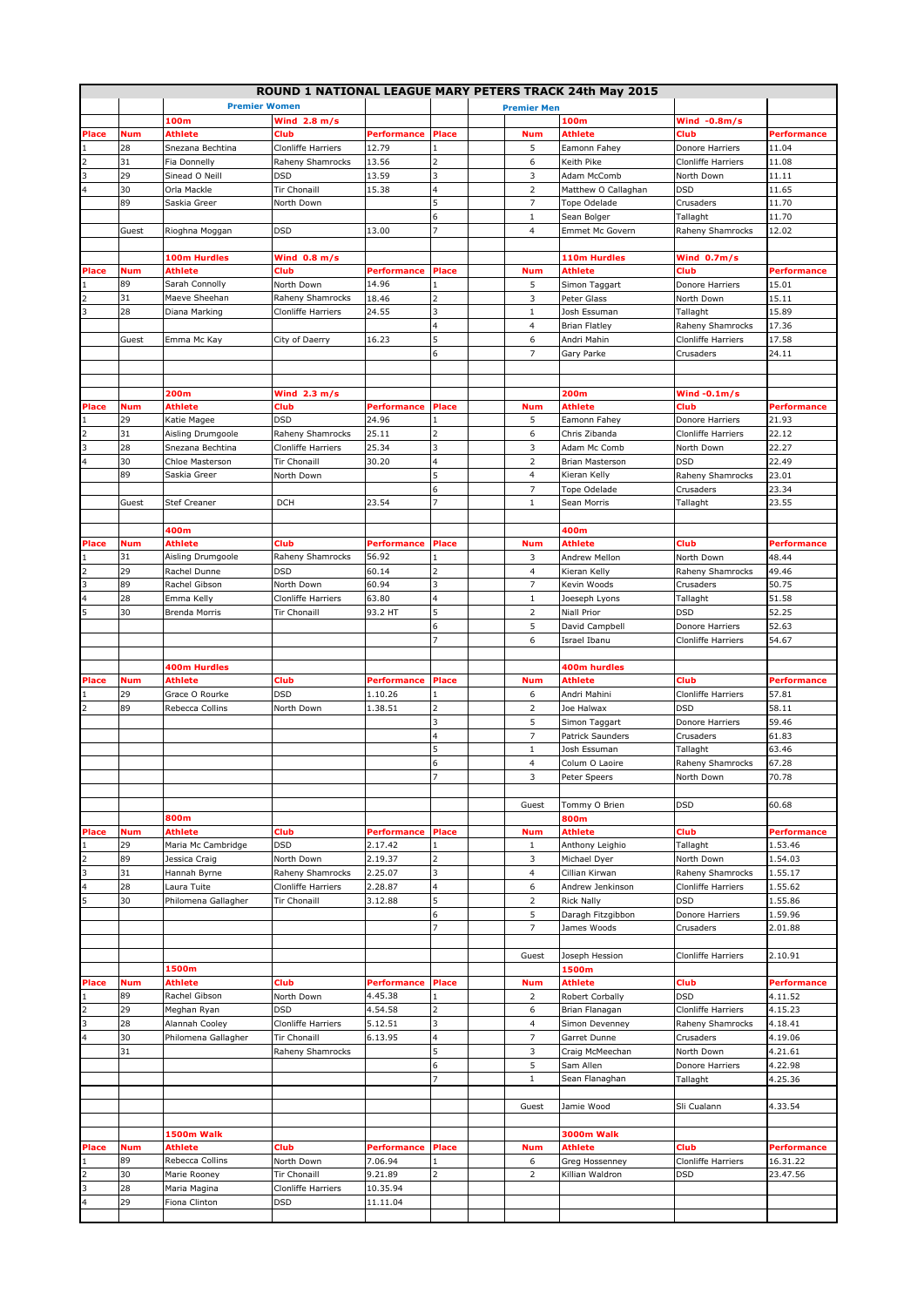|                |            |                             |                           |                    |                         |                    | ROUND 1 NATIONAL LEAGUE MARY PETERS TRACK 24th May 2015 |                                  |                    |
|----------------|------------|-----------------------------|---------------------------|--------------------|-------------------------|--------------------|---------------------------------------------------------|----------------------------------|--------------------|
|                |            |                             | <b>Premier Women</b>      |                    |                         | <b>Premier Men</b> |                                                         |                                  |                    |
|                |            |                             |                           |                    |                         |                    | 3000m S/Chase                                           |                                  |                    |
|                |            |                             |                           |                    | Place                   | <b>Num</b>         | Athlete                                                 | Club                             | Performance        |
|                |            |                             |                           |                    |                         | $\overline{2}$     | <b>Emmet Jennings</b>                                   | <b>DSD</b>                       | 9.20.22            |
|                |            |                             |                           |                    | $\overline{2}$          | 6                  | David Flynn                                             | Clonliffe Harriers               | 9.53.37            |
|                |            |                             |                           |                    | 3                       | 4                  | Colum O'Laoire                                          | Raheny Shamrocks                 | 10.38.33           |
|                |            |                             |                           |                    | 4                       | $\overline{7}$     | Jason Kehoe                                             | Crusaders                        | 10.53.18           |
|                |            |                             |                           |                    |                         |                    |                                                         |                                  |                    |
|                |            | 3000m                       |                           |                    |                         |                    | 5000m                                                   |                                  |                    |
| Place          | <b>Num</b> | Athlete                     | Club                      | Performance        | <b>Place</b>            | <b>Num</b>         | Athlete                                                 | Club                             | <b>Performance</b> |
|                | 29         | Fiona Clinton               | <b>DSD</b>                | 10.40.24           | $\mathbf{1}$            | 4                  | David Rooney                                            | Raheny Shamrocks                 | 15.15.36           |
| 2              | 89         | Katie Moore                 | North Down                | 11.01.67           | $\overline{2}$          | 5                  | Michael Mc Mahon                                        | Donore Harriers                  | 15.20.65           |
| 3              | 28         | Laura Caraher               | <b>Clonliffe Harriers</b> | 11.19.91           | 3                       | $\overline{2}$     | Wishu Wishu                                             | <b>DSD</b>                       | 15.44.38           |
| 4              | 30         | Orla Mackle                 | Tir Chonaill              |                    | 4                       | 6                  |                                                         |                                  | 15.52.53           |
|                |            |                             |                           | 13.53.13           | 5                       | 3                  | Adam O Brien<br>Dennis Scott                            | Clonliffe Harriers<br>North Down | 16.04.40           |
|                |            |                             |                           |                    | 6                       | $\,1\,$            |                                                         |                                  |                    |
|                |            |                             |                           |                    | 7                       | $\overline{7}$     | Siadiq Nasir                                            | Tallaght                         | 16.11.55           |
|                |            |                             |                           |                    |                         |                    | Garreth Dunne                                           | Crusaders                        | 17.02.24           |
|                |            | 4X100m                      |                           |                    |                         |                    |                                                         |                                  |                    |
| Place          | <b>Num</b> | Athlete                     | Club                      | Performance        | Place                   | <b>Num</b>         | 4 x 100m<br><b>Athlete</b>                              | Club                             | <b>Performance</b> |
|                |            |                             | <b>DSD</b>                | 51.50              | 1                       |                    |                                                         |                                  |                    |
|                | 29         |                             |                           |                    |                         | 6                  |                                                         | Clonliffe Harriers               | 42.45              |
|                | 28         |                             | Clonliffe Harriers        | 54.31              | $\overline{2}$          | 3                  |                                                         | North Down                       | 44.04              |
| 3              | 31         |                             | Raheny Shamrocks          | 54.70              | 3                       | $\,1\,$            |                                                         | Tallaght                         | 44.42              |
| 4              | 30         |                             | <b>Tir Chonaill</b>       | 57.43              | 4                       | $\overline{2}$     |                                                         | <b>DSD</b>                       | 44.71              |
|                |            |                             |                           |                    | 5                       | 5                  |                                                         | Donore Harriers                  | 45.04              |
|                |            |                             |                           |                    | 6                       | $\overline{7}$     |                                                         | Crusaders                        | 45.05              |
|                |            |                             |                           |                    | 7                       | $\overline{4}$     |                                                         | Raheny Shamrocks                 | 47.95              |
|                |            |                             |                           |                    |                         |                    |                                                         |                                  |                    |
|                |            | 4X400m                      |                           |                    |                         |                    | 4 x 400m                                                |                                  |                    |
| Place          | <b>Num</b> | Athlete                     | Club                      | Performance        | Place                   | <b>Num</b>         | <b>Athlete</b>                                          | Club                             | <b>Performance</b> |
|                | 31         |                             | Raheny Shamrocks          | 4.08.99            | $\mathbf{1}$            | 3                  |                                                         | North Down                       | 3.27.99            |
| $\overline{2}$ | 29         |                             | <b>DSD</b>                | 4.10.30            | $\overline{2}$          | $\overline{2}$     |                                                         | <b>DSD</b>                       | 3.29.76            |
| 3              | 28         |                             | Clonliffe Harriers        | 4.12.31            | 3                       | $\,1\,$            |                                                         | Tallaght                         | 3.30.21            |
| 4              | 89         |                             | North Down                | 4.28.86            | 4                       | $\overline{7}$     |                                                         | Crusaders                        | 3.33.65            |
| 5              | 30         |                             | Tir Chonaill              | 5.39.55            | 5                       | 5                  |                                                         | Donore Harriers                  | 3.34.74            |
|                |            |                             |                           |                    | 6                       | $\overline{4}$     |                                                         | Raheny Shamrocks                 | 3.34.86            |
|                |            |                             |                           |                    | 7                       | 6                  |                                                         | Clonliffe Harriers               | 3.40.51            |
|                |            |                             |                           |                    |                         |                    |                                                         |                                  |                    |
|                |            | <b>Discus</b>               |                           |                    |                         |                    | <b>Discus</b>                                           |                                  |                    |
| Place          | <b>Num</b> | Athlete                     | Club                      | <b>Performance</b> | Place                   | <b>Num</b>         | Athlete                                                 | Club                             | <b>Performance</b> |
|                | 31         | Mieke Kiernan               | Raheny Shamrocks          | 30.70              | $\mathbf{1}$            | 3                  | Peter Glass                                             | North Down                       | 43.15              |
| 2              | 89         | Gemma McAnirn               | North Down                | 25.54              | $\overline{2}$          | $\overline{7}$     | James Kelly                                             | Crusaders                        | 33.06              |
| 3              | 29         | Rose Alice Murphy           | <b>DSD</b>                | 23.97              | 3                       | 5                  | Niall Allen                                             | Donore Harriers                  | 30.17              |
| 4              | 28         | Maria Magina                | Clonliffe Harriers        | 17.58              | 4                       | $\overline{2}$     | Brian Mc Dermott                                        | <b>DSD</b>                       | 26.34              |
| 5              | 30         | Chloe Masterson             | Tir Chonaill              | 13.49              | 5                       | $\mathbf 1$        | Tony Lyons                                              | Tallaght                         | 22.58              |
|                |            |                             |                           |                    | 6                       | 4                  | Donal Foley                                             | Raheny Shamrocks                 | 10.63              |
|                |            |                             |                           |                    |                         |                    |                                                         |                                  |                    |
|                |            | <b>Hammer</b>               |                           |                    |                         |                    | Hammer                                                  |                                  |                    |
| Place          | <b>Num</b> | Athlete                     | Club                      | Performance        | Place                   | <b>Num</b>         | Athlete                                                 | Club                             | Performance        |
|                | 31         | Mieke Kiernan               | Raheny Shamrocks          | 40.62              |                         | 6                  | Simon Galligan                                          | Clonliffe Harriers               | 48.57              |
| 2              | 30         | Chloe Masterson             | Tir Chonaill              | 26.47              | $\overline{\mathbf{z}}$ | $\overline{7}$     | James Griffin                                           | Crusaders                        | 45.06              |
| 3              | 29         | Lucy Moore                  | DSD                       | 23.11              | 3                       | $\overline{4}$     | Brian Hoban                                             | Raheny Shamrocks                 | 38.41              |
| 4              | 89         | Gemma McAnirn               | North Down                | 19.39              | 4                       | $\overline{2}$     | Andy Thompson                                           | DSD                              | 26.68              |
|                | 28         |                             | Clonliffe Harriers        |                    | 5                       | 3                  | Stephen Glass                                           | North Down                       | 22.21              |
|                |            |                             |                           |                    | 6                       | $\mathbf{1}$       | Tony Lyons                                              | Tallaght                         | 10.17              |
|                |            |                             |                           |                    |                         |                    |                                                         |                                  |                    |
|                |            | High Jump                   |                           |                    |                         |                    | <b>High Jump</b>                                        |                                  |                    |
| Place          | <b>Num</b> | Athlete                     | Club                      | Performance        | Place                   | <b>Num</b>         | Athlete                                                 | Club                             | <b>Performance</b> |
|                | 29         | Grainne Moggan              | <b>DSD</b>                | 1.65               | 1                       | 6                  | Andrew Heaney                                           | Clonliffe Harriers               | 2.00               |
|                | 31         | Helen Buckley               | Raheny Shamrocks          | 1.55               | 2                       | 3                  | Peter Glass                                             | North Down                       | 1.90               |
| 3              | 89         | Rebekah Rutherford          | North Down                | 1.50               | 3                       | 5                  | Cathal O Brien                                          | Donore Harriers                  | 1.80               |
| 4              | 30         | Hannah Campbell             | Tir Chonaill              | 1.35               | 4                       | $\overline{4}$     | <b>Brian Flatley</b>                                    | Raheny Shamrocks                 | 1.75               |
| 5              | 28         | Diana Markina               | Clonliffe Harriers        | 1.25               | 5                       | 7                  | David Hill                                              | Crusaders                        | 1.70               |
|                |            |                             |                           |                    |                         |                    |                                                         |                                  |                    |
|                | Guest      | Emma Mc Kay                 | City of Derry             | 1.55               |                         |                    |                                                         |                                  |                    |
|                | Guest      | Danea Herron                | City of Derry             | 1.20               |                         |                    |                                                         |                                  |                    |
|                |            |                             |                           |                    |                         |                    |                                                         |                                  |                    |
|                |            | Javelin                     |                           |                    |                         |                    | <b>Javelin</b>                                          |                                  |                    |
| Place          | <b>Num</b> | <b>Athlete</b>              | Club                      | <b>Performance</b> | Place                   | <b>Num</b>         | Athlete                                                 | Club                             | <b>Performance</b> |
|                | 31         | Helen Buckley               | Raheny Shamrocks          | 28.32              |                         | 5                  | Jacko Oosthevin                                         | Donore Harriers                  | 53.56              |
| 2              | 30         | Geraldine Stewart           | Tir Chonaill              | 15.76              | 2                       | 6                  | Ryan Whelan                                             | Clonliffe Harriers               | 50.05              |
| 3              | 29         | Lucy Moore                  | <b>DSD</b>                | 14.53              | 3                       | 3                  | Niall Mc Gratton                                        | North Down                       | 49.83              |
| 4              | 89         | Rebecca Collins             | North Down                | 11.92              | 4                       | $\overline{2}$     | Brian Mc Dermott                                        | DSD                              | 46.22              |
|                | 28         |                             | Clonliffe Harriers        |                    | 5                       | $1\,$              | Sean Morris                                             | Tallaght                         | 38.62              |
|                |            |                             |                           |                    | 6<br>7                  | 4                  | Conor Bermingham                                        | Raheny Shamrocks                 | 29.49              |
|                | Guest      | Danea Herron                | City of Derry             | 22.74              |                         | $\overline{7}$     | James Griffin                                           | Crusaders                        | 26.29              |
|                |            |                             |                           |                    |                         |                    |                                                         |                                  |                    |
|                |            |                             |                           |                    |                         | Guest<br>Guest     | Damien Crawford<br>Michael Surman                       | Strabane<br>City of Derry        | 42.27<br>38.79     |
|                |            |                             |                           |                    |                         |                    | Ben Fisher                                              |                                  | 21.39              |
|                |            |                             |                           |                    |                         | Guest              | <b>Long Jump</b>                                        |                                  |                    |
|                | <b>Num</b> | <b>Long Jump</b><br>Athlete | Club                      | Performance        | Place                   | <b>Num</b>         | Athlete                                                 | Club                             | <b>Performance</b> |
| Place          | 29         | Katie Mc Gee                | DSD                       | 4.79               | 1                       | $\overline{7}$     |                                                         | Crusaders                        | 6.22               |
|                |            |                             |                           |                    |                         |                    | Oisin Taylor                                            |                                  |                    |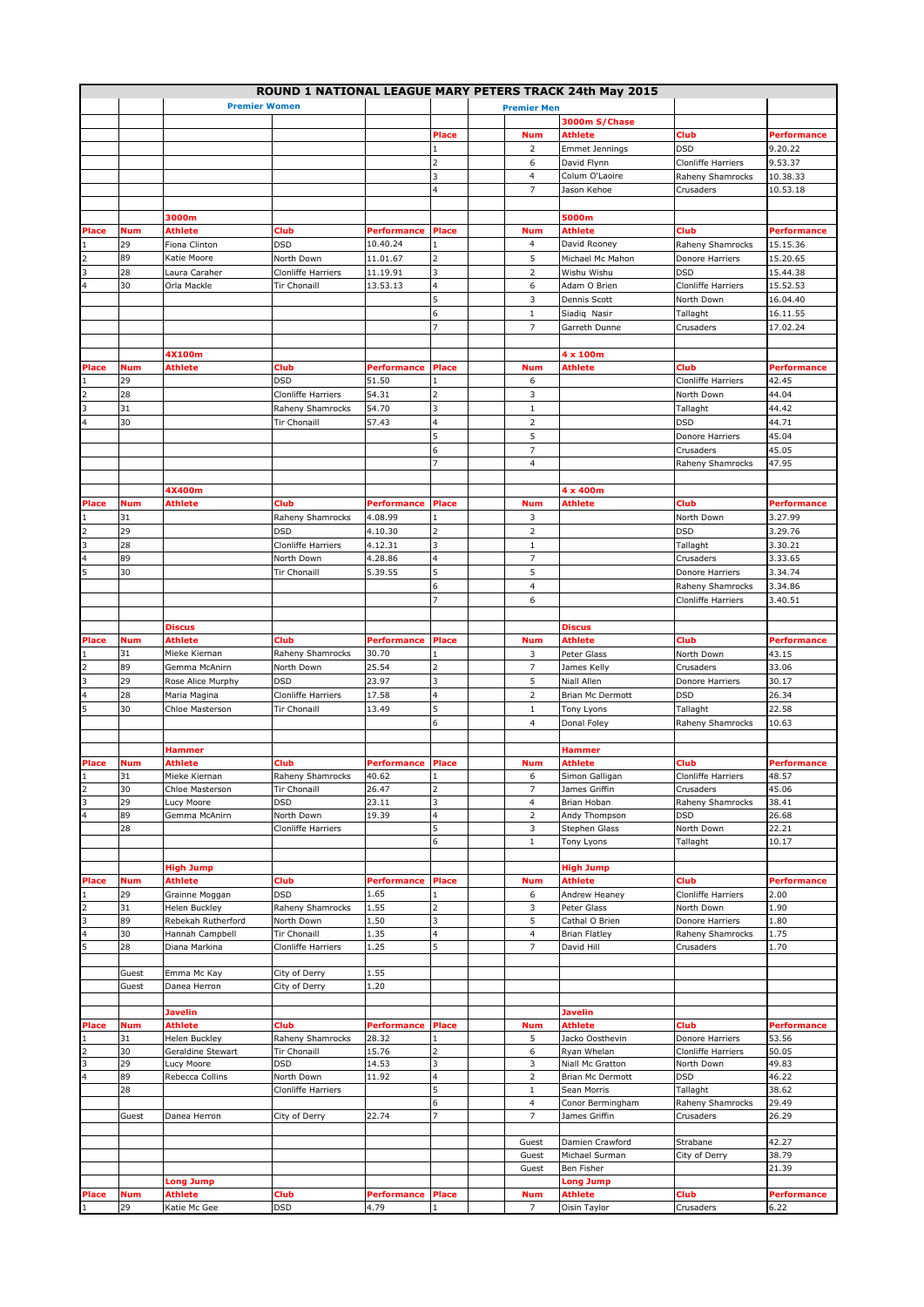|                |            |                      |                           |                    |                |                    | ROUND 1 NATIONAL LEAGUE MARY PETERS TRACK 24th May 2015 |                           |                    |
|----------------|------------|----------------------|---------------------------|--------------------|----------------|--------------------|---------------------------------------------------------|---------------------------|--------------------|
|                |            | <b>Premier Women</b> |                           |                    |                | <b>Premier Men</b> |                                                         |                           |                    |
| $\overline{2}$ | 31         | Maeve Sheehan        | Raheny Shamrocks          | 4.74               | 2              | 6                  | Antonio Andujar                                         | Clonliffe Harriers        | 5.83               |
| 3              | 28         | Maria Magina         | Clonliffe Harriers        | 3.37               | 3              | $\mathbf{1}$       | Dean Conway                                             | Tallaght                  | 5.51               |
| 4              | 30         | Orla Mackle          | Tir Chonaill              | 3.06               | 4              | 4                  | Colm Bourke                                             | Raheny Shamrocks          | 5.12               |
|                | 89         | Rebekah Rutherford   | North Down                |                    | 5              | 5                  | Zak Higgins                                             | Donore Harriers           | 4.93               |
|                |            |                      |                           |                    |                |                    |                                                         |                           |                    |
|                |            | <b>Pole Vault</b>    |                           |                    |                |                    | <b>Pole Vault</b>                                       |                           |                    |
| Place          | <b>Num</b> | <b>Athlete</b>       | Club                      | Performance        | <b>Place</b>   | <b>Num</b>         | <b>Athlete</b>                                          | Club                      | Performance        |
|                | 30         | Hannah Campbell      | <b>Tir Chonaill</b>       | 2.60               | $\mathbf{1}$   | 6                  | Ian Rogers                                              | Clonliffe Harriers        | 4.30               |
| 2              | 28         | Orla Barry           | <b>Clonliffe Harriers</b> | 2.20               | $\overline{2}$ | $\overline{4}$     | Conor Bermingham                                        | Raheny Shamrocks          | 4.20               |
|                |            |                      |                           |                    | 3              | $\overline{2}$     | Kevin Byrne                                             | <b>DSD</b>                | 2.60               |
|                | Guest      | Caoimhe Byrne        | Sliabh Liag               | 2.20               | 4              | $\mathbf{1}$       | Patrick Curran                                          | Tallaght                  | 2.00               |
|                |            |                      |                           |                    |                |                    |                                                         |                           |                    |
|                |            |                      |                           |                    |                |                    | <b>56lb Distance</b>                                    |                           |                    |
| Place          | <b>Num</b> | <b>Athlete</b>       | Club                      | Performance        | Place          | <b>Num</b>         | <b>Athlete</b>                                          | Club                      | <b>Performance</b> |
|                |            |                      |                           |                    | 1              | 5                  | Jacko Oosthevin                                         | Donore Harriers           | 4.56               |
|                |            |                      |                           |                    | $\overline{2}$ | $\overline{4}$     | <b>Brian Flately</b>                                    | Raheny Shamrocks          | 4.40               |
|                |            |                      |                           |                    | 3              | $\overline{7}$     | Garret Dunne                                            | Crusaders                 | 3.74               |
|                |            |                      |                           |                    |                |                    |                                                         |                           |                    |
|                |            | <b>Shot Put</b>      |                           |                    |                |                    | <b>Shot Put</b>                                         |                           |                    |
| <b>Place</b>   | <b>Num</b> | <b>Athlete</b>       | Club                      | <b>Performance</b> | Place          | <b>Num</b>         | <b>Athlete</b>                                          | Club                      |                    |
| 1              | 30         | Geraldine Stewart    | <b>Tir Chonaill</b>       | 11.91              |                |                    |                                                         |                           | <b>Performance</b> |
| $\overline{2}$ | 89         | Sarah Connolly       | North Down                | 7.74               | $\mathbf{1}$   | $\overline{7}$     | James Kelly                                             | Crusaders                 | 12.04              |
| 3              | 29         | Rose Alice Murphy    | <b>DSD</b>                | 7.37               | $\overline{2}$ | 5                  | Niall Allen                                             | Donore Harriers           | 10.77              |
| 4              | 28         | Snezana Bechtina     | Clonliffe Harriers        | 6.53               | 3              | $\overline{4}$     | Brian Hoban                                             | Raheny Shamrocks          | 9.97               |
| 5              | 31         | Kay Bannon           | Raheny Shamrocks          | 5.41               | 4              | $\overline{2}$     | Andy Thompson                                           | <b>DSD</b>                | 9.25               |
|                |            |                      |                           |                    | 5              | 6                  | Simon Galligan                                          | <b>Clonliffe Harriers</b> | 6.77               |
|                |            |                      |                           |                    | 6              |                    | Tony Lyons                                              | Tallaght                  | 6.63               |
|                |            |                      |                           |                    | $\overline{z}$ | 3                  | Niall McGrattan                                         | North Down                | 5.96               |
|                |            |                      |                           |                    |                |                    |                                                         |                           |                    |
|                |            |                      |                           |                    | 6kg            | Guest              | John Kelly                                              | Finn Valley               | 17.00              |
|                |            | <b>Triple Jump</b>   |                           |                    |                |                    | <b>Triple Jump</b>                                      |                           |                    |
|                |            |                      |                           |                    |                |                    |                                                         |                           |                    |
| Place          | <b>Num</b> | <b>Athlete</b>       | Club                      | <b>Performance</b> | <b>Place</b>   | <b>Num</b>         | <b>Athlete</b>                                          | Club                      | <b>Performance</b> |
| 1              | 89         | Laura Saulters       | North Down                | 10.89              | 1              | 6                  | Andri Mahin                                             | <b>Clonliffe Harriers</b> | 13.64              |
| $\overline{2}$ | 29         | Grainne Moggan       | <b>DSD</b>                | 10.48              | $\overline{2}$ | $\overline{7}$     | Oisin Taylor                                            | Crusaders                 | 13.42              |
| 3              | 28         | Ellen MC Grady-Hogan | Clonliffe Harriers        | 10.16              | 3              | $\overline{2}$     | Matthew O Callaghan                                     | <b>DSD</b>                | 11.65              |
| 4              | 31         | Maeve Sheehan        | Raheny Shamrocks          | 9.56               | 4              | $\mathbf{1}$       | Dean Conway                                             | Tallaght                  | 11.51              |
|                | 30         | Mary Mc Loone        | Tir Chonaill              |                    | 5              | 5                  | Zak Higgins                                             | Donore Harriers           | 10.07              |
|                |            |                      |                           |                    | 6              | $\overline{4}$     | Liam Sheehan                                            | Raheny Shamrocks          | 9.57               |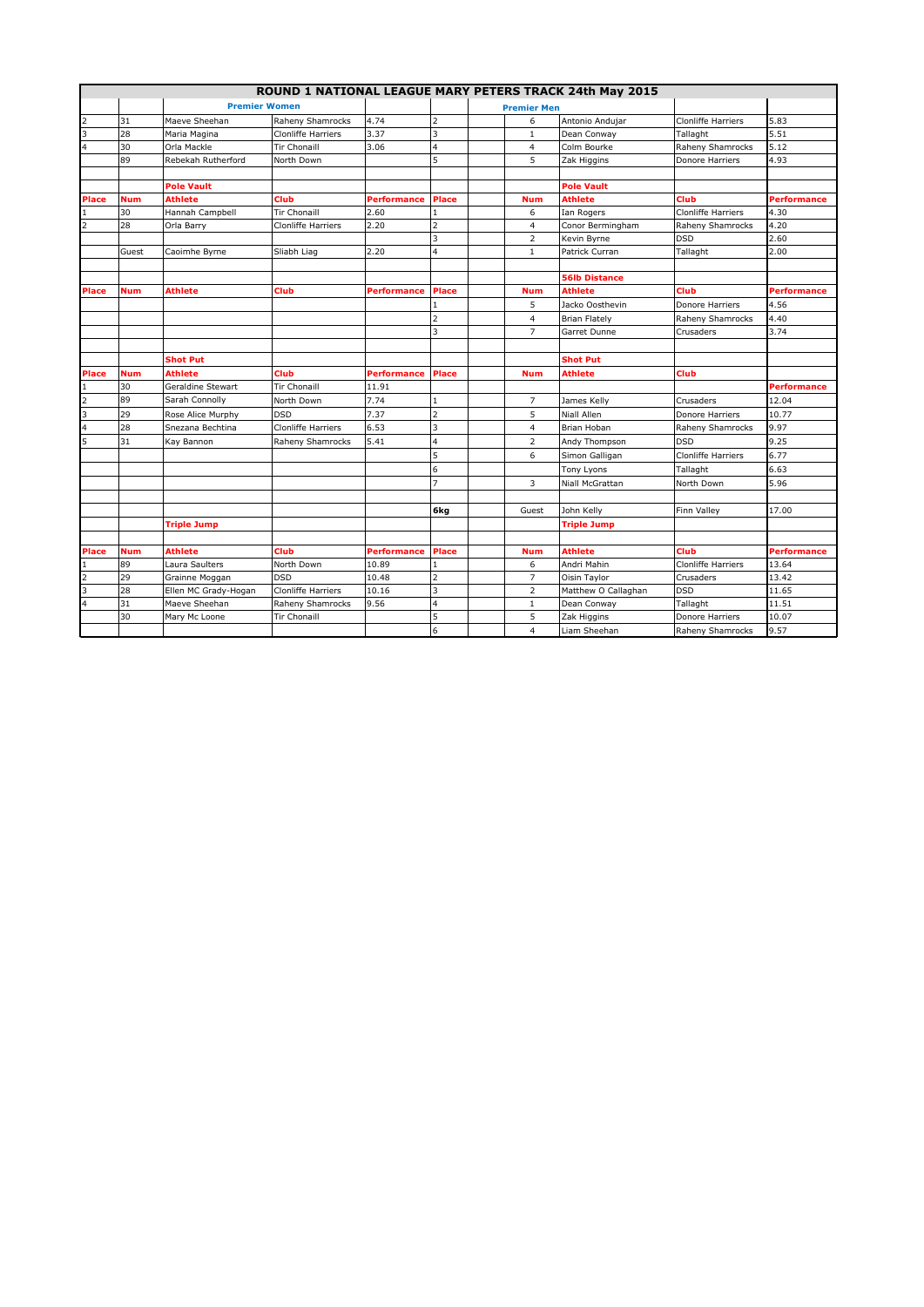|                         |     |                                    | ROUND 1 NATIONAL LEAGUE TEMPLEMORE 24th MAY 2015 |             |                              |     |                                     |                                        |                |  |
|-------------------------|-----|------------------------------------|--------------------------------------------------|-------------|------------------------------|-----|-------------------------------------|----------------------------------------|----------------|--|
|                         |     | <b>Division 1 Men</b>              |                                                  |             |                              |     | <b>Division 1 Women</b>             |                                        |                |  |
|                         |     |                                    |                                                  |             |                              |     |                                     |                                        |                |  |
|                         |     | 110m Hurdles (wind: +2.1m/s)       |                                                  |             |                              |     | 100m Hurdles (wind: -2.7m/s)        |                                        |                |  |
| Place                   |     | <b>Num</b> Athlete                 | <b>Club</b>                                      | Time        | Place                        | Num | <b>Athlete</b>                      | <b>Club</b>                            | Time           |  |
|                         |     | Pool 1                             |                                                  |             | $\mathbf{1}$                 |     | 68 Leanne Prout                     | <b>Tipperary County</b>                | 15.21          |  |
| $1\,$                   |     | Kevin Roche                        | Le Cheile                                        | 23.78       | $\overline{\mathbf{c}}$<br>3 |     | 85 Chloe Whelan                     | Menapians                              | 16.01          |  |
|                         |     | Pool <sub>2</sub>                  |                                                  |             | $\overline{4}$               |     | 81 Ruth Larragy<br>84 Emily Grennan | Le Cheile<br><b>Tullamore Harriers</b> | 17.99<br>21.39 |  |
| 1                       |     | 55 Michael Bowler                  | Kilkenny City Harriers                           | 15.49       |                              |     |                                     |                                        |                |  |
| $\overline{2}$          | 50  | Ger Cremin                         | An Riocht                                        | 16.66       |                              |     |                                     |                                        |                |  |
| 3                       |     | 52 Breandán Dennehy                | Togher AC                                        | 22.82       |                              |     |                                     |                                        |                |  |
|                         |     |                                    |                                                  |             |                              |     |                                     |                                        |                |  |
|                         |     | <b>3000m Walk</b>                  |                                                  |             |                              |     | 1500m Walk                          |                                        |                |  |
| Place                   |     | <b>Num</b> Athlete                 | <b>Club</b>                                      | Time        | Place                        | Num | <b>Athlete</b>                      | Club                                   | <b>Time</b>    |  |
|                         |     | Pool 1                             |                                                  |             | 1                            |     | 84 Georgina Tuohy                   | <b>Tullamore Harriers</b>              | 7.34.33        |  |
| 1                       |     | 61 Noel Curtin                     | Youghal AC                                       | 19.56.66    | $\overline{\mathbf{c}}$      |     | 81 Fina Hayes                       | Le Cheile                              | 8.10.69        |  |
| $\overline{2}$          |     | 60 Des Walsh                       | Le Cheile                                        | 21.28.75    | 3                            |     | 82 Evelyn Cashman                   | Youghal                                | 8.19.01        |  |
|                         |     |                                    |                                                  |             | $\overline{a}$               |     | 68 Chloe Lynch                      | <b>Tipperary County</b>                | 8.42.11        |  |
|                         |     | Pool 2                             |                                                  |             | 5                            |     | 83 Brid Stack                       | Kerry Athletics                        | 10.18.09       |  |
| 1                       |     | 55 Nicholas Dunphy                 | Kilkenny City Harriers                           | 12.46.84    |                              |     |                                     |                                        |                |  |
| $\overline{2}$          | 51  | Joe Mooney                         | <b>Wexford County</b>                            | 14.48.31    |                              |     |                                     |                                        |                |  |
| 3                       | 52  | Dave O'Keeffe                      | Togher AC                                        | 17.51.79    |                              |     |                                     |                                        |                |  |
|                         |     | <b>400m Hurdles</b>                |                                                  |             |                              |     | <b>400m Hurdles</b>                 |                                        |                |  |
| Place                   | Num | <b>Athlete</b>                     | <b>Club</b>                                      | Time        | Place                        | Num | Athlete                             | <b>Club</b>                            | Time           |  |
|                         |     | Pool 1                             |                                                  |             | $\mathbf{1}$                 |     | 68 Kelly Ann Doyle                  | <b>Tipperary County</b>                | 63.35          |  |
| $\,1$                   |     | 60 David Mc Carthy                 | Le Cheile                                        | 58.77       | $\mathbf 2$                  |     | 85 Chloe Whelan                     | menapians                              | 70.39          |  |
| $\overline{\mathbf{c}}$ | 59  | Diarmuid Clancy                    | Bandon/Abbey Striders                            | 61.35       | 3                            |     | 84 Emily Grennan                    | <b>Tullamore Harriers</b>              | 74.83          |  |
| 3                       | 56  | Brian Kirwan                       | <b>S.L.O.T</b>                                   | 64.00       | $\overline{a}$               |     | 83 Christine Cooper                 | Kerry Athletics                        | 77.05          |  |
| $\overline{\mathbf{4}}$ | 61  | Sean Broderick                     | Youghal AC                                       | 65.14       |                              |     |                                     |                                        |                |  |
| 5                       | 57  | Nikolia O Connor                   | Kerry Athletics                                  | 69.82       |                              |     |                                     |                                        |                |  |
|                         |     |                                    |                                                  |             |                              |     |                                     |                                        |                |  |
|                         |     | Pool 2                             |                                                  |             |                              |     |                                     |                                        |                |  |
| $\,1\,$                 |     | 51 Tim Bowler                      | <b>Wexford County</b>                            | 59.02       |                              |     |                                     |                                        |                |  |
| $\overline{2}$          | 50  | Ger Cremin                         | An Riocht                                        | 61.49       |                              |     |                                     |                                        |                |  |
| 3                       |     | 52 Ian Tivy                        | Togher AC                                        | 63.86       |                              |     |                                     |                                        |                |  |
| $\overline{\mathbf{4}}$ | 53  | David O'Brien                      | Dooneen AC                                       | 65.61       |                              |     |                                     |                                        |                |  |
|                         |     |                                    |                                                  |             |                              |     |                                     |                                        |                |  |
|                         |     | 4X100m Relay<br><b>Num</b> Athlete |                                                  | <b>Time</b> | Place                        | Num | 4X100m Relay<br>Athlete             | <b>Club</b>                            | <b>Time</b>    |  |
| Place                   |     | Pool 1                             | <b>Club</b>                                      |             | $\mathbf{1}$                 | 68  |                                     | <b>Tipperary County</b>                | 50.35          |  |
| 1                       | 56  |                                    | <b>S.L.O.T</b>                                   | 46.47       | $\overline{2}$               | 83  |                                     | Kerry Athletics                        | 52.09          |  |
| $\overline{2}$          | 59  |                                    | Bandon/Abbey Striders                            | 46.83       | 3                            | 84  |                                     | <b>Tullamore Harriers</b>              | 57.91          |  |
| 3                       | 57  |                                    | Kerry Athletics                                  | 46.86       | $\overline{\mathbf{4}}$      | 82  |                                     | Youghal                                | 58.36          |  |
| $\overline{\mathbf{4}}$ | 61  |                                    | Youghal AC                                       | 47.24       | 5                            | 81  |                                     | Le Cheile                              | 62.18          |  |
| 5                       | 58  |                                    | Limerick AC                                      | 48.62       |                              |     |                                     |                                        |                |  |
|                         |     |                                    |                                                  |             |                              |     |                                     |                                        |                |  |
|                         |     | Pool <sub>2</sub>                  |                                                  |             |                              |     |                                     |                                        |                |  |
| 1                       | 51  |                                    | <b>Wexford County</b>                            | 45.68       |                              |     |                                     |                                        |                |  |
| $\overline{2}$          | 54  |                                    | Clare County                                     | 45.83       |                              |     |                                     |                                        |                |  |
| 3                       | 50  |                                    | An Riocht                                        | 46.46       |                              |     |                                     |                                        |                |  |
| 4                       | 53  |                                    | Dooneen AC                                       | 47.00       |                              |     |                                     |                                        |                |  |
| 5                       | 52  |                                    | Togher AC                                        | 48.96       |                              |     |                                     |                                        |                |  |
| 6                       | 55  |                                    | Kilkenny City Harriers                           | 79.40       |                              |     |                                     |                                        |                |  |
|                         |     | 1500m                              |                                                  |             |                              |     | 1500m                               |                                        |                |  |
| Place                   |     | <b>Num</b> Athlete                 | <b>Club</b>                                      | Time        | Place                        | Num | <b>Athlete</b>                      | <b>Club</b>                            | Time           |  |
|                         |     | Pool 1                             |                                                  |             | $1\,$                        |     | 68 Siobhan O'Doherty                | <b>Tipperary County</b>                | 4.45.91        |  |
| 1                       |     | 56 James Mc Assey                  | <b>S.L.O.T</b>                                   | 4.03.30     | $\overline{2}$               |     | 83 Maria Mc Carthy                  | Kerry Athletics                        | 4.50.97        |  |
| $\overline{2}$          |     | 61 James McCarthy                  | Youghal AC                                       | 4.10.88     | 3                            |     | 84 Niamh O'Connor                   | <b>Tullamore Harriers</b>              | 4.55.20        |  |
| 3                       |     | 59 Ronan Duggan                    | Bandon/Abbey Striders                            | 4.17.68     | 4                            |     | 81 Sinead Leavy                     | Le Cheile                              | 5.38.34        |  |
| 4                       |     | 60 Conor Murphy                    | Le Cheile                                        | 4.24.95     | 5                            |     | 82 Lisa Walsh                       | Youghal                                | 5.49.42        |  |
| 5                       | 57  | Conor O'Mahoney                    | Kerry Athletics                                  | 4.26.82     | 6                            |     | 85 Catherine O'Connor               | Menapians                              | 6.07.74        |  |
| 6                       |     | 58 Brian O'Sullivan                | Limerick AC                                      | 5.05.83     |                              |     |                                     |                                        |                |  |
|                         |     |                                    |                                                  |             |                              |     |                                     |                                        |                |  |
|                         |     | Pool <sub>2</sub>                  |                                                  |             |                              |     |                                     |                                        |                |  |
| $\,1\,$                 |     | 52 Culllen Lynch                   | Togher AC                                        | 4.01.33     |                              |     |                                     |                                        |                |  |
| $\mathbf 2$             | 54  | Kevin Chesser                      | Clare County                                     | 4.05.31     |                              |     |                                     |                                        |                |  |
| 3                       |     | 55 Craig Byrne                     | Kilkenny City Harriers                           | 4.28.90     |                              |     |                                     |                                        |                |  |
| 4                       | 50  | <b>Risteard Clifford</b>           | An Riocht                                        | 4.34.23     |                              |     |                                     |                                        |                |  |
| 5                       | 51  | Fionn Roche                        | <b>Wexford County</b>                            | 4.35.35     |                              |     |                                     |                                        |                |  |
| 6                       |     | 53 Dermot Kearns                   | Dooneen AC                                       | 4.42.23     |                              |     |                                     |                                        |                |  |
|                         |     | 400m                               |                                                  |             |                              |     | 400m                                |                                        |                |  |
|                         |     |                                    |                                                  |             |                              |     |                                     |                                        |                |  |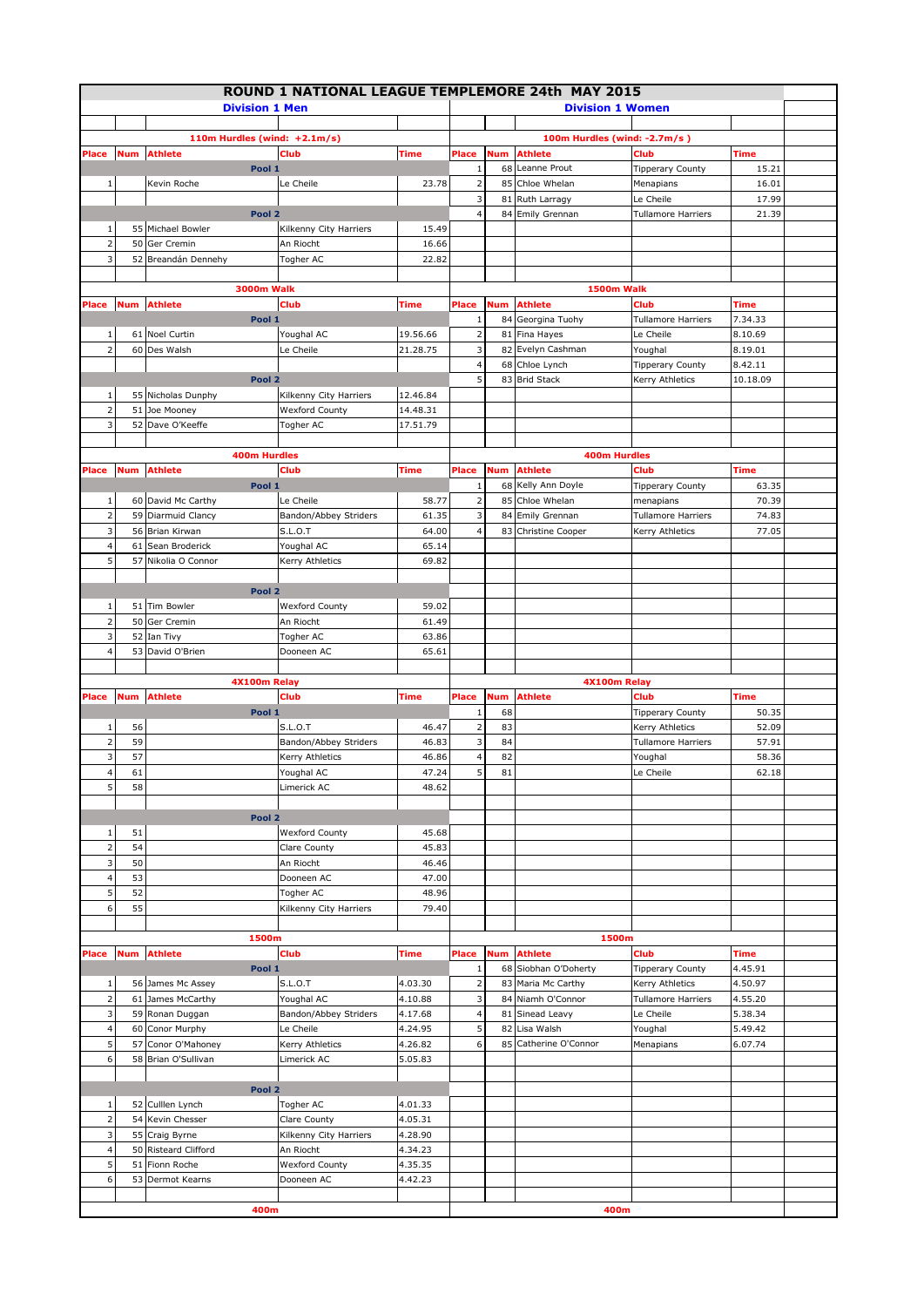|                |            |                          | ROUND 1 NATIONAL LEAGUE TEMPLEMORE 24th MAY 2015 |                |                         |            |                                       |                           |                 |  |
|----------------|------------|--------------------------|--------------------------------------------------|----------------|-------------------------|------------|---------------------------------------|---------------------------|-----------------|--|
|                |            | <b>Division 1 Men</b>    |                                                  |                |                         |            | <b>Division 1 Women</b>               |                           |                 |  |
| Place          | <b>Num</b> | <b>Athlete</b>           | Club                                             | Time           | Place                   | Num        | <b>Athlete</b>                        | Club                      | Time            |  |
|                |            | Pool 1                   |                                                  |                | $1\,$                   |            | 68 Eimear Lynch                       | <b>Tipperary County</b>   | 59.64           |  |
| 1              | 61         | Daniel Colbert           | Youghal AC                                       | 52.23          | $\overline{2}$          |            | 85 Alex Fitzgearld                    | Menapians                 | 61.62           |  |
| $\overline{2}$ | 59         | Diarmuid Clancey         | Bandon/Abbey Striders                            | 54.01          | 3                       |            | 83 Christine Cooper                   | Kerry Athletics           | 65.04           |  |
| 3              | 57         | Kevin Lynch              | Kerry Athletics                                  | 54.27          | $\overline{\mathbf{4}}$ |            | 80 Kila Curran                        | Dooneen                   | 67.23           |  |
| $\overline{4}$ | 56 l       | Mick Kelly               | <b>S.L.O.T</b>                                   | 56.38          | 5                       |            | 82 Emily O'Keeffe                     | Youghal                   | 72.66           |  |
|                |            |                          |                                                  |                | 6                       |            | 84 Nita Mc Loughlin                   | <b>Tullamore Harriers</b> | 76.24           |  |
|                |            | Pool <sub>2</sub>        |                                                  |                |                         |            |                                       |                           |                 |  |
| 1              |            | 50 William O Connor      | An Riocht                                        | 50.97          |                         |            |                                       |                           |                 |  |
| 2              | 54         | Jamil Saidi              | Clare County                                     | 53.63          |                         |            |                                       |                           |                 |  |
| 3              | 52         | Denis Coughlan           | Togher AC                                        | 54.06          |                         |            |                                       |                           |                 |  |
| 4              | 53         | David O'Brien            | Dooneen AC                                       | 53.36          |                         |            |                                       |                           |                 |  |
| 5              | 51         | Cathal Byrne             | <b>Wexford County</b>                            | 58.25          |                         |            |                                       |                           |                 |  |
| 6              | 55         | Alan Mooney              | Kilkenny City Harriers                           | 61.53          |                         |            |                                       |                           |                 |  |
|                |            |                          |                                                  |                |                         |            |                                       |                           |                 |  |
|                |            | 3000m S/C                |                                                  |                |                         |            | 3000m                                 |                           |                 |  |
| Place          | Num        | <b>Athlete</b>           | <b>Club</b>                                      | Time           | Place                   | Num        | Athlete                               | Club                      | Time            |  |
|                |            | Pool 1                   |                                                  |                |                         | 83         | Shona Heaslip                         | Kerry Athletics           | 9.56.71         |  |
| 1              | 56         | Brian Kirwan             | <b>S.L.O.T</b>                                   | 9.56.53        |                         |            | 68 Siobhan O'Doherty                  | Tipperary County          | 10.02.32        |  |
| $\overline{2}$ | 59         | Tomas Mc Carthy          | Bandon/Abbey Striders                            | 10.42.08       |                         | 84         | Pauline Curley                        | <b>Tullamore Harriers</b> | 10.17.74        |  |
| 3              | 60         | Martin Horan             | Le Cheile                                        | 11.22.21       |                         |            | 82 Evelyn Cashman                     | Youghal                   | 11.05.83        |  |
| $\overline{4}$ | 61         | Mossy Cahill             | Youghal AC                                       | 12.31.36       |                         | 80         | Tanya Cox                             | Dooneen                   | 11.51.84        |  |
|                |            |                          |                                                  |                |                         |            | 81 Fina Hayes                         | Le Cheile                 | 13.29.53        |  |
|                |            | Pool <sub>2</sub>        |                                                  |                |                         |            |                                       |                           |                 |  |
| 1              | 50         | Joe O Connor             | An Riocht                                        | 10.12.37       |                         |            |                                       |                           |                 |  |
| $\overline{2}$ | 54         | Mike Carmody             | Clare County                                     | 10.22.68       |                         |            |                                       |                           |                 |  |
| 3              | 52         | Dave O'Keeffe            | Togher AC                                        | 11.37.13       |                         |            |                                       |                           |                 |  |
| 4              |            | 55 Bill Cody             | Kilkenny City Harriers                           | 11.44.23       |                         |            |                                       |                           |                 |  |
|                |            |                          |                                                  |                |                         |            |                                       |                           |                 |  |
|                |            | 200m (wind: +1.5m/s)     |                                                  |                |                         |            | 200m (wind: +1.6m/s)                  |                           |                 |  |
| Place          | Num        | <b>Athlete</b>           | <b>Club</b>                                      | Time           | Place                   | Num        | <b>Athlete</b>                        | <b>Club</b>               | Time            |  |
|                |            | Pool 1                   |                                                  |                | 1                       |            | 68 Sharlene Mawdsley                  | <b>Tipperary County</b>   | 24.70           |  |
| 1              |            | 56 Adam Murphy           | S.L.O.T                                          | 22.66          | $\overline{2}$          |            | 80 Lauren Ryan                        | Dooneen                   | 25.03           |  |
| $\overline{2}$ | 60         | David McCarthy           | Le Cheile                                        | 22.91          | 3                       | 84         | Emma Darby                            | <b>Tullamore Harriers</b> | 26.21           |  |
| 3              | 61         | Daniel Colbert           | Youghal AC                                       | 23.02          | 4                       |            | 83 Sarah Leahy                        | Kerry Athletics           | 26.80           |  |
| 4              | 58         | Glody Swana              | Limerick AC                                      | 23.46          | 5                       |            | 82 Emily O' Keefe                     | Youghal                   | 29.96           |  |
| 5<br>6         | 57<br>59   | Mel O Callaghan          | Kerry Athletics                                  | 24.53<br>24.54 | 6<br>$\overline{7}$     | 81         | Martina Murphy<br>85 Michelle Shanhan | Le Cheile                 | 30.27           |  |
|                |            | Promise Okafor           | Bandon/Abbey Striders                            |                |                         |            |                                       | menapians                 | 31.55           |  |
|                |            | 200m (wind: +2.2m/s)     |                                                  |                |                         |            |                                       |                           |                 |  |
|                |            | Pool <sub>2</sub>        |                                                  |                |                         |            |                                       |                           |                 |  |
| $1\vert$       |            | 50 William O Connor      | An Riocht                                        | 23.04          |                         |            |                                       |                           |                 |  |
| $\overline{2}$ | 53         | Owen Alfred              | Dooneen AC                                       | 23.18          |                         |            |                                       |                           |                 |  |
| 3              | 54         | William Flynn            | Clare County                                     | 23.23          |                         |            |                                       |                           |                 |  |
| $\overline{4}$ | 55         | Mateus Pietrzykowski     | Kilkenny City Harriers                           | 23.25          |                         |            |                                       |                           |                 |  |
| 5              | 51         | Ciaran Joyce             | <b>Wexford County</b>                            | 23.62          |                         |            |                                       |                           |                 |  |
| 6              | 52         | Liam O'Brien             | Togher AC                                        | 23.92          |                         |            |                                       |                           |                 |  |
|                |            |                          |                                                  |                |                         |            |                                       |                           |                 |  |
|                |            | 800m                     |                                                  |                |                         |            | 800m                                  |                           |                 |  |
| Place          | Num        | <b>Athlete</b><br>Pool 1 | Club                                             | Time           | Place<br>1              | <b>Num</b> | Athlete<br>80 Jessica Coyne           | Club<br>Dooneen           | Time<br>2.17.88 |  |
| 1              |            | 57 David Kavanagh        | Kerry Athletics                                  | 1.59.70        | $\overline{2}$          |            | 68 Aoife Deering                      | <b>Tipperary County</b>   | 2.22.00         |  |
| $\overline{2}$ |            | 59 Tomas Mc Carthy       | Bandon/Abbey Striders                            | 2.00.08        | 3                       |            | 84 Chloe Harte                        | <b>Tullamore Harriers</b> | 2.25.41         |  |
| 3              | 61         | Fearghal Curtin          | Youghal AC                                       | 2.00.45        | $\overline{4}$          |            | 83 Muireann Mc Kenna                  | Kerry Athletics           | 2.30.08         |  |
| $\overline{4}$ | 56         | Ken Archibold            | S.L.O.T                                          | 2.04.80        | 6                       |            | 85 Alex Fitzgearld                    | menapians                 | 2.31.69         |  |
| 5              |            | 60 Conor Murphy          | Le Cheile                                        | 2.07.54        | $\overline{7}$          |            | 82 Ruth Millirick                     | Youghal                   | 2.35.13         |  |
|                |            |                          |                                                  |                | 8                       |            | 81 Sinead Leavy                       | Le Cheile                 | 2.46.88         |  |
|                |            |                          |                                                  |                |                         |            |                                       |                           |                 |  |
|                |            | Pool <sub>2</sub>        |                                                  |                |                         |            | 941 Katie Daly (G)                    | Wexford                   | 2.31.69         |  |
| $1\,$          | 54         | Damien Landers           | Clare County                                     | 1.56.48        |                         |            | 1472 Eleanor White (G)                | Galway County             | 2.47.13         |  |
| $\overline{2}$ | 50         | Brendan O Connor         | An Riocht                                        | 1.59.7         |                         |            | 1464 Jacqueline Hughes (G)            | <b>Thurlus Crokes</b>     | 2.38.59         |  |
| 3              | 52         | Peter Hanrahan           | Togher AC                                        | 2.03.42        |                         |            |                                       |                           |                 |  |
| 4              | 55         | Luke Fitzpatrick         | Kilkenny City Harriers                           | 2.07.93        |                         |            |                                       |                           |                 |  |
| 5              | 51         | Chris St. Claire Johnson | <b>Wexford County</b>                            | 2.12.45        |                         |            |                                       |                           |                 |  |
| 6              |            | 53 Tony Fitzgearld       | Dooneen AC                                       | 2.14.41        |                         |            |                                       |                           |                 |  |
|                |            | 5000m                    |                                                  |                |                         |            |                                       |                           |                 |  |
| Place          | <b>Num</b> | <b>Athlete</b>           | Club                                             | Time           |                         |            |                                       |                           |                 |  |
|                |            | Pool 1                   |                                                  |                |                         |            |                                       |                           |                 |  |
| 1              |            | 56 Eamon Murphy          | S.L.O.T                                          | 16.49.78       |                         |            |                                       |                           |                 |  |
|                |            |                          |                                                  |                |                         |            |                                       |                           |                 |  |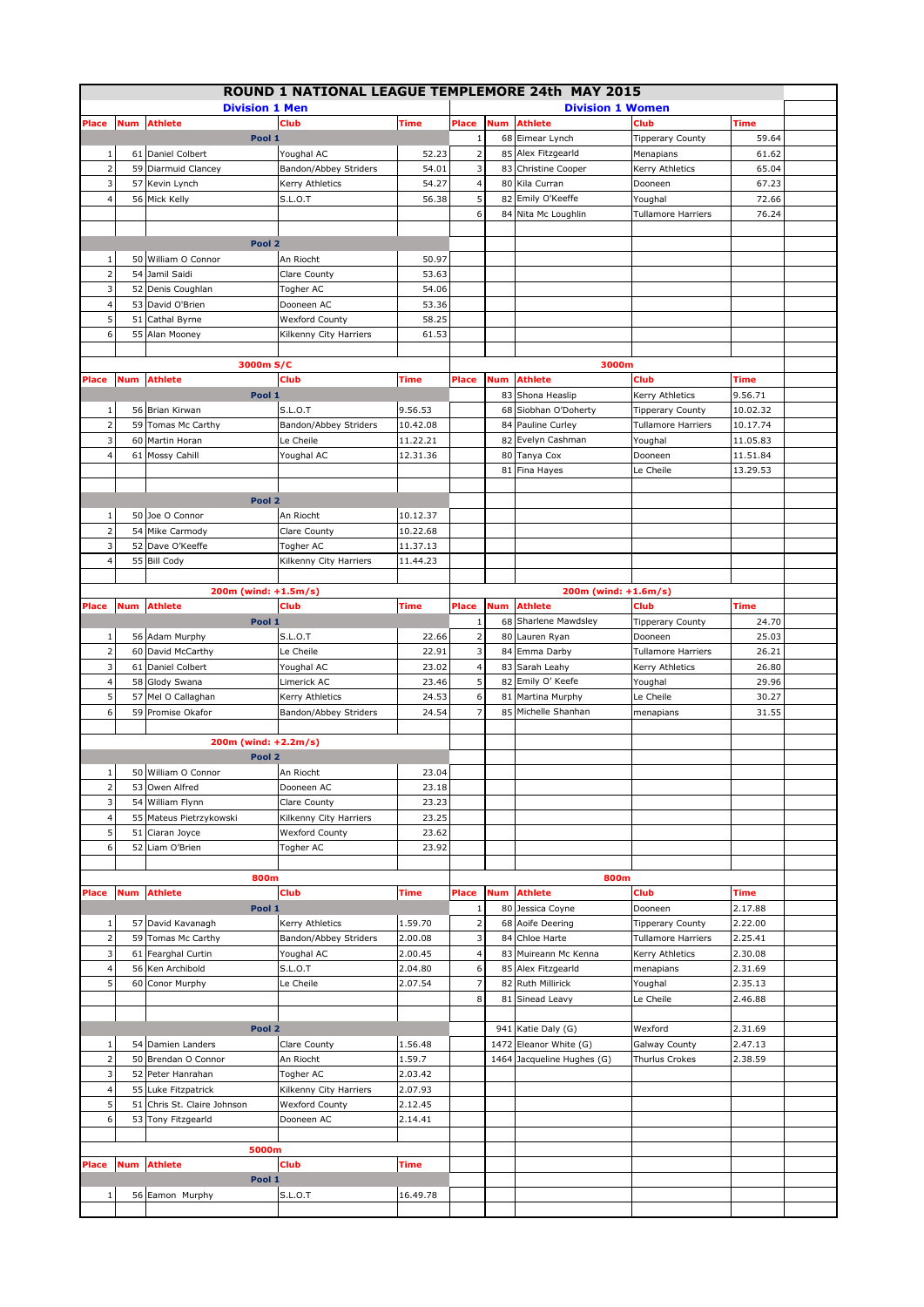|                     |            |                                         | ROUND 1 NATIONAL LEAGUE TEMPLEMORE 24th MAY 2015 |                      |                     |            |                           |                         |                 |          |
|---------------------|------------|-----------------------------------------|--------------------------------------------------|----------------------|---------------------|------------|---------------------------|-------------------------|-----------------|----------|
|                     |            | <b>Division 1 Men</b>                   |                                                  |                      |                     |            | <b>Division 1 Women</b>   |                         |                 |          |
|                     |            | Pool <sub>2</sub>                       |                                                  |                      |                     |            |                           |                         |                 |          |
|                     |            | 54 Rory Chesser (G)                     | Ennis TC                                         | 14.38.18             |                     |            |                           |                         |                 |          |
|                     |            | 50 Tim O Connor                         | An Riocht                                        | 15.49.88             |                     |            |                           |                         |                 |          |
|                     | 51         | Ger Forde                               | <b>Wexford County</b>                            | 15.54.63             |                     |            |                           |                         |                 |          |
|                     |            | 55 Paul Moran                           | Kilkenny City Harriers                           | 17.17.26             |                     |            |                           |                         |                 |          |
|                     |            | 52 Brian O'Callaghan                    | Togher AC                                        | 18.51.24             |                     |            |                           |                         |                 |          |
|                     |            |                                         |                                                  |                      |                     |            |                           |                         |                 |          |
|                     |            | 1454 Oran O'Flaherty (G)                | <b>SLOT</b>                                      |                      |                     |            |                           |                         |                 |          |
|                     | 812        |                                         |                                                  | 17.27.00<br>17.46.80 |                     |            |                           |                         |                 |          |
|                     |            |                                         |                                                  |                      |                     |            |                           |                         |                 |          |
|                     |            | 100m (wind: +1.2m/s)                    | <b>Club</b>                                      |                      |                     |            | $100m$ (wind: $+2.6m/s$ ) | Club                    |                 |          |
| Place               |            | <b>Num</b> Athlete                      |                                                  | <b>Time</b>          | Place               | Num        | <b>Athlete</b>            |                         | Time            |          |
|                     |            | Pool 1                                  |                                                  |                      | 1                   |            | 68 Sharlene Mawdsley      | <b>Tipperary County</b> | 11.97           |          |
| 1                   |            | 56 David Hayde                          | S.L.O.T                                          | 11.17                | $\mathbf 2$         |            | 80 Lauren Ryan            | Dooneen                 | 11.98           |          |
| $\overline{2}$      |            | 57 Mel O Callaghan                      | Kerry Athletics                                  | 11.47                | 3                   |            | 84 Emma Darby             | Tullamore Harriers      | 12.59           |          |
| 3                   | 58         | Roland Pika                             | Limerick AC                                      | 11.83                | 4                   |            | 83 Aoife O Carroll        | Kerry Athletics         | 12.72           |          |
| $\overline{4}$      | 61         | Sean Broderick                          | Youghal AC                                       | 11.84                | 5                   |            | 82 Brid McCarthy          | Youghal                 | 13.30           |          |
| 5                   | 59         | Daniel Hathaway                         | Bandon/Abbey Striders                            | 12.36                | 6                   |            | 81 Martina Murphy         | Le Cheile               | 14.60           |          |
| 6                   | 60         | Kevin Roche                             | Le Cheile                                        | 13.32                | $\overline{7}$      |            | 85 Michelle Shanahan      | Menapians               | 14.84           |          |
|                     |            |                                         |                                                  |                      |                     |            |                           |                         |                 |          |
|                     |            | 100m (wind: $+2.7m/s$ )                 |                                                  |                      |                     |            |                           |                         |                 |          |
|                     |            | Pool 2                                  |                                                  |                      |                     |            |                           |                         |                 |          |
| $\mathbf{1}$        |            | 55 Eoin Muldowney                       | Kilkenny City Harriers                           | 11.17                |                     |            |                           |                         |                 |          |
| $\overline{2}$      | 53         | Michael Adekuale                        | Dooneen AC                                       | 11.33                |                     |            |                           |                         |                 |          |
| 3                   |            | 54 Ronan Barry                          | Clare County                                     | 11.53                |                     |            |                           |                         |                 |          |
| $\overline{4}$      | 52         | Liam O'Brien                            | Togher AC                                        | 11.99                |                     |            |                           |                         |                 |          |
| 5                   | 51         | James Fortune                           | <b>Wexford County</b>                            | 12.05                |                     |            |                           |                         |                 |          |
| 6                   |            | 50 Anthony Greaney                      | An Riocht                                        | 12.36                |                     |            |                           |                         |                 |          |
|                     |            |                                         |                                                  |                      |                     |            |                           |                         |                 |          |
|                     |            | 4X400m                                  |                                                  |                      |                     |            | 4X400m                    |                         |                 |          |
| Place               | <b>Num</b> | <b>Athlete</b>                          | <b>Club</b>                                      | <b>Time</b>          | Place               | <b>Num</b> | Athlete                   | Club                    | Time            |          |
|                     |            | Pool 1                                  |                                                  |                      | 1                   | 68         |                           | <b>Tipperary County</b> | 4.20.10         |          |
| 1                   | 59         |                                         | Bandon/Abbey Striders                            | 3.43.71              | $\mathbf 2$         | 80         |                           | Dooneen                 | 4.25.96         |          |
| $\overline{2}$      | 56         |                                         | <b>S.L.O.T</b>                                   | 3.44.02              | 3                   | 84         |                           | Tullamore Harriers      | 4.43.41         |          |
| 3                   | 61         |                                         | Youghal AC                                       | 3.56.48              | $\overline{4}$      | 82         |                           | Youghal                 | 5.04.24         |          |
|                     |            |                                         |                                                  |                      |                     |            |                           |                         |                 |          |
|                     |            | Pool <sub>2</sub>                       |                                                  |                      |                     |            |                           |                         |                 |          |
| $\mathbf{1}$        | 54         |                                         | Clare County                                     | 3.34.52              |                     |            |                           |                         |                 |          |
| $\overline{2}$      | 52         |                                         | <b>Togher AC</b>                                 | 3.34.80              |                     |            |                           |                         |                 |          |
| 3                   | 50         |                                         | An Riocht                                        | 3.40.52              |                     |            |                           |                         |                 |          |
|                     | 51         |                                         |                                                  |                      |                     |            |                           |                         |                 |          |
| $\overline{a}$      |            |                                         | <b>Wexford County</b>                            | 3.41.24              |                     |            |                           |                         |                 |          |
| 5                   | 53         |                                         | Dooneen AC                                       | 4.07.66              |                     |            |                           |                         |                 |          |
|                     |            |                                         |                                                  |                      |                     |            |                           |                         |                 |          |
|                     |            | <b>Hammer</b>                           |                                                  |                      |                     |            | <b>Hammer</b>             |                         |                 |          |
|                     |            | Place Num Athlete                       | <b>Club</b>                                      | <b>Distance</b>      |                     |            | Place Num Athlete         | <b>Club</b>             | <b>Distance</b> |          |
|                     |            | Pool 1                                  |                                                  |                      | $\,1$               |            | 83 Mairead O Neill        | Kerry Athletics         | 51.76           |          |
| $\mathbf{1}$        |            | 59 Patrick Mc Sweeney                   | Bandon/Abbey Striders                            | 41.36                | $\overline{2}$      |            | 68 Aoife Vaughan Witts    | <b>Tipperary County</b> | 49.33           |          |
| $\overline{2}$      | 61         | Mossy Cahill                            | Youghal AC                                       | 26.10                | 3                   |            | 84 Laura Dolan            | Tullamore Harriers      | 39.13           |          |
| 3                   | 57         | Andrew Mc Carthy                        | Kerry Athletics                                  | 24.02                | $\overline{a}$      |            | 85 Katie Young            | menapians               | 36.08           |          |
| $\overline{4}$      | 60         | Michael Mc Carthy                       | Le Cheile                                        | 15.13                | 5                   | 82         | Caroline Joyce            | Youghal                 | 14.19           |          |
|                     |            |                                         |                                                  |                      | 6                   |            | 81 Lisa Dixon             | Le Cheile               | 10.78           |          |
|                     |            |                                         |                                                  |                      |                     |            |                           |                         |                 |          |
|                     |            | Pool <sub>2</sub>                       |                                                  |                      |                     |            |                           |                         |                 |          |
| $\mathbf{1}$        |            | 50 Shane Hand                           | An Riocht                                        | 46.49                |                     |            |                           |                         |                 |          |
| $\mathbf 2$         |            | 51 Kieran Murphy                        | <b>Wexford County</b>                            | 42.31                |                     |            |                           |                         |                 |          |
| 3                   | 54         | Seamus Mc Mahon                         | Clare County                                     | 34.63                |                     |            |                           |                         |                 |          |
| $\overline{4}$      |            | 52 Frank Doherty                        | Togher AC                                        | 16.70                |                     |            |                           |                         |                 |          |
| 5                   |            | 53 Arron O'Shaughnessy                  | Dooneen AC                                       | 15.42                |                     |            |                           |                         |                 |          |
|                     |            |                                         |                                                  |                      |                     |            |                           |                         |                 |          |
|                     |            | <b>Pole Vault</b>                       |                                                  |                      |                     |            | <b>Pole Vault</b>         |                         |                 |          |
| Place               | <b>Num</b> | <b>Athlete</b>                          | <b>Club</b>                                      | <b>Height</b>        | Place               | <b>Num</b> | <b>Athlete</b>            | Club                    | Height          |          |
|                     |            | Pool 1                                  |                                                  |                      | $\,1\,$             |            | 81 Ruth Larragy           | Le Cheile               | 2.70            |          |
| 1                   |            | Thomas Connolly                         | Le Cheile                                        | 2.30                 | $\mathbf 2$         |            | 80 Ellen Larkin           | Dooneen                 | 2.70            |          |
|                     |            |                                         |                                                  |                      | 3                   |            | 68 Aoife Tierney          | <b>Tipperary County</b> | 2.40            |          |
|                     |            | Pool <sub>2</sub>                       |                                                  |                      | $\overline{4}$      |            | 83 Derabhail Foley        | Kerry Athletics         | 2.25            |          |
| 1                   |            | 55 Michael Bowler                       | Kilkenny City Harriers                           | 3.70                 |                     |            |                           |                         |                 |          |
| $\overline{2}$      |            | 50 PJ Galvin                            | An Riocht                                        | 2.10                 |                     |            |                           |                         |                 |          |
|                     |            |                                         |                                                  |                      |                     |            |                           |                         |                 |          |
|                     |            | <b>Long Jump</b>                        |                                                  |                      |                     |            | <b>Long Jump</b>          |                         |                 |          |
| Place               | <b>Num</b> | <b>Athlete</b>                          | <b>Club</b>                                      | <b>Distance</b>      | Place               | Num        | <b>Athlete</b>            | Club                    | <b>Distance</b> | Wind m/s |
|                     |            | Pool 1                                  |                                                  |                      |                     |            |                           |                         | 4.75            | 2.0      |
| 1                   |            | 59 Promise Okafar                       |                                                  |                      | 1<br>$\overline{2}$ |            | 83 Aoife O'Carroll        | Kerry Athletics         | 4.23            | 2.4      |
|                     |            |                                         | Bandon/Abbey Striders                            | 6.26<br>5.96         | 3                   |            | 80 Caoimhe Browne         | Dooneen                 | 4.08            | 1.9      |
|                     |            |                                         |                                                  |                      |                     |            | 82 Brid McCarthy          | Youghal                 |                 |          |
| $\overline{2}$<br>3 |            | 60 David McCarthy<br>57 Nikola O'Connor | Le Cheile<br>Kerry Athletics                     | 5.74                 | $\overline{4}$      |            | 68 Aoife Mounsey          | Tipperary County        | 4.05            | $-0.3$   |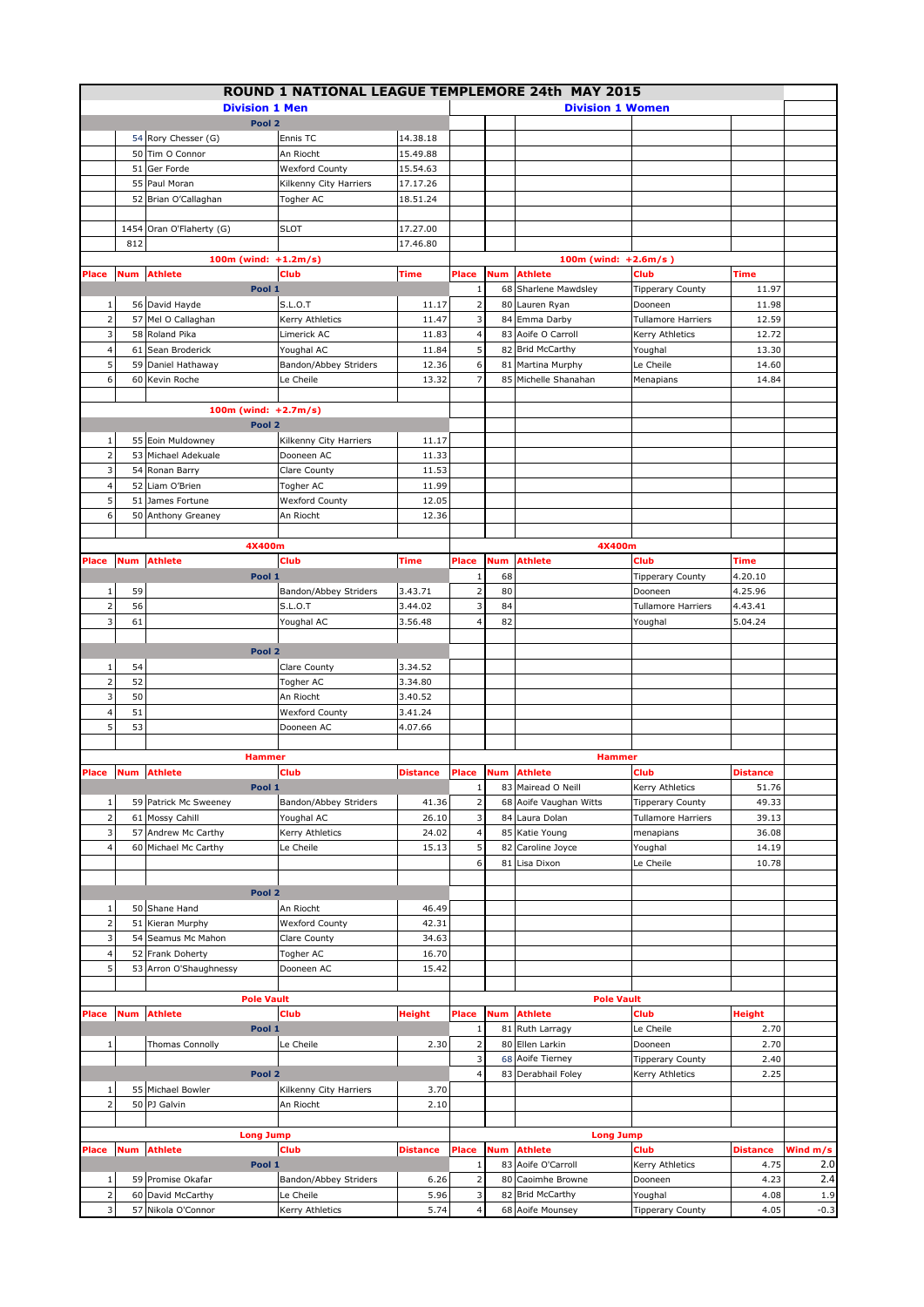|                               |            |                                 | ROUND 1 NATIONAL LEAGUE TEMPLEMORE 24th MAY 2015 |                 |                         |            |                                                  |                           |                 |            |
|-------------------------------|------------|---------------------------------|--------------------------------------------------|-----------------|-------------------------|------------|--------------------------------------------------|---------------------------|-----------------|------------|
|                               |            | <b>Division 1 Men</b>           |                                                  |                 |                         |            | <b>Division 1 Women</b>                          |                           |                 |            |
| $\overline{4}$                |            | 58 Joseph Spratt                | Limerick AC                                      | 5.28            | 5                       |            | 84 Emma Darby                                    | <b>Tullamore Harriers</b> | 3.81            | 0.4        |
| 5                             | 56         | Jamie Wall                      | S.L.O.T                                          | 5.08            | 6                       |            | 81 Martina Murphy                                | Le Cheile                 | 3.47            | 1.9        |
| 6                             |            | 61 Ben Daly                     | Youghal AC                                       | 5.02            |                         |            |                                                  |                           |                 |            |
|                               |            | Pool <sub>2</sub>               |                                                  |                 |                         |            |                                                  |                           |                 |            |
| 1                             |            | 53 Niall Counihan               | Dooneen AC                                       | 7.08            |                         |            | 100 Sinead Moloney (G)<br>190 Sahka Buranske (G) | Wexford<br>Leevale        | 4.80<br>5.53    | 0.8<br>2.1 |
| $\overline{2}$                | 51         | Ciaran Joyce                    | <b>Wexford County</b>                            | 6.58            |                         |            | 959 Karen Blaney                                 | Navan                     | 5.14            | 1.4        |
| 3                             | 54         | Cathal O'Brien                  | Clare County                                     | 6.06            |                         |            |                                                  |                           |                 |            |
| 4                             | 50         | Tomas Griffin                   | An Riocht                                        | 5.72            |                         |            |                                                  |                           |                 |            |
| 5                             | 55         | Mateus Pietrzykowski            | Kilkenny City Harriers                           | 5.22            |                         |            |                                                  |                           |                 |            |
| 6                             | 52         | Breandán Dennehy                | Togher AC                                        | 5.08            |                         |            |                                                  |                           |                 |            |
|                               |            |                                 |                                                  |                 |                         |            |                                                  |                           |                 |            |
|                               |            | <b>Shot Putt</b>                |                                                  |                 |                         |            | <b>Shot Putt</b>                                 |                           |                 |            |
| Place                         | <b>Num</b> | <b>Athlete</b>                  | Club                                             | <b>Distance</b> | Place                   | <b>Num</b> | <b>Athlete</b>                                   | <b>Club</b>               | <b>Distance</b> |            |
|                               |            | Pool 1                          |                                                  |                 | $\mathbf 1$             |            | 68 Deirbhile Ryan                                | <b>Tipperary County</b>   | 10.36           |            |
| 1                             |            | 59 Patrick Mc Sweeney           | Bandon/Abbey Striders                            | 12.48           | 2                       |            | 83 Hannah O Sullivan                             | Kerry Athletics           | 9.02            |            |
| $\overline{2}$                |            | 56 Matthew O Reilly             | <b>S.L.O.T</b>                                   | 11.33           | 3                       |            | 82 Lauren McCarthy                               | Youghal                   | 7.67            |            |
| 3                             | 57         | Patsy O Connor                  | Kerry Athletics                                  | 10.51           | 4                       |            | 80 Marta O'Sullivan                              | Dooneen                   | 7.06            |            |
| $\overline{4}$                |            | 60 Paul McCarthy                | Le Cheile                                        | 10.44           | 5                       |            | 81 Lisa Dixon                                    | Le Cheile                 | 5.33            |            |
| 5                             |            | 61 Jack Daly                    | Youghal AC                                       | 9.57            | 6                       |            | 84 Ailbhe Kenny                                  | <b>Tullamore Harriers</b> | 4.91            |            |
| 6                             | 58         | Brian O'Sullivan                | Limerick AC                                      | 6.61            |                         |            |                                                  |                           |                 |            |
|                               |            | Pool <sub>2</sub>               |                                                  |                 |                         |            |                                                  |                           |                 |            |
| $\mathbf{1}$                  |            | 55 Kyrstof Szymczak             | Kilkenny City Harriers                           | 12.35           |                         |            |                                                  |                           |                 |            |
| $\overline{2}$                | 54         | Eamon Cleary                    | Clare County                                     | 10.56           |                         |            |                                                  |                           |                 |            |
| 3                             | 50         | Anthony Greaney                 | An Riocht                                        | 9.75            |                         |            |                                                  |                           |                 |            |
| $\overline{4}$                |            | 52 Liam O'Brien                 | Togher AC                                        | 8.28            |                         |            |                                                  |                           |                 |            |
| 5                             | 53         | Arron O'Shaughnessy             | Dooneen AC                                       | 7.20            |                         |            |                                                  |                           |                 |            |
| 6                             | 51         | Shane Connick                   | <b>Wexford County</b>                            | 6.50            |                         |            |                                                  |                           |                 |            |
|                               |            |                                 |                                                  |                 |                         |            |                                                  |                           |                 |            |
|                               |            | <b>High Jump</b>                |                                                  |                 |                         |            | <b>High Jump</b>                                 |                           |                 |            |
| Place                         | <b>Num</b> | <b>Athlete</b>                  | Club                                             | <b>Height</b>   | Place                   | <b>Num</b> | <b>Athlete</b>                                   | <b>Club</b>               | Height          |            |
|                               |            | Pool 1                          |                                                  |                 | $\,1\,$                 |            | 68 Deirbhile Ryan                                | <b>Tipperary County</b>   | 1.60            |            |
| 1                             |            | 58 Roland Pika                  | Limerick AC                                      | 1.70            | $\overline{2}$          |            | 83 Lauren Kenneally                              | Kerry Athletics           | 1.45            |            |
| $\overline{2}$                |            | 59 Diarmuid Clancey             | Bandon/Abbey Striders                            | 1.65            | 3                       |            | 81 Ruth Larragy                                  | Le Cheile                 | 1.35            |            |
| 3                             |            | 56 Adam Murphy                  | <b>S.L.O.T</b>                                   | 1.60            |                         |            |                                                  |                           |                 |            |
| $\overline{4}$                | 61         | Ben Daly                        | Youghal AC                                       | 1.50            |                         |            |                                                  |                           |                 |            |
| 5                             | 60         | Kevin Roche                     | Le Cheile                                        | 1.45            |                         |            |                                                  |                           |                 |            |
|                               |            |                                 |                                                  |                 |                         |            |                                                  |                           |                 |            |
|                               |            | Pool 2                          |                                                  |                 |                         |            |                                                  |                           |                 |            |
| 1<br>$\overline{\phantom{0}}$ | 51         | 50 PJ Galvin<br>Tim Bowler      | An Riocht                                        | 1.85            |                         |            |                                                  |                           |                 |            |
| 3                             |            | 54 Ronan Barry                  | <b>Wexford County</b><br>Clare County            | 1.80<br>1.70    |                         |            |                                                  |                           |                 |            |
| $\overline{4}$                | 55         | Shane Roberts                   | Kilkenny City Harriers                           | 1.45            |                         |            |                                                  |                           |                 |            |
| 5                             |            | 52 Denis Coughlan               | Togher AC                                        | 1.40            |                         |            |                                                  |                           |                 |            |
|                               |            | 53 Owen Alford                  | Dooneen AC                                       | NH              |                         |            |                                                  |                           |                 |            |
|                               |            |                                 |                                                  |                 |                         |            |                                                  |                           |                 |            |
|                               |            | <b>Discus</b>                   |                                                  |                 |                         |            | <b>Discus</b>                                    |                           |                 |            |
| Place                         | <b>Num</b> | <b>Athlete</b>                  | <b>Club</b>                                      | <b>Distance</b> | Place                   | <b>Num</b> | <b>Athlete</b>                                   | <b>Club</b>               | Distance        |            |
|                               |            | Pool 1                          |                                                  |                 | $\mathbf 1$             |            | 83 Hannah O Sullivan                             | Kerry Athletics           | 37.92           |            |
| $1\,$                         |            | 56 Matthew O Reilly             | S.L.O.T                                          | 33.99           | $\overline{\mathbf{c}}$ |            | 68 Ciara Mockler                                 | <b>Tipperary County</b>   | 30.65           |            |
| $\mathbf 2$                   | 57         | Andrew Mc Carthy                | Kerry Athletics                                  | 30.73           | 3                       |            | 85 Tara Connick                                  | Menapians                 | 21.19           |            |
| 3                             | 61         | Mossy Cahill                    | Youghal AC                                       | 27.43           | $\overline{4}$          |            | 84 Ailbhe Kenny                                  | <b>Tullamore Harriers</b> | 19.35           |            |
| 4                             | 59         | Conor MacAllan                  | Bandon/Abbey Striders                            | 25.29           | 5                       |            | 82 Caroline Joyce                                | Youghal                   | 12.85           |            |
| 5                             | 60         | Richard McCarthy                | Le Cheile                                        | 19.45           |                         |            |                                                  |                           |                 |            |
|                               |            |                                 |                                                  |                 |                         |            |                                                  |                           |                 |            |
|                               |            | Pool <sub>2</sub>               |                                                  |                 |                         |            |                                                  |                           |                 |            |
| $\mathbf{1}$                  |            | 55 Kyrstof Szymczak             | Kilkenny City Harriers                           | 38.71           |                         |            |                                                  |                           |                 |            |
| $\overline{2}$                | 54         | Eamon Cleary                    | Clare County                                     | 31.34           |                         |            |                                                  |                           |                 |            |
| 3                             | 53         | John Sheahan                    | Dooneen AC                                       | 30.32           |                         |            |                                                  |                           |                 |            |
| 4<br>5                        | 51         | 50 Shane Hand                   | An Riocht                                        | 26.71<br>25.30  |                         |            |                                                  |                           |                 |            |
| 6                             | 52         | Kieran Murphy<br>Aidan Hartnett | <b>Wexford County</b><br>Togher AC               | 14.80           |                         |            |                                                  |                           |                 |            |
|                               |            |                                 |                                                  |                 |                         |            |                                                  |                           |                 |            |
|                               |            | 1445 Seamus McMahon (G)         | Shannon                                          | 30.41           |                         |            |                                                  |                           |                 |            |
|                               |            |                                 |                                                  |                 |                         |            |                                                  |                           |                 |            |
|                               |            | <b>Triple Jump</b>              |                                                  |                 |                         |            | <b>Triple Jump</b>                               |                           |                 |            |
| Place                         | <b>Num</b> | <b>Athlete</b>                  | Club                                             | <b>Distance</b> | Place                   | Num        | <b>Athlete</b>                                   | <b>Club</b>               | <b>Distance</b> | Wind m/s   |
|                               |            | Pool 1                          |                                                  |                 |                         |            |                                                  |                           |                 |            |
| $1\,$                         |            | 59 Promise Okafar               | Bandon/Abbey Striders                            | 13.26           | $\mathbf 1$             |            | 68 Jade O'Farrell Bond                           | <b>Tipperary County</b>   | 9.16            | 3.7        |
| $\overline{2}$                |            | 58 Joseph Spratt                | Limerick AC                                      | 10.89           | $\overline{2}$          |            | 84 Emma Darby                                    | <b>Tullamore Harriers</b> | 8.85            | 1.0        |
| 3                             |            | 61 Jack Daly                    | Youghal AC                                       | 10.67           | 3                       |            | 82 Brid McCarthy                                 | Youghal                   | 8.82            | 1.8        |
| $\overline{\mathbf{4}}$       |            | 60 Des Walsh                    | Le Cheile                                        | 8.70            | 4                       |            | 81 Sinead Leavy                                  | Le Cheile                 | 8.29            | $2.2\,$    |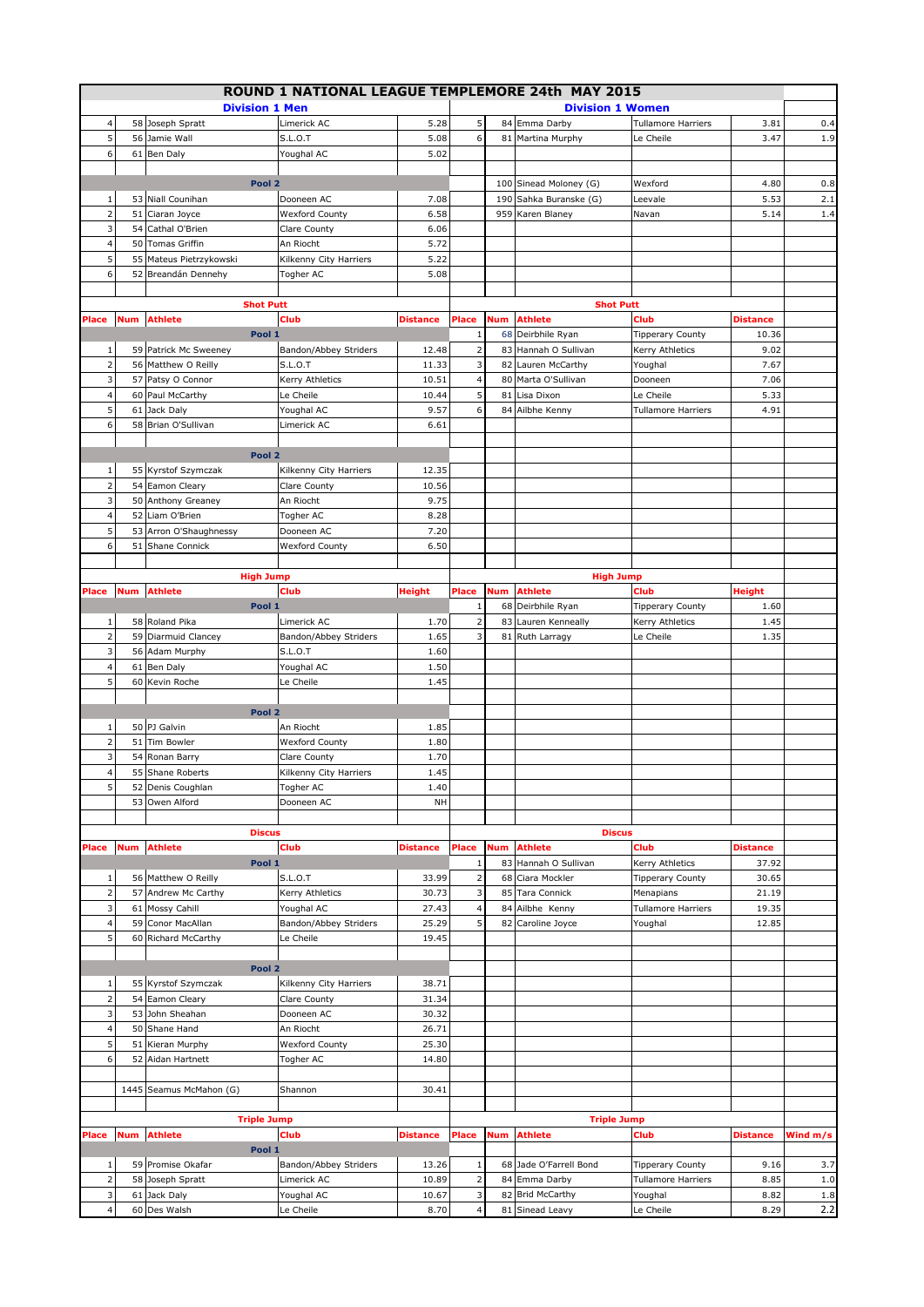| ROUND 1 NATIONAL LEAGUE TEMPLEMORE 24th MAY 2015 |                       |                     |                        |                 |                |                         |                           |                           |          |  |
|--------------------------------------------------|-----------------------|---------------------|------------------------|-----------------|----------------|-------------------------|---------------------------|---------------------------|----------|--|
|                                                  | <b>Division 1 Men</b> |                     |                        |                 |                | <b>Division 1 Women</b> |                           |                           |          |  |
|                                                  |                       |                     |                        |                 |                |                         |                           |                           |          |  |
|                                                  |                       | Pool 2              |                        |                 |                |                         |                           |                           |          |  |
| $\mathbf{1}$                                     |                       | 53 Niall Counihan   | Dooneen AC             | 13.96           |                |                         |                           |                           |          |  |
| $\overline{2}$                                   |                       | 51 Ciaran Joyce     | <b>Wexford County</b>  | 13.11           |                |                         |                           |                           |          |  |
| 3                                                |                       | 54 Jemil Saidi      | Clare County           | 12.06           |                |                         |                           |                           |          |  |
| $\overline{4}$                                   |                       | 50 Corey Kissane    | An Riocht              | 11.34           |                |                         |                           |                           |          |  |
| 5                                                |                       | 52 Breandán Dennehy | Togher AC              | 9.89            |                |                         |                           |                           |          |  |
|                                                  |                       |                     |                        |                 |                |                         |                           |                           |          |  |
|                                                  |                       | <b>Javelin</b>      |                        |                 |                |                         | <b>Javelin</b>            |                           |          |  |
| Place                                            | <b>Num</b>            | <b>Athlete</b>      | <b>Club</b>            | <b>Distance</b> | Place          | <b>Num</b>              | <b>Athlete</b>            | Club                      | Distance |  |
|                                                  |                       | Pool 1              |                        |                 |                |                         |                           |                           |          |  |
| 1                                                |                       | 59 Bobby Smith      | Bandon/Abbey Striders  | 49.17           | $1\,$          |                         | 84 Laura Dolan            | <b>Tullamore Harriers</b> | 30.90    |  |
| $\overline{2}$                                   |                       | 57 Rossa Foley      | Kerry Athletics        | 34.33           | $\mathbf 2$    |                         | 82 Lauren O'Mahoney       | Youghal                   | 29.33    |  |
| 3                                                |                       | 56 Mick Kelly       | <b>S.L.O.T</b>         | 26.57           | 3              |                         | 68 Aishling Vaughan Witts | <b>Tipperary County</b>   | 14.62    |  |
| $\overline{4}$                                   | 61                    | <b>Tomas Ward</b>   | Youghal AC             | 25.27           | $\overline{4}$ |                         | 80 Marta O'Sullivan       | Dooneen                   | 13.97    |  |
| 5                                                |                       | 60 Des Walsh        | Le Cheile              | 20.13           | 5              |                         | 83 Mairead O Neill        | Kerry Athletics           | 12.20    |  |
|                                                  |                       |                     |                        |                 |                |                         |                           |                           |          |  |
|                                                  |                       |                     |                        |                 |                |                         | Elaine Corrigan (G)       |                           | 29.26    |  |
|                                                  |                       | Pool <sub>2</sub>   |                        |                 |                |                         |                           |                           |          |  |
| $\mathbf{1}$                                     |                       | 55 Brendan Hyland   | Kilkenny City Harriers | 46.36           |                |                         |                           |                           |          |  |
| $\overline{2}$                                   |                       | 53 John Sheahan     | Dooneen                | 37.00           |                |                         |                           |                           |          |  |
| 3                                                |                       | 50 Stephen Cahill   | An Riocht              | 34.05           |                |                         |                           |                           |          |  |
| 4                                                |                       | 51 Peter O'Shea     | <b>Wexford County</b>  | 27.54           |                |                         |                           |                           |          |  |
| 5                                                |                       | 52 Aidan Hartnett   | Togher AC              | 23.55           |                |                         |                           |                           |          |  |
|                                                  |                       |                     |                        |                 |                |                         |                           |                           |          |  |
|                                                  |                       | 56 lb Weight        |                        |                 |                |                         |                           |                           |          |  |
| Place                                            |                       | <b>Num</b> Athlete  | Club                   | <b>Distance</b> |                |                         |                           |                           |          |  |
|                                                  |                       | Pool 1              |                        |                 |                |                         |                           |                           |          |  |
| 1                                                |                       | 57 Patsy O Connor   | Kerry Athletics        | 6.10            |                |                         |                           |                           |          |  |
| $\overline{2}$                                   |                       | 59 Conner Mac Allen | Bandon/Abbey Striders  | 4.82            |                |                         |                           |                           |          |  |
| 3                                                |                       | 60 Paul McCarthy    | Le Cheile              | 4.64            |                |                         |                           |                           |          |  |
| $\overline{4}$                                   |                       | 61 Tomas Ward       | Youghal AC             | 2.85            |                |                         |                           |                           |          |  |
|                                                  |                       |                     |                        |                 |                |                         |                           |                           |          |  |
|                                                  |                       | Pool 2              |                        |                 |                |                         |                           |                           |          |  |
| 1                                                |                       | 50 Anthony Greaney  | An Riocht              | 6.29            |                |                         |                           |                           |          |  |
| $\overline{2}$                                   |                       | 54 Seamus Mc Mahon  | Clare County           | 5.02            |                |                         |                           |                           |          |  |
| 3                                                |                       | 52 Frank Doherty    | Togher AC              | 3.84            |                |                         |                           |                           |          |  |
| $\overline{4}$                                   |                       | 53 Dave Cowhey      | Dooneen AC             | 3.74            |                |                         |                           |                           |          |  |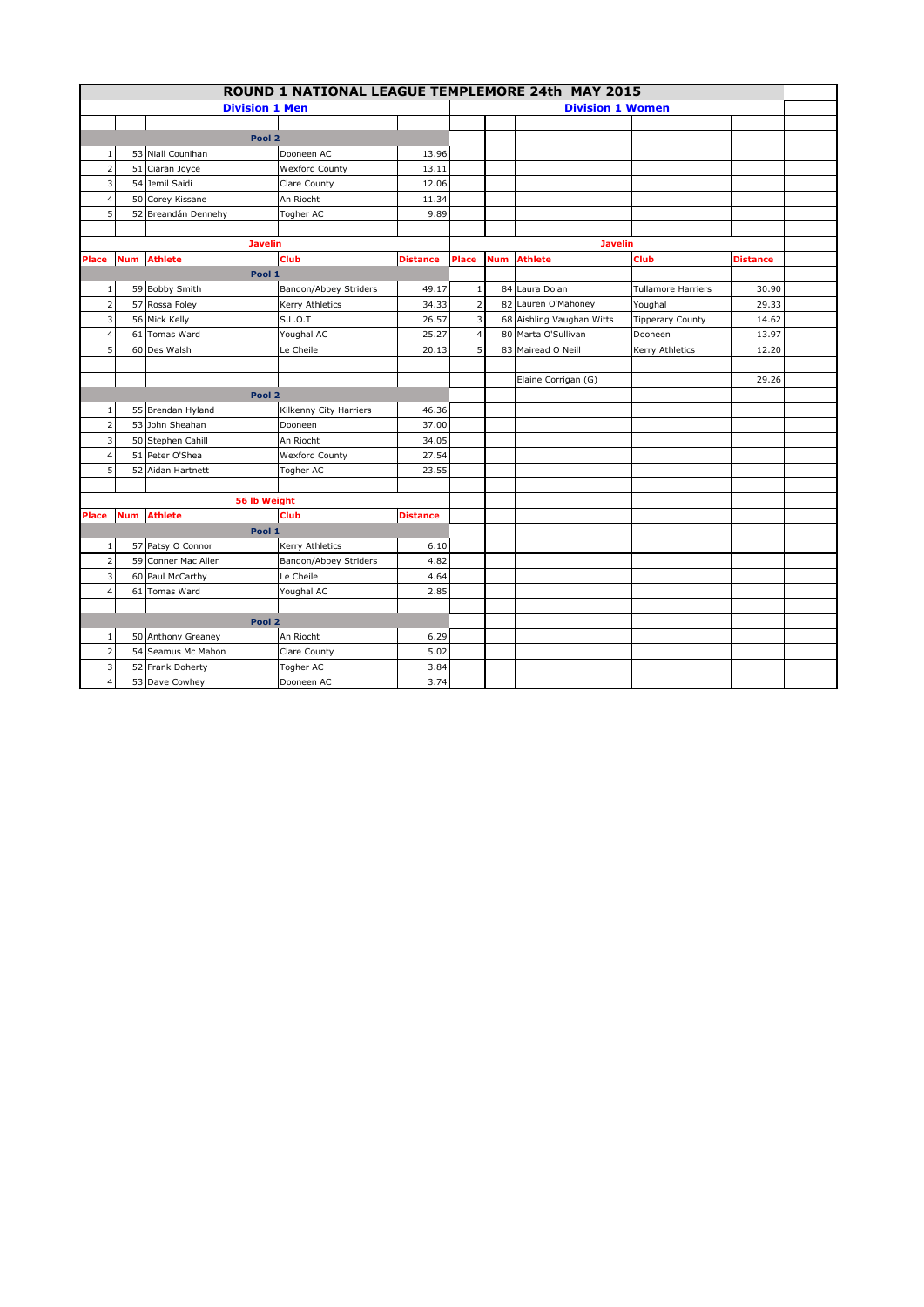|                         |            |                       |                         | <b>ROUND 1 NATIONAL LEAGUE MARY PETERS</b> |                |
|-------------------------|------------|-----------------------|-------------------------|--------------------------------------------|----------------|
|                         |            |                       | <b>Division 1 Women</b> |                                            |                |
|                         |            | <b>100m</b>           | Wind $2.8$ m/s          |                                            |                |
| <b>Place</b>            | <b>Num</b> | <b>Athlete</b>        | <b>Club</b>             | <b>Performance</b>                         | <b>Place</b>   |
| $\mathbf{1}$            | 96         | Janine Boyle          | Finn Valley             | 12.10                                      |                |
| $\mathbf 2$             | 91         | Ara Freeman           | Slí Cualann             | 12.25                                      | $\overline{2}$ |
| $\overline{3}$          | 94         | Kirsty Mc Barnet      | Antrim Combined         | 12.81                                      | 3              |
| $\overline{\mathbf{4}}$ | 98         | Alise Keating         | Donore Harriers         | 13.03                                      | 4              |
| 5                       | 92         | Naomi Campbell        | Lagan Valley            | 13.98                                      |                |
|                         |            |                       |                         |                                            |                |
|                         |            |                       |                         |                                            |                |
|                         |            |                       |                         |                                            |                |
|                         |            | 100m Hurdles          | Wind $0.0 m/s$          |                                            |                |
| <b>Place</b>            | <b>Num</b> | <b>Athlete</b>        | <b>Club</b>             | <b>Performance</b>                         | <b>Place</b>   |
| $\mathbf{1}$            | 91         | Amaris Borel          | Slí Cualann             | 15.55                                      | 1              |
| $\overline{2}$          | 92         | Lauren Brooker        | Lagan Valley AC         | 17.16                                      | $\overline{2}$ |
| 3                       | 98         | Lauren Kennedy        | Donore Harriers         | 17.71                                      |                |
| $\overline{\mathbf{4}}$ | 94         | Cara Burke            | Antrim Combined         | 18.05                                      |                |
| 5                       | 96         | <b>Isabel Breslin</b> | Finn Valley             | 18.92                                      |                |
|                         |            |                       |                         |                                            |                |
|                         |            | <b>200m</b>           | Wind $1.1 \text{ m/s}$  |                                            |                |
| <b>Place</b>            | <b>Num</b> | <b>Athlete</b>        | <b>Club</b>             | <b>Performance</b>                         | <b>Place</b>   |
| $\mathbf{1}$            | 96         | Janine Boyle          | Finn Valley             | 25.98                                      | 1              |
| $\mathbf 2$             | 98         | Aoife Lynch           | Donore Harriers         | 26.29                                      | $\overline{2}$ |
| 3                       | 94         | Kirsty Mc Barnet      | Antrim Combined         | 26.35                                      | 3              |
| 4                       | 92         | Nicole Muirhead       | Lagan Valley AC         | 27.27                                      | 4              |
| 5                       | 91         | Rosa Kirwan           | Slí Cualann             | 28.72                                      | 5              |
|                         |            |                       |                         |                                            |                |
|                         |            | 400m                  |                         |                                            |                |
| <b>Place</b>            | <b>Num</b> | <b>Athlete</b>        | <b>Club</b>             | <b>Performance</b>                         | <b>Place</b>   |
| $\mathbf{1}$            | 94         | Kelly Neely           | Antrim Combined         | 60.47                                      | 1              |
|                         | 96         | Shannon Mc Laughlin   |                         |                                            |                |
| 2                       |            |                       | Finn Valley             | 61.81                                      | 2              |
| 3                       | 98         | Claire O' Connor      | Donore Harriers         | 67.85                                      | $\overline{2}$ |
| $\overline{4}$          | 91         | Aoife Conroy          | Slí Cualann             | 68.90                                      | 4              |
|                         |            |                       |                         |                                            | 5              |
|                         |            |                       |                         |                                            | 6              |
|                         |            |                       |                         |                                            |                |
|                         |            |                       |                         |                                            |                |
|                         |            | <b>400m Hurdles</b>   |                         |                                            |                |
| <b>Place</b>            | <b>Num</b> | <b>Athlete</b>        | <b>Club</b>             | <b>Performance</b>                         | <b>Place</b>   |
| $\mathbf{1}$            | 91         | Amaris Borel          | Slí Cualann             | 67.86                                      | 1              |
| $\overline{2}$          | 92         | Lauren Brooker        | Lagan Valley AC         | 73.95                                      | $\overline{2}$ |
| 3                       | 98         | Roisin Rynne          | Donore Harriers         | 74.81                                      | 3              |
| $\overline{\mathbf{4}}$ | 96         | Sarah Doherty         | Finn Valley             | 78.72                                      | 4              |
|                         |            |                       |                         |                                            | 5              |
|                         |            |                       |                         |                                            | 6              |
|                         | Guest      | Louise Mulraney       | Sligo                   | 75.14                                      |                |
|                         |            |                       |                         |                                            |                |
|                         |            | 800m                  |                         |                                            |                |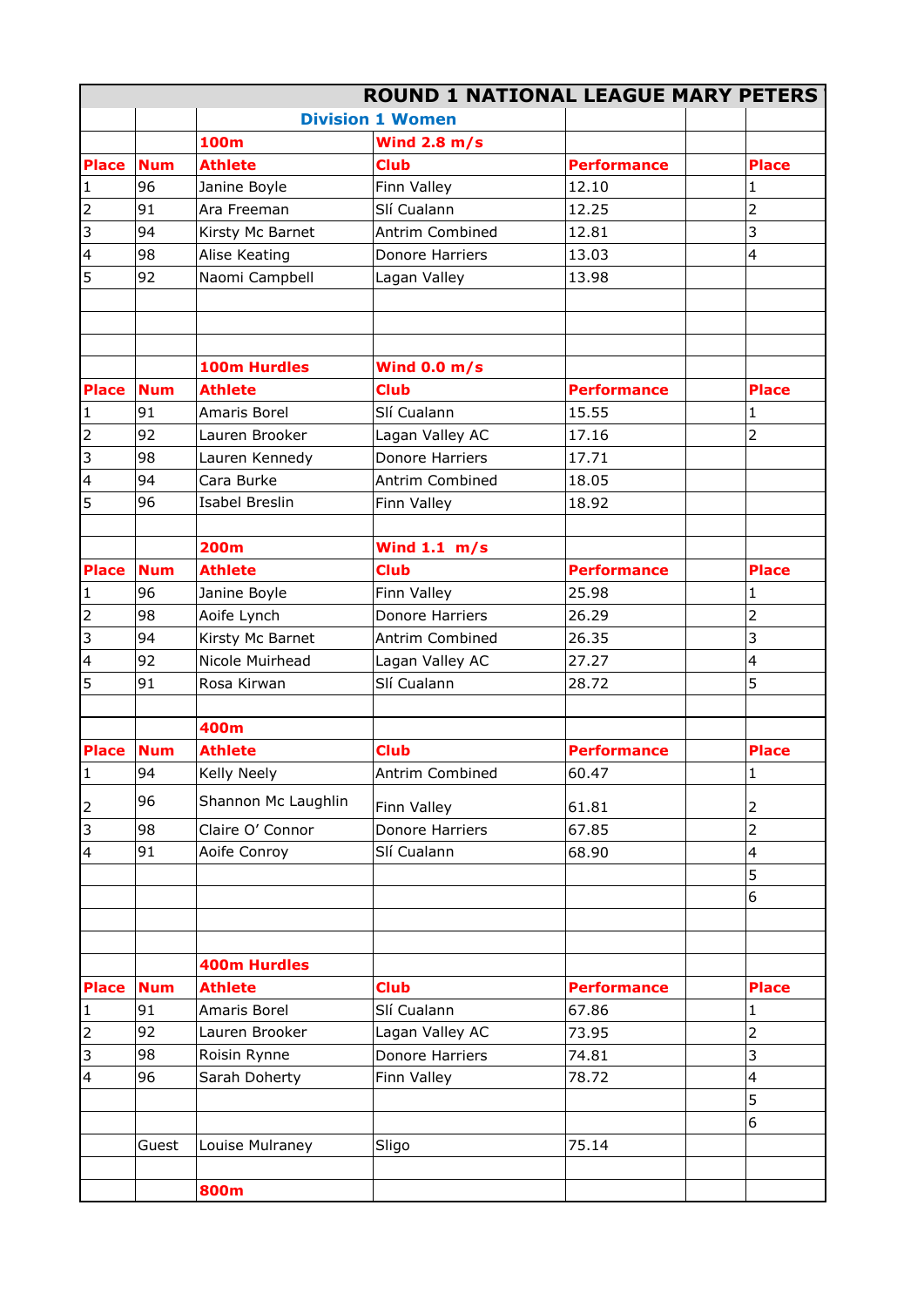|                                |            |                     |                         | <b>ROUND 1 NATIONAL LEAGUE MARY PETERS</b> |                |
|--------------------------------|------------|---------------------|-------------------------|--------------------------------------------|----------------|
|                                |            |                     | <b>Division 1 Women</b> |                                            |                |
| <b>Place</b>                   | <b>Num</b> | <b>Athlete</b>      | <b>Club</b>             | <b>Performance</b>                         | <b>Place</b>   |
| $\mathbf{1}$                   | 91         | <b>Claire Earls</b> | Slí Cualann             | 2.15.89                                    | 1              |
| $\mathbf 2$                    | 98         | Maura Kearns        | Donore Harriers         | 2.23.61                                    | 2              |
| 3                              | 96         | Catriona Devine     | Finn Valley             | 2.24.31                                    | 3              |
| $\overline{\mathbf{4}}$        | 92         | Suzie Cave          | Lagan Valley AC         | 2.35.75                                    | 4              |
| 5                              | 94         | Gabby Gardner       | Antrim Combined         | 2.49.19                                    |                |
|                                |            |                     |                         |                                            |                |
|                                |            | 1500m               |                         |                                            |                |
| <b>Place</b>                   | <b>Num</b> | <b>Athlete</b>      | <b>Club</b>             | <b>Performance</b>                         | <b>Place</b>   |
| $\mathbf{1}$                   | 96         | Catriona Devine     | Finn Valley             | 4.50.63                                    |                |
| $\mathbf 2$                    | 91         | Richael Browne      | Slí Cualann             | 5.05.02                                    | $\overline{2}$ |
| 3                              | 92         | <b>Wendy Davis</b>  | Lagan Valley AC         | 5.06.92                                    | 3              |
| $\overline{\mathbf{4}}$        | 94         | Melanie Minshull    | Antrim Combined         | 5.28.25                                    | 4              |
| 5                              | 98         | Rhona Duane         | Donore Harriers         | 5.33.02                                    | 5              |
|                                |            |                     |                         |                                            |                |
| <b>Place</b>                   | <b>Num</b> | <b>Athlete</b>      | <b>Club</b>             | <b>Performance</b>                         | <b>Place</b>   |
|                                |            |                     |                         |                                            |                |
|                                |            |                     |                         |                                            | $\overline{2}$ |
|                                |            | 1500m Walk          |                         |                                            |                |
| <b>Place</b>                   | <b>Num</b> | <b>Athlete</b>      | <b>Club</b>             | <b>Performance</b>                         | <b>Place</b>   |
|                                | 98         | Anne Gormley        | Donore Harriers         | 9.30.27                                    |                |
| $\mathbf{1}$<br>$\overline{2}$ |            |                     |                         |                                            | 1              |
|                                | 91<br>96   | Katy Conroy         | Slí Cualann             | 10.58.50                                   | $\overline{2}$ |
| 3                              |            | Aine Mc Grath       | Finn Valley             | 11.12.09                                   | 3<br>4         |
|                                |            |                     |                         |                                            |                |
|                                |            | 3000m               |                         |                                            |                |
| Place Num                      |            | <b>Athlete</b>      | <b>Club</b>             | <b>Performance</b>                         | <b>Place</b>   |
| 1                              | 98         | Florence Curley     | Donore Harriers         | 11.15.18                                   | 1              |
| $\mathbf 2$                    | 91         | Susie McParland     | Slí Cualann             | 11.17.07                                   | $\overline{2}$ |
| 3                              | 92         | Lorna Fitzpatrick   | Lagan Valley AC         | 11.19.66                                   | 3              |
| 4                              | 96         |                     | Finn Valley             | 11.31.53                                   | 4              |
|                                |            | Kay Byrne           |                         |                                            | 5              |
|                                |            |                     |                         |                                            |                |
|                                |            | 4 x 100m            |                         |                                            |                |
| <b>Place</b>                   | <b>Num</b> | <b>Athlete</b>      | <b>Club</b>             | <b>Performance</b>                         | <b>Place</b>   |
| $\mathbf{1}$                   | 98         |                     | Donore Harriers         | 50.65                                      | 1              |
| $\mathbf 2$                    | 94         |                     | Antrim Combined         | 51.52                                      | $\overline{2}$ |
| 3                              | 92         |                     | Lagan Valley AC         | 52.05                                      | 3              |
| 4                              | 91         |                     | Slí Cualann             | 52.14                                      | 4              |
| 5                              | 96         |                     | Finn Valley             | 58.36                                      |                |
|                                |            |                     |                         |                                            |                |
|                                |            | 4 x 400m            |                         |                                            |                |
| <b>Place</b>                   | <b>Num</b> | <b>Athlete</b>      | <b>Club</b>             | <b>Performance</b>                         | <b>Place</b>   |
| $\mathbf{1}$                   | 91         |                     | Slí Cualann             | 4.18.27                                    | 1              |
| $\overline{2}$                 | 96         |                     | Finn Valley             | 4.24.87                                    | $\overline{2}$ |
| 3                              | 92         |                     | Lagan Valley AC         | 4.33.41                                    | 3              |
|                                |            |                     |                         |                                            |                |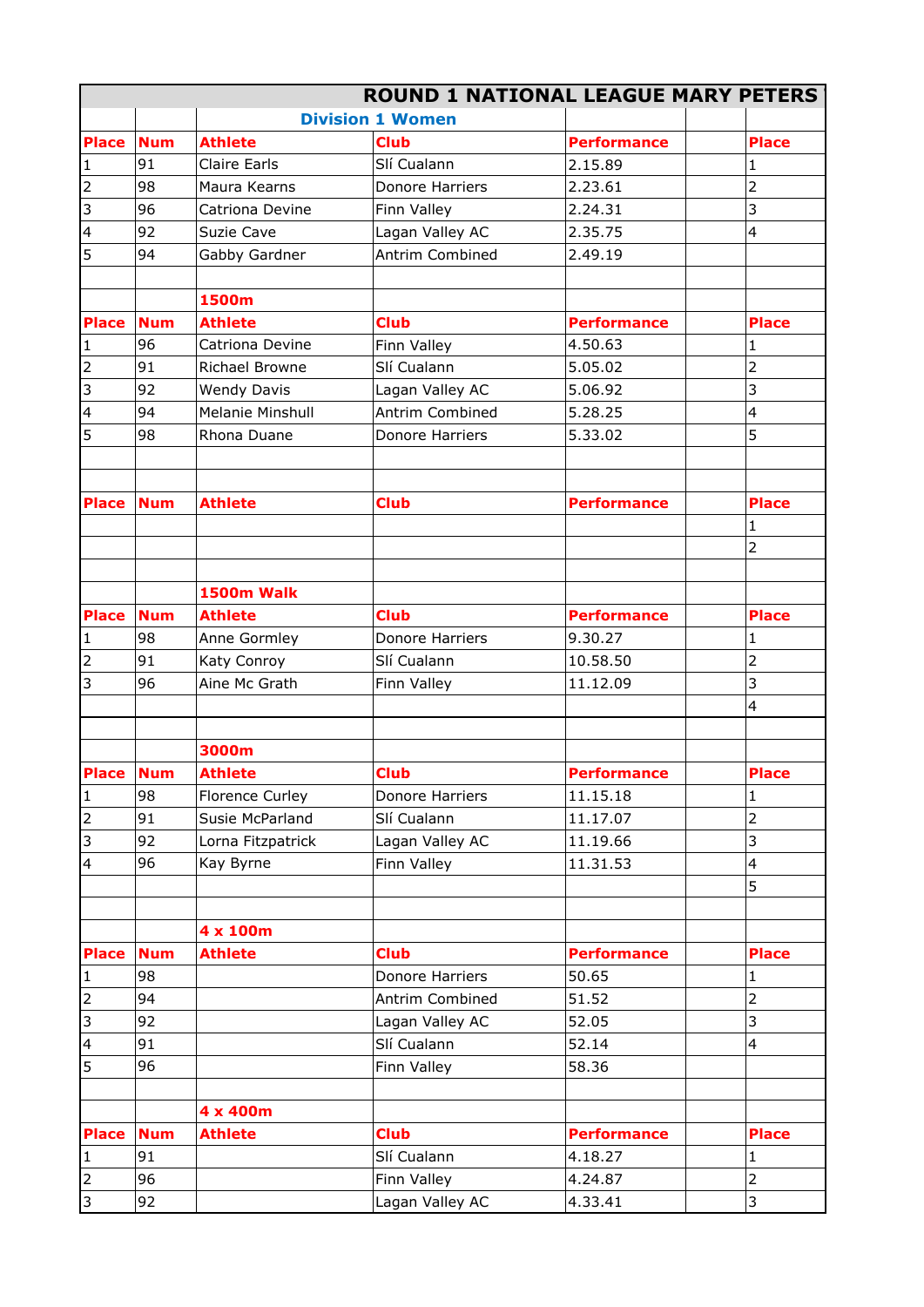|                           |            |                          |                         | <b>ROUND 1 NATIONAL LEAGUE MARY PETERS</b> |                         |
|---------------------------|------------|--------------------------|-------------------------|--------------------------------------------|-------------------------|
|                           |            |                          | <b>Division 1 Women</b> |                                            |                         |
| $\overline{4}$            | 94         |                          | Antrim Combined         | 4.36.59                                    | 4                       |
| 5                         | 98         |                          | Donore Harriers         | 4.46.65                                    | 5                       |
|                           |            |                          |                         |                                            | 6                       |
|                           |            |                          |                         |                                            |                         |
|                           |            | <b>Discus</b>            |                         |                                            |                         |
| <b>Place</b>              | <b>Num</b> | <b>Athlete</b>           | <b>Club</b>             | <b>Performance</b>                         | <b>Place</b>            |
| $\mathbf 1$               | 96         | Jade Leeper              | Finn Valley             | 36.72                                      |                         |
| $\overline{2}$            | 92         | Lynsey Glover            | Lagan Valley AC         | 21.95                                      | $\overline{2}$          |
| 3                         | 98         | Clodagh Read             | Donore Harriers         | 20.93                                      | 3                       |
| $\overline{\mathbf{4}}$   | 94         | Hannah Allen             | Antrim Combined         | 19.65                                      | 4                       |
| 5                         | 91         | Rosa Kirwan              | Slí Cualann             | 15.77                                      | 5                       |
|                           |            |                          |                         |                                            | 6                       |
|                           |            |                          |                         |                                            |                         |
|                           |            | <b>Hammer</b>            |                         |                                            |                         |
| <b>Place</b>              | <b>Num</b> | <b>Athlete</b>           | <b>Club</b>             | <b>Performance</b>                         | <b>Place</b>            |
| $\mathbf 1$               | 92         | Lynsey Glover            | Lagan Valley AC         | 40.65                                      |                         |
| $\mathbf 2$               | 94         | Hannah Allen             | Antrim Combined         | 38.65                                      | $\overline{2}$          |
| 3                         | 96         | Naoimh Mc Granaghan      | Finn Valley             | 35.71                                      | 3                       |
| $\overline{\mathbf{4}}$   | 98         | Clodagh Read             | Donore Harriers         | 35.57                                      | 4                       |
| 3kg                       | Guest      | Lauren O Keeffe          | Donore Harriers         |                                            |                         |
|                           | 48.59      | <b>High Jump</b>         |                         |                                            |                         |
| <b>Place</b>              | <b>Num</b> | <b>Athlete</b>           | <b>Club</b>             | <b>Performance</b>                         | <b>Place</b>            |
| $\mathbf 1$               | 94         | Anna McIlmoyle           | Antrim Combined         | 1.60                                       |                         |
| $\overline{2}$            | 96         | <b>Blaithnaid Patton</b> | Finn Valley             | 1.55                                       | $\overline{2}$          |
| 3                         | 92         | Lauren Brooker           | Lagan Valley AC         | 1.50                                       | 3                       |
| 4                         | 91         | Rosa Kirwan              | Slí Cualann             | 1.35                                       | $\overline{\mathbf{4}}$ |
| 5                         | 98         | Roisin Rynn              | Donore Harriers         | 1.30                                       | 5                       |
|                           |            |                          |                         |                                            | 6                       |
|                           |            | <b>Javelin</b>           |                         |                                            |                         |
| <b>Place</b>              | <b>Num</b> | <b>Athlete</b>           | <b>Club</b>             | <b>Performance</b>                         | <b>Place</b>            |
| $\mathbf{1}$              | 94         | Sarah Woods              | Antrim Combined         | 28.55                                      | 1                       |
| $\overline{2}$            | 92         | Amy Edwards              | Lagan Valley AC         | 28.53                                      | $\overline{2}$          |
| $\ensuremath{\mathsf{3}}$ | 96         | Naoimh Mc Granaghan      | Finn Valley             | 24.97                                      | 3                       |
| $\overline{\mathbf{4}}$   | 98         | Lauren O Keefe           | Donore Harriers         | 18.05                                      | $\overline{\mathbf{4}}$ |
| 5                         | 91         | Aoife Conroy             | Slí Cualann             | 15.26                                      | 5                       |
|                           |            |                          |                         |                                            |                         |
|                           |            | <b>Long Jump</b>         |                         |                                            |                         |
| <b>Place</b>              | <b>Num</b> | <b>Athlete</b>           | <b>Club</b>             | <b>Performance</b>                         | <b>Place</b>            |
| $\mathbf{1}$              | 96         | Janine Boyle             | Finn Valley             | 5.16                                       | 1                       |
|                           |            |                          |                         |                                            |                         |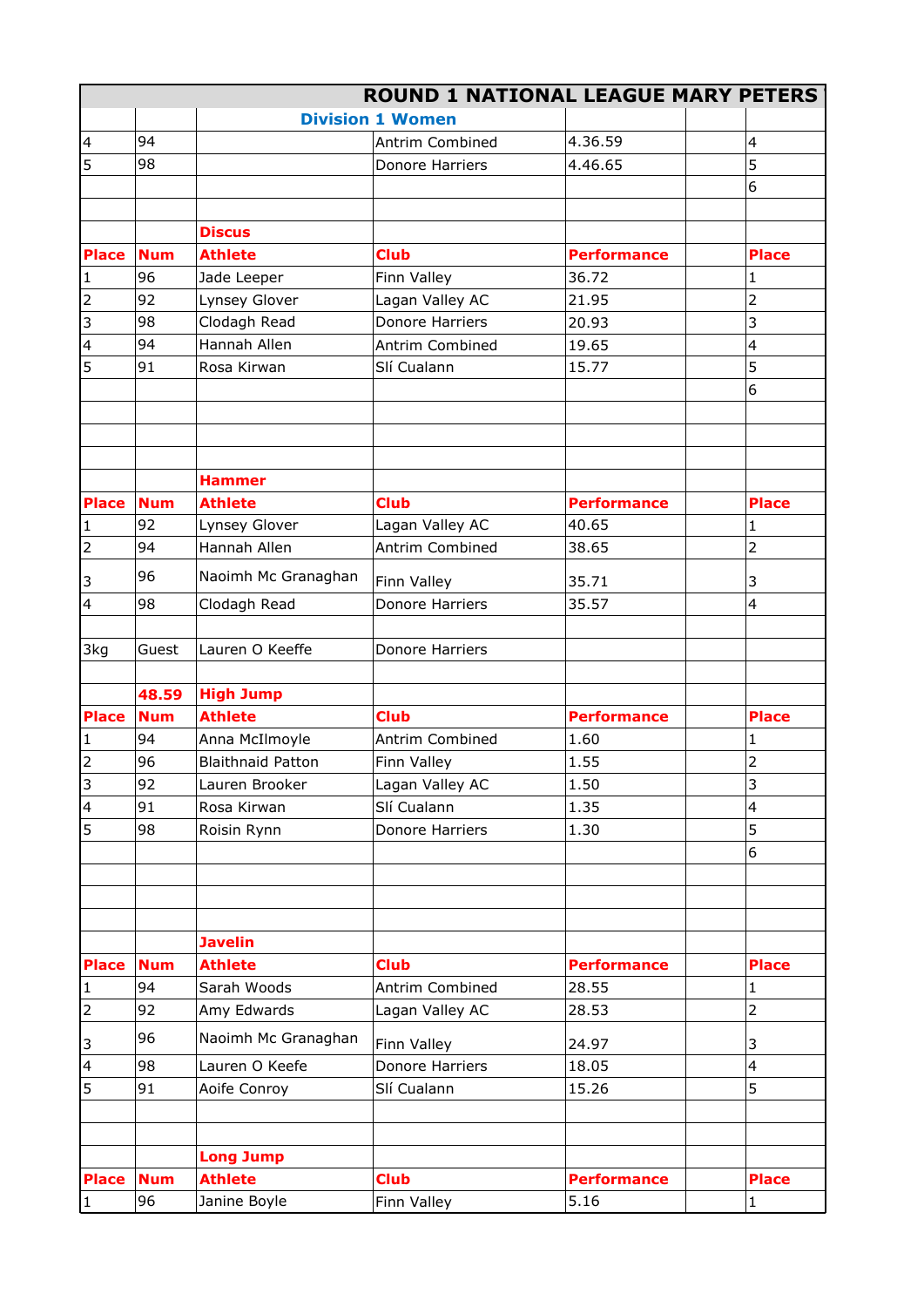|                         |            |                          |                         | <b>ROUND 1 NATIONAL LEAGUE MARY PETERS</b> |                |
|-------------------------|------------|--------------------------|-------------------------|--------------------------------------------|----------------|
|                         |            |                          | <b>Division 1 Women</b> |                                            |                |
| $\mathbf 2$             | 94         | Cara Burke               | Antrim Combined         | 4.69                                       | 2              |
| $\overline{3}$          | 91         | Amaris Borel             | Slí Cualann             | 4.63                                       | 3              |
| $\overline{\mathbf{4}}$ | 92         | Kara McDonald            | Lagan Valley AC         | 4.56                                       | 4              |
| 5                       | 98         | Karen Hughes             | Donore Harriers         | 4.52                                       | 5              |
|                         |            |                          |                         |                                            | 6              |
|                         | Guest      | Sarah Doherty            | Finn Valley             | 4.31                                       |                |
|                         | Guest      | Aine Mc Grath            | Finn Valley             | 3.76                                       |                |
|                         |            | <b>Pole Vault</b>        |                         |                                            |                |
| <b>Place</b>            | <b>Num</b> | <b>Athlete</b>           | <b>Club</b>             | <b>Performance</b>                         | <b>Place</b>   |
| $\mathbf{1}$            | 94         | Claire Wilkinson         | Antrim Combined         | 3.50                                       | $\mathbf{1}$   |
| $\mathbf 2$             | 98         | Ailbhe Healy             | Donore Harriers         | 2.60                                       |                |
|                         |            |                          |                         |                                            |                |
|                         |            | <b>Triple Jump</b>       |                         |                                            |                |
| <b>Place</b>            | <b>Num</b> | <b>Athlete</b>           | <b>Club</b>             | <b>Performance</b>                         | <b>Place</b>   |
| $\mathbf{1}$            | 92         | Zoe Dickson              | Lagan Valley AC         | 10.71                                      | 1              |
| $\mathbf 2$             | 98         | Lynda Ngnakan            | <b>Donore Harriers</b>  | 10.67                                      | $\overline{2}$ |
| 3                       | 96         | <b>Blaithnaid Patton</b> | Finn Valley             | 10.30                                      | 3              |
| 4                       | 94         | Caitlin Rose             | Antrim Combined         | 9.38                                       | 4              |
|                         | 91         | Isobel O'Grady           | Slí Cualann             | No Mark                                    | 5              |
|                         |            |                          |                         |                                            |                |
|                         | Guest      | Karen Hughes             | Donore Harriers         | 8.72                                       |                |
|                         | GuEST      | Danea Herron             | City of Derry           | 8.65                                       |                |
|                         |            | <b>Shot Put</b>          |                         |                                            |                |
| <b>Place</b>            | <b>Num</b> | <b>Athlete</b>           | <b>Club</b>             | <b>Performance</b>                         | <b>Place</b>   |
| $\mathbf{1}$            | 92         | Amy Davis                | Lagan Valley AC         | 11.44                                      |                |
| $\overline{2}$          | 96         | Jade Leeper              | Finn Valley             | 10.06                                      | 2              |
| 3                       | 94         | Caitlin Rose             | Antrim Combined         | 7.55                                       | 3              |
| $\overline{\mathbf{4}}$ | 98         | Orlaith Read             | Donore Harriers         | 7.52                                       | 4              |
|                         |            |                          |                         |                                            | 5              |
|                         | Guest      | Brigid Mc Dyer           | Finn Valley             | 8.97                                       | 6              |
|                         |            |                          |                         |                                            |                |
|                         |            |                          |                         |                                            |                |
| <b>Place</b>            | <b>Num</b> | <b>Athlete</b>           | <b>Club</b>             | <b>Performance</b>                         | <b>Place</b>   |
|                         |            |                          |                         |                                            | 1              |
|                         |            |                          |                         |                                            | $\overline{2}$ |
|                         |            |                          |                         |                                            |                |
|                         |            |                          |                         |                                            | 3              |
|                         |            |                          |                         |                                            | 4              |
|                         |            |                          |                         |                                            | 5              |
|                         |            |                          |                         |                                            | 6              |
|                         |            |                          |                         |                                            |                |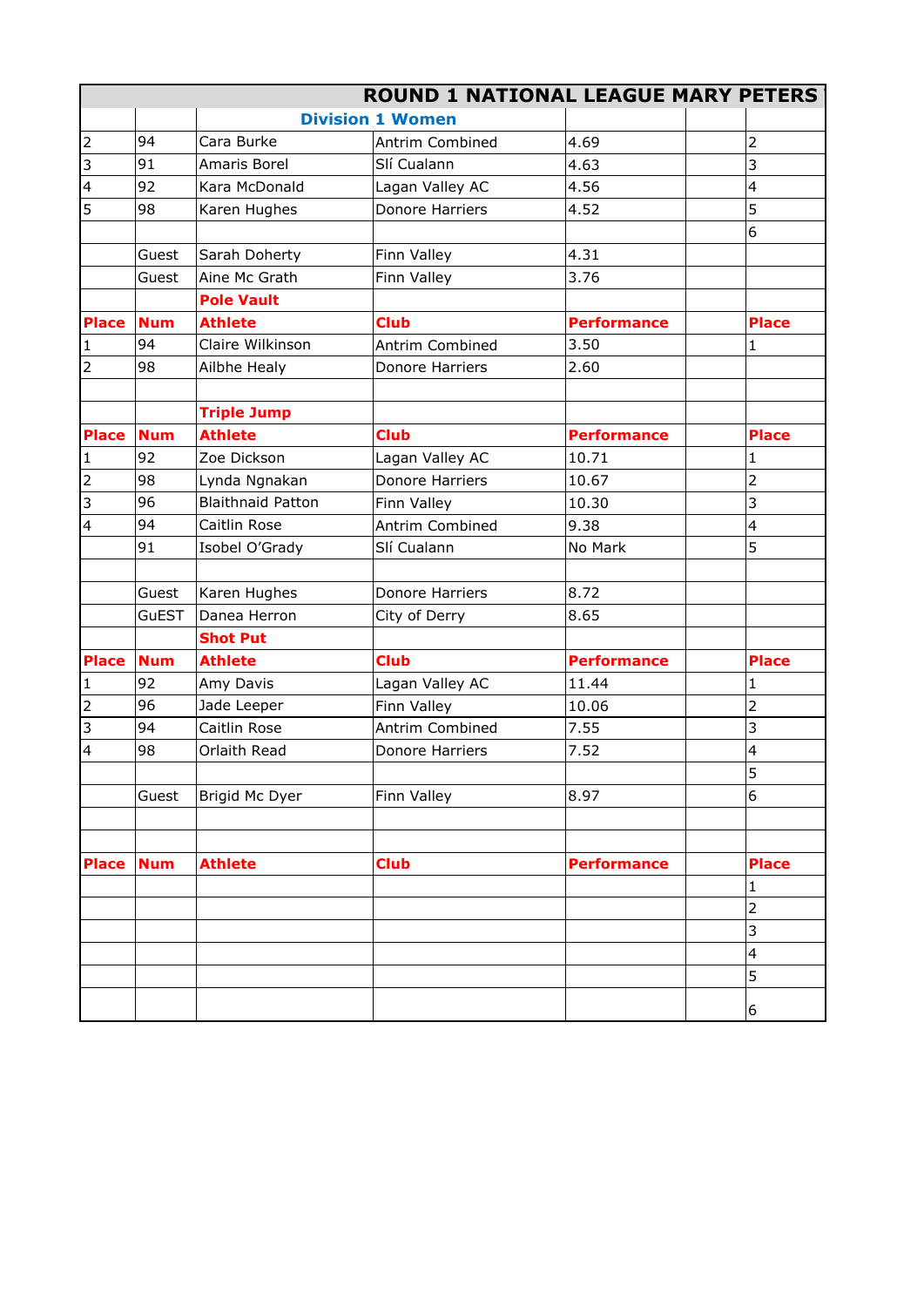|            | <b>TRACK MAY 24TH 2015</b> |                       |                    |  |
|------------|----------------------------|-----------------------|--------------------|--|
|            |                            | <b>Division 1 Men</b> |                    |  |
|            | 100m                       | Wind $0.5 m/s$        |                    |  |
| <b>Num</b> | <b>Athlete</b>             | <b>Club</b>           | <b>Performance</b> |  |
| 62         | Lorcan Murphy              | Sli Cualann           | 11.30              |  |
| 66         | Karl Mc Clean              | Antrim Combined       | 11.30              |  |
| 67         | Danny Browne               | Finn Valley           | 11.65              |  |
| 65         | Max Brenken                | Co Monaghan           | 12.95              |  |
|            |                            |                       |                    |  |
|            |                            |                       |                    |  |
|            |                            |                       |                    |  |
|            |                            |                       |                    |  |
|            | 110m Hurdles               | Wind $0.1m/s$         |                    |  |
| <b>Num</b> | <b>Athlete</b>             | <b>Club</b>           | <b>Performance</b> |  |
| 66         | Adam Hill                  | Antrim Combined       | 15.82              |  |
| 63         | Loughlin Campion           | Dunboyne              | 25.07              |  |
|            |                            |                       |                    |  |
|            |                            |                       |                    |  |
|            |                            |                       |                    |  |
|            | <b>200m</b>                | Wind $0.4 m/s$        |                    |  |
| <b>Num</b> | <b>Athlete</b>             | <b>Club</b>           | <b>Performance</b> |  |
| 62         | Ferdia Kenny               | Sli Cualann           | 22.99              |  |
| 67         | Shane Irwin                | Finn Valley           | 23.72              |  |
| 63         | Caoiléan O'Flaherty        | Dunboyne              | 24.48              |  |
| 64         | Caolan O Callaghan         | <b>Tir Chonaill</b>   | 24.74              |  |
| 65         | Damien Barry               | Co Monaghan           | 27.40              |  |
|            | 400m                       |                       |                    |  |
| <b>Num</b> | <b>Athlete</b>             | <b>Club</b>           | <b>Performance</b> |  |
| 67         | Liam Mc Devitt             | Finn Valley           | 49.83              |  |
| 62         | Cian Ward                  | Sli Cualann           | 53.59              |  |
| 63         | Caoiléan O'Flaherty        | Dunboyne              | 54.56              |  |
| 64         | Conor Mahon                | Tir Chonaill          | 54.83              |  |
| 66         | Ryan Keenan                | Antrim Combined       | 55.46              |  |
| 65         | Aaron Bradley              | Co Monaghan           | 66.41              |  |
|            |                            |                       |                    |  |
| Guest      | Another                    |                       | 56.21              |  |
|            | <b>400m Hurdles</b>        |                       |                    |  |
| <b>Num</b> | <b>Athlete</b>             | <b>Club</b>           | <b>Performance</b> |  |
| 66         | Ciaran Barnes              | Antrim Combined       | 56.40              |  |
| 62         | Cian Ward                  | Sli Cualann           | 62.62              |  |
| 64         | Mark Boyle                 | <b>Tir Chonaill</b>   | 63.85              |  |
| 65         | Paul Peppard               | Co Monaghan           | 64.42              |  |
| 67         | Jonathon Carlin            | Finn Valley           | 67.19              |  |
| 63         | Phelim Glynn               | Dunboyne              | 78.87              |  |
|            |                            |                       |                    |  |
|            |                            |                       |                    |  |
|            | 800m                       |                       |                    |  |
|            |                            |                       |                    |  |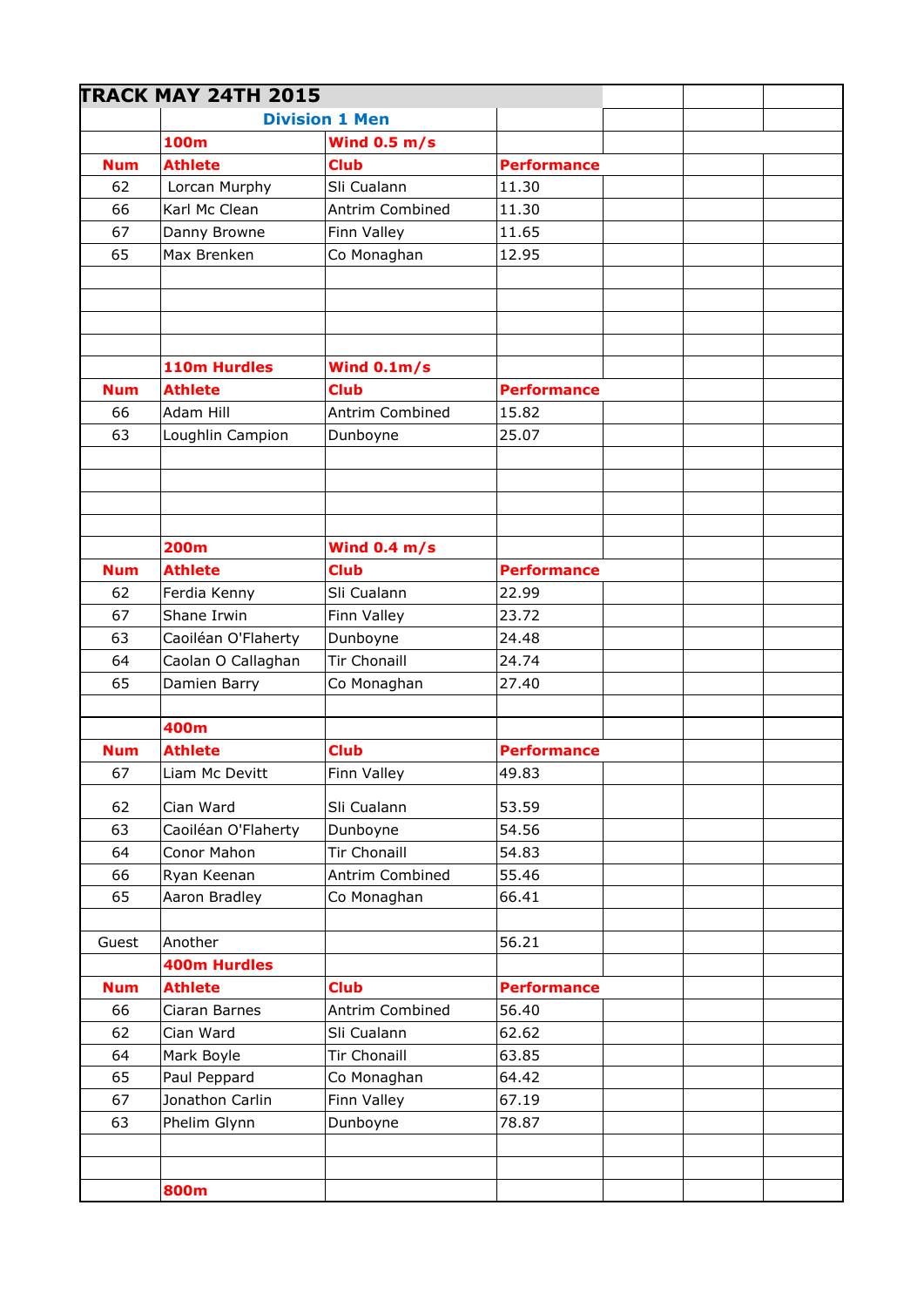|            | <b>TRACK MAY 24TH 2015</b> |                       |                    |  |
|------------|----------------------------|-----------------------|--------------------|--|
|            |                            | <b>Division 1 Men</b> |                    |  |
| <b>Num</b> | <b>Athlete</b>             | <b>Club</b>           | <b>Performance</b> |  |
| 67         | Mark Hoy                   | Finn Valley           | 2.00.72            |  |
| 65         | Paul Peppard               | Co Monaghan           | 2.01.71            |  |
| 62         | Jamie Cullen               | Sli Cualann           | 2.04.23            |  |
| 63         | Abdullagh Abdulle          | Dunboyne              | 2.10.85            |  |
|            |                            |                       |                    |  |
|            |                            |                       |                    |  |
|            | 1500m                      |                       |                    |  |
| <b>Num</b> | <b>Athlete</b>             | <b>Club</b>           | <b>Performance</b> |  |
| 62         | Tim Grummell               | Sli Cualann           | 4.16.91            |  |
| 65         | Sean Husband               | Co Monaghan           | 4.17.40            |  |
| 67         | Mark Mc Paul               | Finn Valley           | 4.24.60            |  |
| 64         | Mark Mc Guinness           | <b>Tir Chonaill</b>   | 4.32.54            |  |
| 63         | Phelim Glynn               | Dunboyne              | 4.33.32            |  |
|            |                            |                       |                    |  |
|            | <b>3000m SC</b>            |                       |                    |  |
| <b>Num</b> | <b>Athlete</b>             | <b>Club</b>           | <b>Performance</b> |  |
| 62         | <b>Tim Grummel</b>         | Sli Cualann           | 10.29.28           |  |
| 65         | Sean Brady                 | Co Monaghan           | 22.26.25           |  |
|            | 3000m walk                 |                       |                    |  |
| <b>Num</b> | <b>Athlete</b>             | <b>Club</b>           | <b>Performance</b> |  |
| 63         | Loughlin Campion           | Dunboyne              | 13.44.88           |  |
| 67         | Brian O'Domhnaill          | Finn Valley           | 14.00.07           |  |
| 62         | <b>Tony Gartland</b>       | Sli Cualann           | 17.00.46           |  |
| 64         | Richard Mc Carthy          | <b>Tir Chonaill</b>   | 19.49.39           |  |
|            |                            |                       |                    |  |
|            | 5000m                      |                       |                    |  |
| <b>Num</b> | <b>Athlete</b>             | <b>Club</b>           | <b>Performance</b> |  |
| 63         | Luke Forde                 | Dunboyne              | 15.21.67           |  |
| 67         | Gerard Gallagher           | Finn Valley           | 15.45.90           |  |
| 62         | Neil Witorski              | Sli Cualann           | 16.07.13           |  |
| 65         | Christopher Mc Guirk       | Co Monaghan           | 16.44.68           |  |
| 64         | John O Brien               | <b>Tir Chonaill</b>   | 18.47.79           |  |
|            |                            |                       |                    |  |
|            | 4x100m                     |                       |                    |  |
| <b>Num</b> | <b>Athlete</b>             | <b>Club</b>           | <b>Performance</b> |  |
| 66         |                            | Antrim Combined       | 43.69              |  |
| 62         |                            | Sli Cualann           | 45.23              |  |
| 67         |                            | Finn Valley           | 46.17              |  |
| 65         |                            | Co Monaghan           | 50.13              |  |
|            |                            |                       |                    |  |
|            |                            |                       |                    |  |
|            | 4x400m                     |                       |                    |  |
| <b>Num</b> | <b>Athlete</b>             | <b>Club</b>           | <b>Performance</b> |  |
| 67         |                            | Finn Valley           | 3.34.80            |  |
| 66         |                            | Antrim Combined       | 3.37.46            |  |
| 62         |                            | Sli Cualann           | 3.45.36            |  |
|            |                            |                       |                    |  |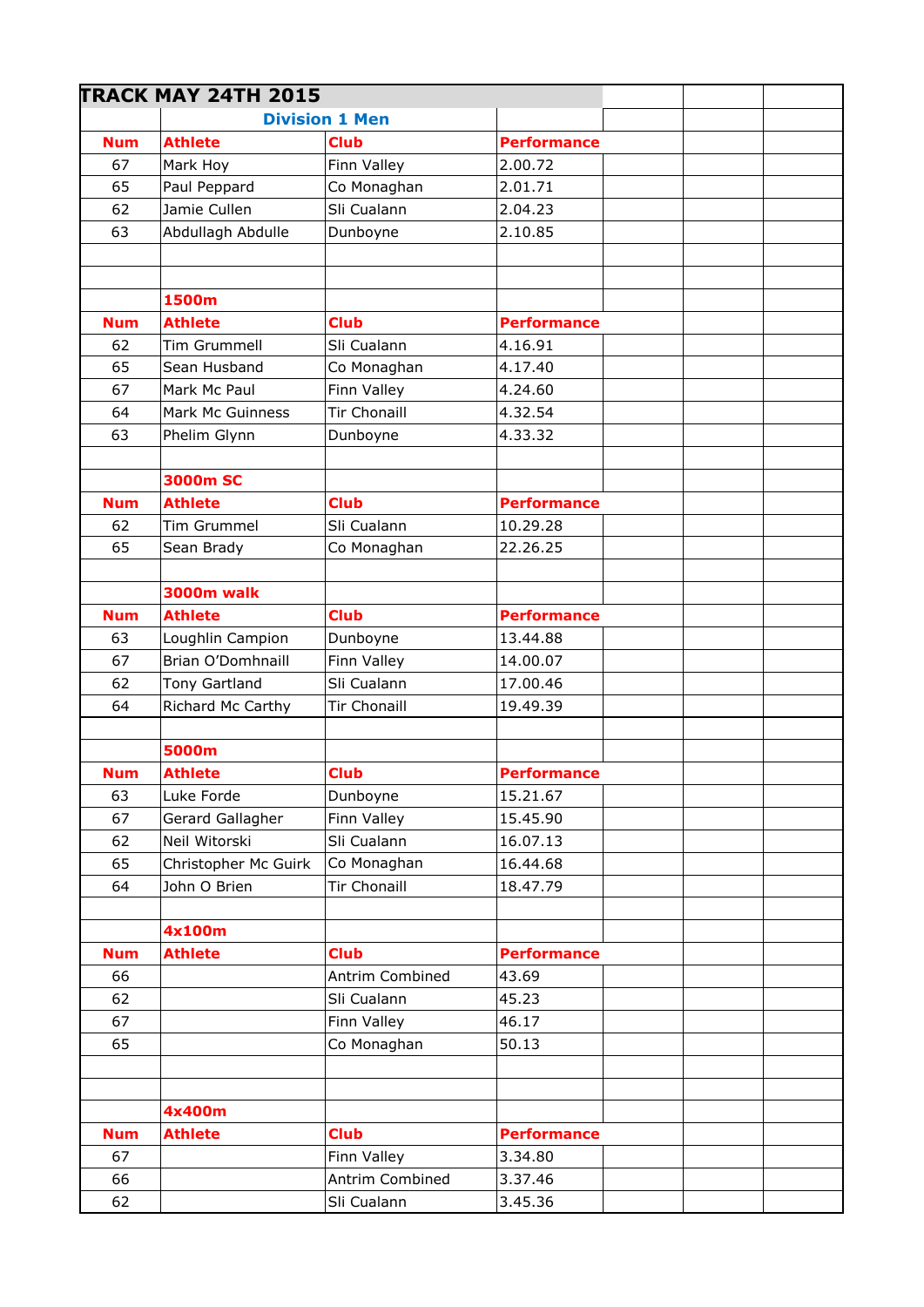|            | <b>TRACK MAY 24TH 2015</b> |                                        |                    |  |
|------------|----------------------------|----------------------------------------|--------------------|--|
|            |                            | <b>Division 1 Men</b>                  |                    |  |
| 64         |                            | <b>Tir Chonaill</b>                    | 3.46.35            |  |
| 65         |                            | Co Monaghan                            | 3.54.45            |  |
| 63         |                            | Dunboyne                               | 3.56.13            |  |
|            | <b>Discus</b>              |                                        |                    |  |
| <b>Num</b> | <b>Athlete</b>             | <b>Club</b>                            | <b>Performance</b> |  |
| 62         | Ronan Kearney              | Sli Cualann                            | 32.37              |  |
| 67         | Gavin Mc Laughlin          | Finn Valley                            | 30.75              |  |
| 66         | Christian Robinson         | Antrim Combined                        | 26.39              |  |
| 63         | Denis Delaney              | Dunboyne                               | 25.80              |  |
| 64         | Sean Lorinyenko            | <b>Tir Chonaill</b>                    | 16.81              |  |
| 65         | <b>Brian Peppard</b>       | Co Monaghan                            | 16.45              |  |
|            |                            |                                        |                    |  |
| Guest      | Michael Surman             | City of Derry                          | 24.12              |  |
| Guest      | John Kelly                 | Finn Valley                            | 33.01              |  |
|            | <b>Hammer</b>              |                                        |                    |  |
| <b>Num</b> | <b>Athlete</b>             | <b>Club</b>                            | <b>Performance</b> |  |
| 67         | John Kelly                 | Finn Valley                            | 38.14              |  |
| 63         | Shane Nolan                | Dunboyne                               | 17.39              |  |
| 64         | Paul O Gara                | <b>Tir Chonaill</b>                    | 16.48              |  |
| 66         | Alex Livingston            | Antrim Combined                        | 13.47              |  |
|            |                            |                                        |                    |  |
|            |                            |                                        |                    |  |
|            | <b>High Jump</b>           |                                        |                    |  |
| <b>Num</b> | <b>Athlete</b>             | <b>Club</b>                            | <b>Performance</b> |  |
| 66         | Adam Hill                  | Antrim Combined                        | 1.90               |  |
| 62         | Lorcan Murphy              | Sli Cualann                            | 1.90               |  |
| 64         | Caolan O Callaghan         | Tir Chonaill                           | 1.80               |  |
| 63         | Caoiléan O'Flaherty        | Dunboyne                               | 1.50               |  |
| 67         | David Wilson               | Finn Valley                            | 1.40               |  |
| 65         | Brian Peppard              | Co Monaghan                            | 1.35               |  |
| Guest      | Michael Surman             | City of Derry                          | 1.55               |  |
|            | Peter Fryer                |                                        | 1.70               |  |
| Guest      | <b>Javelin</b>             | City of Derry                          |                    |  |
| <b>Num</b> | <b>Athlete</b>             | <b>Club</b>                            | <b>Performance</b> |  |
| 63         | Denis Delany               | Dunboyne                               | 44.92              |  |
| 67         | Dylan Kearns               | Finn Valley                            | 44.40              |  |
|            | Sean Lorinyenko            |                                        |                    |  |
| 64<br>66   | Gareth Thompson            | <b>Tir Chonaill</b><br>Antrim Combined | 26.76<br>26.59     |  |
| 65         | Paul Peppard               | Co Monaghan                            | 23.97              |  |
| 62         | David Nutty                | Sli Cualann                            |                    |  |
|            |                            |                                        |                    |  |
|            | Long jump                  |                                        |                    |  |
| <b>Num</b> | <b>Athlete</b>             | <b>Club</b>                            | <b>Performance</b> |  |
| 66         | Ben Fisher                 | Antrim Combined                        | 6.69               |  |
|            |                            |                                        |                    |  |